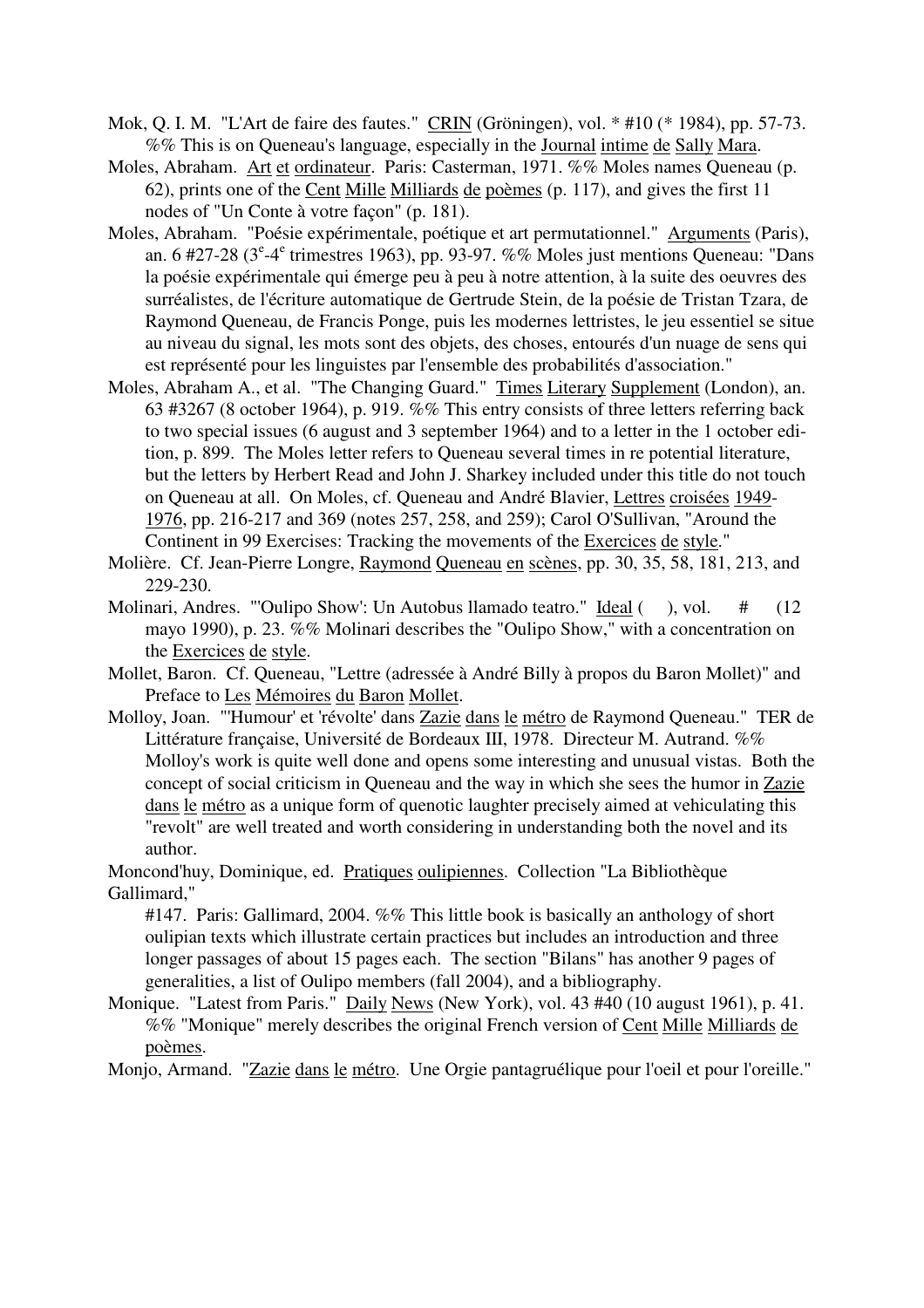L'Humanité (Paris), an. 54 #5031 (2 novembre 1960), p. 2. %% Monjo has a positive but superficial review of the film version of Zazie dans le métro.

- Monk, Ian. "Harry Mathews, oulipien et roussellien." Magazine littéraire (Paris), vol. \* #398 (mai 2001), pp. 60-62. %% Monk presents the work of Mathews with some analysis of the nature of each work and its oulipian side.
- Monod, Jean-Marie. "Queneau défend les valeurs républicaines." LIRE (Paris), vol. \* #213 (juin 1993), p. 95. %% Monod describes Queneau's Traité des vertus démocratiques and comments on it briefly.
- Monod, Martine. "Malle et la foudre." Les Lettres françaises (Paris), vol. \* #815 (10 mars 1960), p. 4. %% This is an interview with Malle as he begins the filming of Zazie dans le métro.
- Monod, Sybile. Cf. Georges Bataille, "Le Méchanceté du langage."
- Monrot, Marie-Louise. "Queneau à la collégiale." Amis de Valentin Brû #21-22 (février 2001), pp. 112-121. %% Monrot reviews an exhibition held in Chartres (7 juillet through 28 août 2000) to celebrate the "désoccultation" of the Collège de 'pataphysique. While she lists the various 'pataphysical texts of Queneau displayed in the exhibition, she centers especially on several Queneau "gouaches" which were otherwise unknown.
- Monsieur de Paris. "Hier, au Théâtre de Poche, Raymond Queneau a trouvé la vérité dans un verre." Ce Soir (Paris), an. 15 #2951 (12 avril 1951), p. 2. %% The author says that Queneau had hosted the reception opening the new season for the Théâtre de poche and had said a few things about lies being "exercices de style" and suchlike.
- Monsieur Nicolas. "Cachez ce mot..." L'Education (Paris), vol. \* #221 (17 octobre 1974), p. 32. %% The author does not so much address the history of the dictée scandal as he questions the appropriateness of the government's response. Cf. Pierre Weber, Question et réponse à l'Assemblée nationale for all the related articles.
- Monsour, Bernard. "Du rêveur au comédien." L'Arche (Algiers Paris), vol. 2 #8 (août 1945), p. 136. %% In this review of Loin de Rueil Monsour centers on Queneau's humor, which he describes and analyzes only superficially.

Montaignac, Katya. Cf. Astrid Bouygues and Erdna Sigolsed, "Raymond, Katya, Vincent et les

autres (en exercice)."

- Montaigne, Pierre. "Audiard cultive aussi les 'fleurs bleues'." Le Figaro (Paris), an. 140 #6690 (2 mars 1966), p. 24. %% Audiard jokes about turning Les Fleurs bleues into a film.
- Montaigne, Pierre. "Les Cent Actes divers: Le Tyrannique Associé de Bourvil." Le Figaro (Paris), an. 136 #5496 (5 mai 1962), p. 22. %% Montaigne indicates that Queneau had already written the dialogues for "Mon Associé Monsieur Davis," that Bourvil would star in the film, and that production would begin in fall.
- Montaigne, Pierre. "Hommage à Raymond Queneau: René Clément se souvient." Le Figaro (Paris), vol. \* #13110 (24 octobre 1986), p. 37. %% This is a review of Queneau and the cinema, ten years after Queneau's death.
- Montaigne, Pierre. "Michel Boisrond: Zazie chez les insurgés." Le Figaro (Paris), vol. 144 #8132 (6 novembre 1970), p. 30. %% Montaigne's review of this film version of On est toujours trop bon avec les femmes is nothing more than a description of the plot.
- de Montaigu, Thibaut, and Benoît Virot. "L'Oulipo au coeur de la matière." Le Monde (Paris), an. 59 #18082 (14 mars 2003), "Le Monde des livres," p. v. %% The authors give a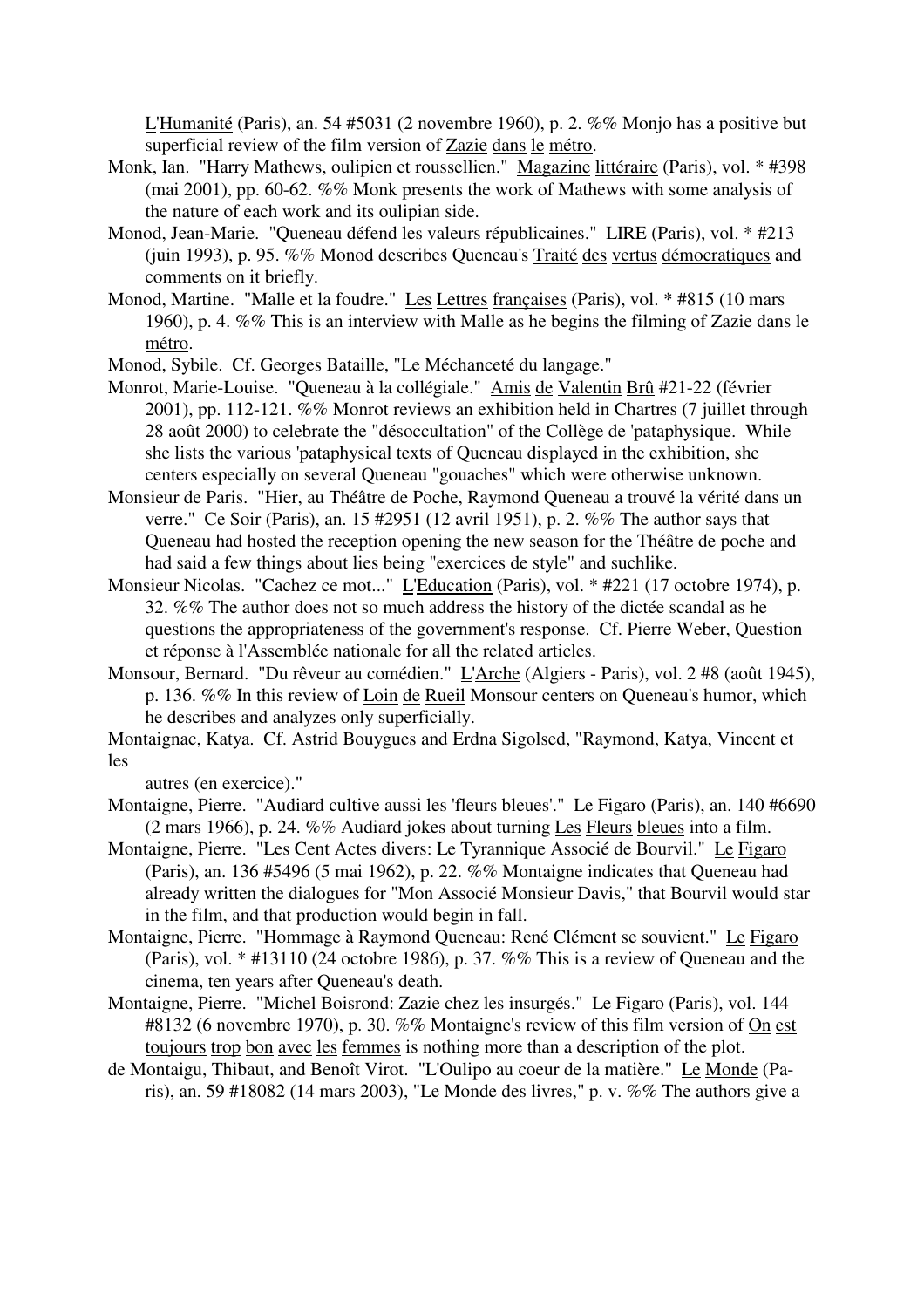relatively ordinary presentation of the Oulipo, although their information on the more recent additions to the group is welcome.

de Montalais, J. "Le Peintre Joan Miró doit son succès au nombre 13, à Hemingway et au café." Samedi-soir (Paris), vol. \* #30 (5 mai 1951), p. 2. %% This article cites Queneau's poem on Miró from Derrière le miroir, novembre 1948, "Hommage à Miró."

Montalbetti, Jean. "Dans la confidence des Goncourt." Les Nouvelles littéraires (Paris), an. 44

#2044 (3 novembre 1966), p. 3. %% Montalbetti recapitulates a survey of the Académie Goncourt members on who they thought would receive the prize that year; Queneau (surprise!) stands mute.

- Montalbetti, Jean. "Vous lirez à la rentrée..." Les Nouvelles littéraires (Paris), an. 47 #2186 (14 août 1969), p. 4. %% An offhanded reference to Zazie dans le métro in the "Mercure de France" section announces the publication of Chêne et chien on 4 septembre.
- Montale, Eugenio. "Tastiera muta di Queneau." Corriere della sera (Milano), an. 77 #115 (15 maggio 1952), p. 3. %% Montale gives a fairly general look at Queneau. Cf. Maria Siniscalchi, Raymond Queneau o Della Sdrammatizzazione del linguaggio, p. 16.
- de Montfort, Henri. "En effeuillant les livres." Ici Paris (Paris), an. 6 #247 (27 mars 1950), p. 12. %% De Montfort gives a short and smirking review of Le Journal intime de Sally Mara.
- van Montfrans, Manet. CR of CRIN #10. Rapports (Amsterdam/Antwerp), an. 55 #1 (\* 1985), pp. 80-82. %% This review of Evert van der Starre, ed., Etudes sur les "Oeuvres complètes de Raymond Queneau Sally Mara" first summarizes the contents of Queneau's work and then describes the contents of each of the CRIN articles.
- van Montfrans, Manet. "Raymond Queneau vertaald in het land van Joyce." Nieuwe Rotterdamse Courant Handelsblad (Amsterdam), an. 13 #296 (16 september 1983), "Cultureel Supplement," p. 5. %% Van Montfrans presents We zijn altijd teaardig voor vrouwer, the Dutch version of On est toujours trop bon avec les femmes, and has some words on the translation. The title means "Raymond Queneau translated in the country of Joyce."

de Montherlant, Henri. Cf. Carmen Tessier, "Les Potins de la commère" (5 février 1955).

- Montigny, Serge. "A propos de la réforme de l'orthographe: Raymond Queneau: 'Les Académiciens devraient prendre contact avec la langue du peuple'." Combat (Paris), an. 11 #2522 (12 août 1952), p. 1. %% Montigny interviews Queneau in a rather superficial manner.
- Montigny, Serge. "Cinéma, théâtre, disques et radio servent-ils le livre?" Combat (Paris), an. 14 #3315 (28 février 1955), pp. 1 and 2. %% Montigny reviews a round-table radio discussion from the previous evening and touches on Queneau's comments concerning L'Encyclopédie de la Pléiade. These comments, of a relatively practical order, are rather interesting.
- Montigny, Serge. "Les 'Grands Electeurs' de l'Académie Goncourt." Actualité littéraire (Paris), vol. \* #17-18 (novembre 1955), pp. 7-10. %% Montigny gives two lines (p. 9) to describe Queneau very favorably as a Goncourt juror.
- Montigny, Serge. "Jules Roy sera (peut-être) élu au fauteuil de Colette." Combat (Paris), an. 13 #3192 (7 octobre 1954), p. 1. %% Montigny cites an exchange between Queneau and Salacrou.

Montigny, Serge. "Raymond Queneau lance la plus grande encyclopédie de tous les temps."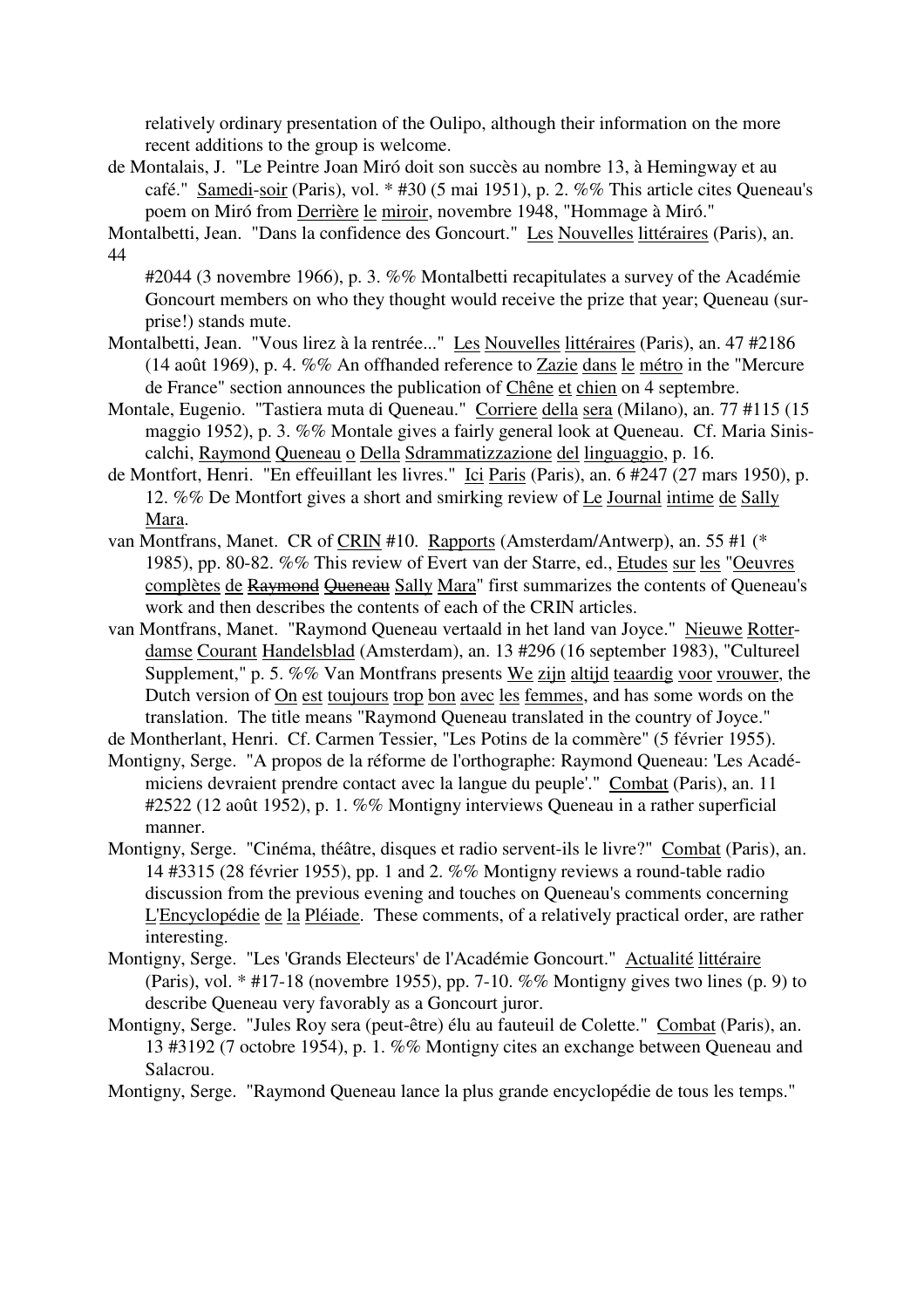Combat (Paris), an. 14 #3618 (16 février 1956), p. 7. %% Montigny gives a look at the general idea and the form of the Encyclopédie de la Pléiade as it begins to appear.

- Montigny, Serge. "Raymond Queneau va publier le premier volume de la plus grande encyclopédie française de tous les temps." Combat (Paris), an. 14 #3491 (21 septembre 1955), pp. 1 and 6. %% Montigny is both general and specific in his description of the coming encyclopedia, but there is nothing really original in his article on L'Encyclopédie de la Pléiade.
- Moore, A. W. "Human Finitude, Ineffability, Idealism, Contingency." Noûs (Bloomington, Indiana), vol. 26 #4 (december 1992), pp. 427-446. %% Moore just mentions Kojève's Introduction to the Reading of Hegel on p. 445.
- Moore, Harry T. Twentieth-Century French Literature. 2 vol. Carbondale, Illinois: Southern Illinois University Press, 1966. %% Volume one is entitled Twentieth-Century French Literature to World War II; page 193 mentions Un Rude Hiver, Pierrot mon ami, and the situation at Gallimard during the war. Volume II is entitled Twentieth-Century French Literature Since World War II; pages 7-8 mention Queneau's poetic works and pages 100- 101 present his life and mention his novels, especially Le Dimanche de la vie and Zazie dans le métro, as well as Exercices de style.
- Moore, Marianne. "Marianne Moore." In Pour une bibliothèque idéale. Ed. Raymond Queneau. Pref. and conclusion Queneau. Paris: Gallimard, 1956, pp. 228-232. %% Moore lists the 112 works she would choose for her "bibliothèque idéale."
- Moore, Marianne. Cf. Queneau, Mesures.
- Moore, Steven. Cf. Steven Moore, "Foreword."
- Mora, Edith. "La Poésie n'est pas un violon d'Ingres." Les Nouvelles littéraires (Paris), an. \* #1700 (31 mars 1960), p. 4. %% Among other concerns, Mora presents and comments on Jean Queval's Essai sur Raymond Queneau.
- Mora, Edith. "Qui lit qui?" Les Nouvelles littéraires (Paris), an. 43 #1990 (21 octobre 1965), p. 10. %% Discussing translations and foreign sales, Mora simply states that "C'est Zazie dans le métro qui a fait connaître Raymond Queneau en Allemagne."
- Mora, Edith. "Une Rhétorique, une arithmétique." Les Nouvelles littéraires (Paris), an. \* #1777 (21 septembre 1961), p. 4. %% Mora reviews Queneau's Cent Mille Milliards de poèmes without much novelty but does compare his work to Baudelaire's.
- Morand, Jean. "Raymond Queneau: Journal (1939-1940)." Revue générale (Bruxelles), an. 122 #8-9 (août-septembre 1986), p. 103. %% Morand gives a rather ordinary review.
- Morazzoni, Marta. "Bus." Letture (Milano), an. 38 #401 (novembre 1983), pp. 917-918. %% Morazzoni reviews a stage production of Les Exercices de style done by Gianni Poli.
- Mordillat, Gérard. Célébrités poldèves. Ill. Gilles Allaud and Eduardo Arroyo. Paris: Mazarine, 1984. %% The title is about the only thing which relates this work to Queneau. Cf. Marc Bruimaud, "Pauvres Poldèves!"
- Mordillat, Gérard. "Queneau dans le Queneau." Libération (Paris), an. \* #162 (20 novembre 1981), p. 24. %% In the guise of a review of Claude Simonnet's Queneau déchiffré and Queneau's Contes et propos, Mordillat comments on Queneau's hidden depths.

## Mordilloulipo. (No title). Libération (Paris), vol. \* #171 (1<sup>ier</sup> décembre 1981), p. 20. %% This

is just blah-blah on the occasion of the publication of Oulipo, Atlas de littérature potentielle, which he considers to be volume two, following the Oulipo's La Littérature potenti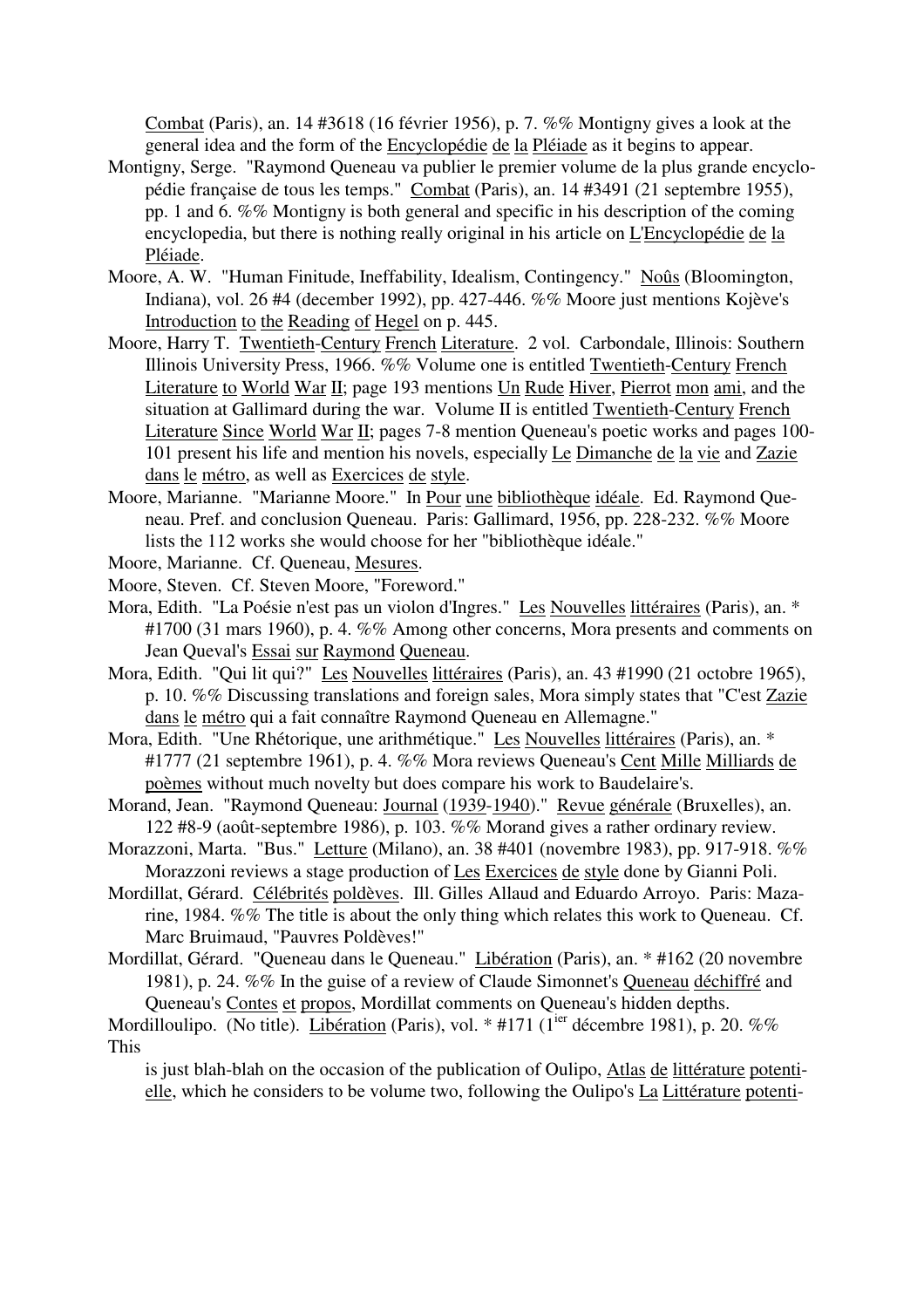elle. The author's real name is probably Mordillat.

Moré, Marcel. Accords et dissonances. Paris: Gallimard, 1967. %% Moré mentions Queneau on p. 15 and speaks of Queneau's report on W. Vernadsky's L'Etude de la vie et la nouvelle physique (cf. Queneau, "W. Vernadsky: L'Etude de la vie et la nouvelle physique.")

Moré, Marcel. "Machines." Cahiers du Sud (Marseille), an. 23 #179 (janvier 1936), pp. 30- 50.

%% Moré refers positively to Queneau's "W. Vernadsky: L'Etude de la vie et la nouvelle physique" in a note on p. 46.

- Moré, Marcel. "Onze Lettres à Queneau." Digraphe (Paris), vol. \* #86-87 (automne 1998), pp. 149-154. %% This consists of eleven letters which Moré wrote to Queneau between 22 mars 1968 and 17 novembre 1969, all on questions of editing texts, choosing the word-ing on the "bande rouge" which Gallimard put on new books, etc.
- Moré, Marcel. Cf. Astrid Bouygues and Daniel Delbreil, "Claude Simonnet face à l'homme Raymond Queneau," pp. 47 and 60; Daniel Compère, "Raymond Queneau et Jules Verne"; Jean-Pierre Martin, "Raymond Queneau, sa vie, son oeuvre"; Queneau and Marcel Moré, "Correspondance inédite."

Moreau, Jeanne. Cf. Thomas Sotinel, "Et Marguerite devint Jeanne."

- Morel, J.-P. "Raymond Queneau archiviste." Le Matin (Paris), vol. \* #357 (22 avril 1978), p. 35. %% This is on the Bibliothèque nationale exposition.
- Morel, Jean-Paul. Cf. Lise Bergheaud, "Le Montage dans Le Chiendent de Raymond Queneau"; Claude Rameil, "Raymond Queneau au Collège."
- Morelle, Paul. "L'Ecriture est-elle un bricolage?" Le Monde (Paris), an. 24 #7098 (8 novembre 1967), p. viii. %% This is a very general article in which Queneau is only cited once and mentioned another time. The reference is to Queneau's interview with Marguerite Duras, "Les Récalés de la littérature. Raymond Queneau: Menuisiers et bricoleurs."
- Morelle, Paul. "Les Gabyandre: Des Cobayes de notre temps." Le Monde (Paris), an. 36 #10655 (4 mai 1979), p. 21. %% There is just a mention of Queneau without any real reference to him.
- Morelle, Paul. "Pour Brisset, l'homme descendait de la grenouille." Le Monde (Paris), an. 27 #8053 (4 décembre 1970), p. 22. %% Morelle gives two paragraphs to Queneau's "La Théologie génétique de J. P. Brisset," but his article also has other information on Brisset that might be of interest.
- Morelle, Paul. "Raymond Queneau 44." Volontés (Paris), vol. 2 #7 (10 janvier 1945), p. 4. %% Morelle gives a general but rather critical review of Queneau's work up to that date, the appearance of Loin de Rueil. The full title of this periodical is Volontés de ceux de la Résistance.
- Morelle, Paul. "Va-t-on dépoussiérer le Goncourt?" Le Monde (Paris), an. 28 #8351 (19 novembre 1971), pp. 15-16. %% Morelle offers what seems to be a presentation of possible changes in the Académie's way of doing things, a presentation in the form of alternating comments by Hervé Bazin, Armand Lanoux, and Robert Sabatier. There are two sidebars, one listing the likely candidates for the prize (to be awarded about four days later) and the other describing a parallel judgement done by Radio-Luxembourg. Cf. Anonymous, "Les Dix veulent jouer à télé-Goncourt"; Roger Grenier, "Les Dix Académiciens Goncourt ont livré à la TV (installée chez Dorgelès) les noms de leurs favoris."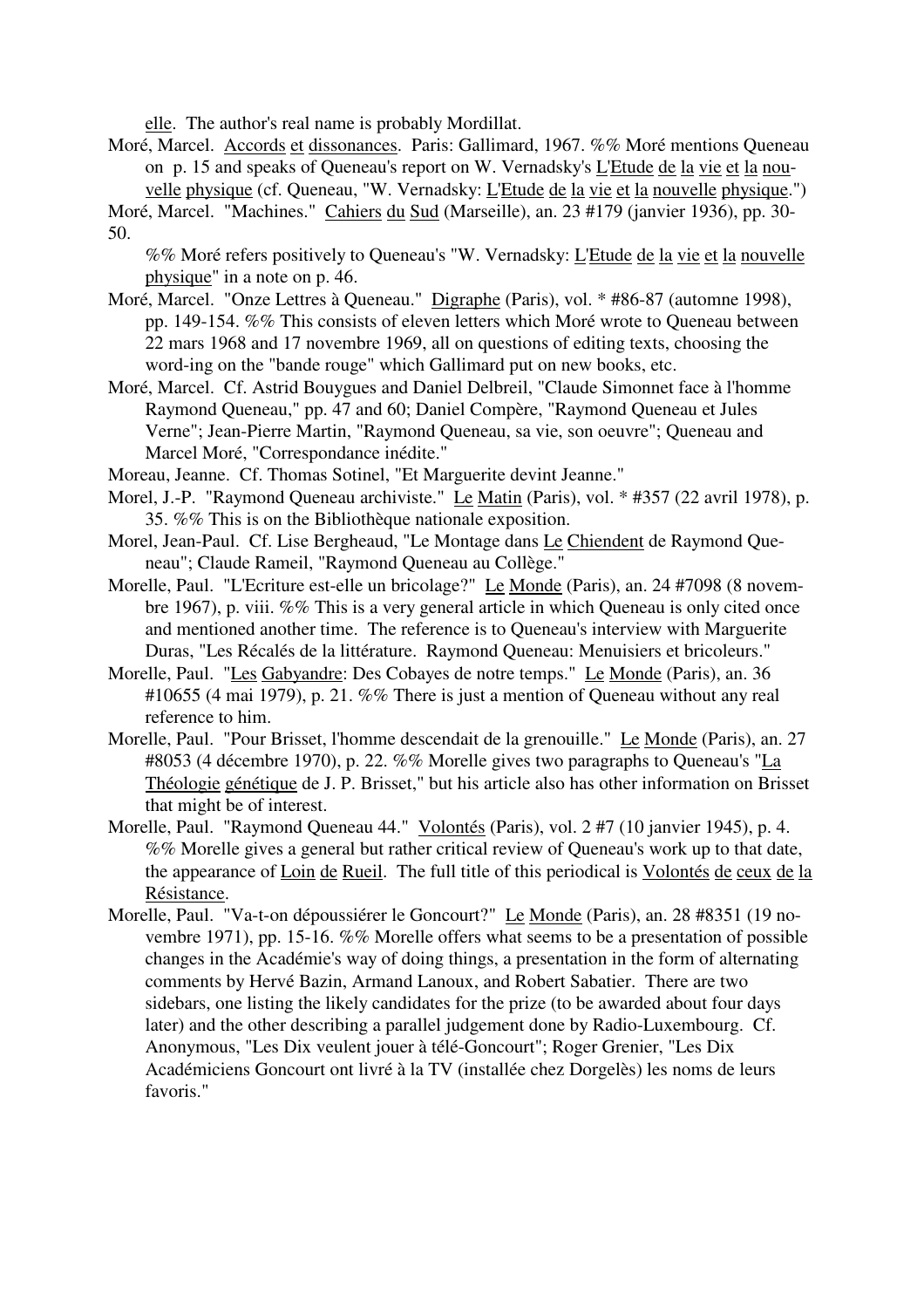- Moremans, Victor. "Les Exercices de style de Raymond Queneau." Gazette de Liège (Liège), an. 116 #43 (20 février 1955), p. 4. %% Moremans gives a positive but unsurprising evaluation of the Yves Robert - Frères Jacques recording of Les Exercices de style.
- Moret, Philippe. "Discontinuité du recueil et construction de l'oeuvre: L'Exemple de Morale élémentaire de Raymond Queneau." In Poétiques de la discontinuité: De 1870 à nos jours. Ed. Isabelle Chol. Clermont-Ferrand: Presses universitaires Blaise Pascal, 2004, pp. 219-229. %% Moret touches on Queneau's feelings about the discontinuous and the fragmen-tary, points to the fact that poetry is by its nature rather discontinuous, and then launches into a consideration of the most carefully constructed and focused of all Queneau's poetry. He is especially interesting in regard to the connections he indicates between Morale élémentaire and the I Ching.
- Moretti, Mario. Cf. Anonymous, "Teatro"; Gianni Poli, "A propos de certaines représentations des Exercices de style et du Vol d'Icare en Italie."
- Moretti, Michèle. Cf. Pierre Léon, "Un Feuilleton pour faire chier les gosses."
- Moreuil, Dany. Cf. Jacques Roubaud et al., "Oulipo varia."
- Morey, Philip. "Les Deux Versions de Gueule de Pierre: Etude de style comparative." Temps mêlés #150 + 17/19 (avril 1983), pp. 57-64. %% This is just what the title describes. Cf. Stéphane Audeguy, "Naissance de la Ville natale."
- Morey, Philip G. "Language in the Novels of Raymond Queneau." Master's thesis. Director D. G. M. McArthur. Manchester: Victoria University of Manchester, 1975. %% Morey looks at Queneau's ideas on language, at phonetics, at grammar, and at individual word use.
- Morey, Philip. "The Treatment of English Words in Queneau." Modern Language Review (Belfast), vol. 76 #4 (october 1981), pp. 823-837. %% Morey does a solid analysis of Queneau's works appearing between 1933 and 1975 for his "assimilation and exploitation of English borrowings."
- Morgan, Claude. "A Travers les rayons. Scepticisme et esprit critique." Les Lettres françaises (Paris), an. 8 #192 (22 janvier 1948), p. 4. %% Morgan gives a rather good analysis of Queneau's Preface to Bouvard et Pécuchet (Point du Jour).
- Morgan, Claude. "La Vie cachée des Lettres françaises." Les Lettres françaises (Paris), an. 4 #21 (16 septembre 1944), p. 8. %% Morgan reveals some of the maneuvers of the literary Resistance and names Queneau as one of the more notable actors.
- Morgan, Edwin. "Steak Tartare." New Statesman (London), vol. 73 #1873 (3 february 1967), pp. 156-157. %% Morgan remains on the surface of Barbara Wright's translation of Between Blue and Blue, barely looking even at the plot.
- Morillon, Arnaud. "Le Carnavalesque dans Saint-Glinglin et Les Fleurs bleues de Raymond Queneau." Directeur Henri Godard. Mémoire de maîtrise. Paris: Université de Paris IV (Sorbonne), 2002. %% Morillon discusses just what his title suggests. Cf. Jean-Marc Defays, "En deçà et au-delà du carnavalesque: Le Cas des Enfants du Limon de Raymond Queneau"; Monique Marie Manopoulos, "Carnavalesque et Tiers-espace chez Rabelais et Queneau"; Patricia Mae Neptune, "Raymond Queneau's Le Chiendent: Novelistic Parody as 're-écriture carnavalesque'"; and Allen Thiher, Raymond Queneau and "Raymond Queneau and the Carnivalesque."
- Morillon, Arnaud. "Imaginaire mythique et récit romanesque dans Saint-Glinglin de Raymond Queneau." Paris: Université de Paris IV (Sorbonne), 2002. %% This appears to be a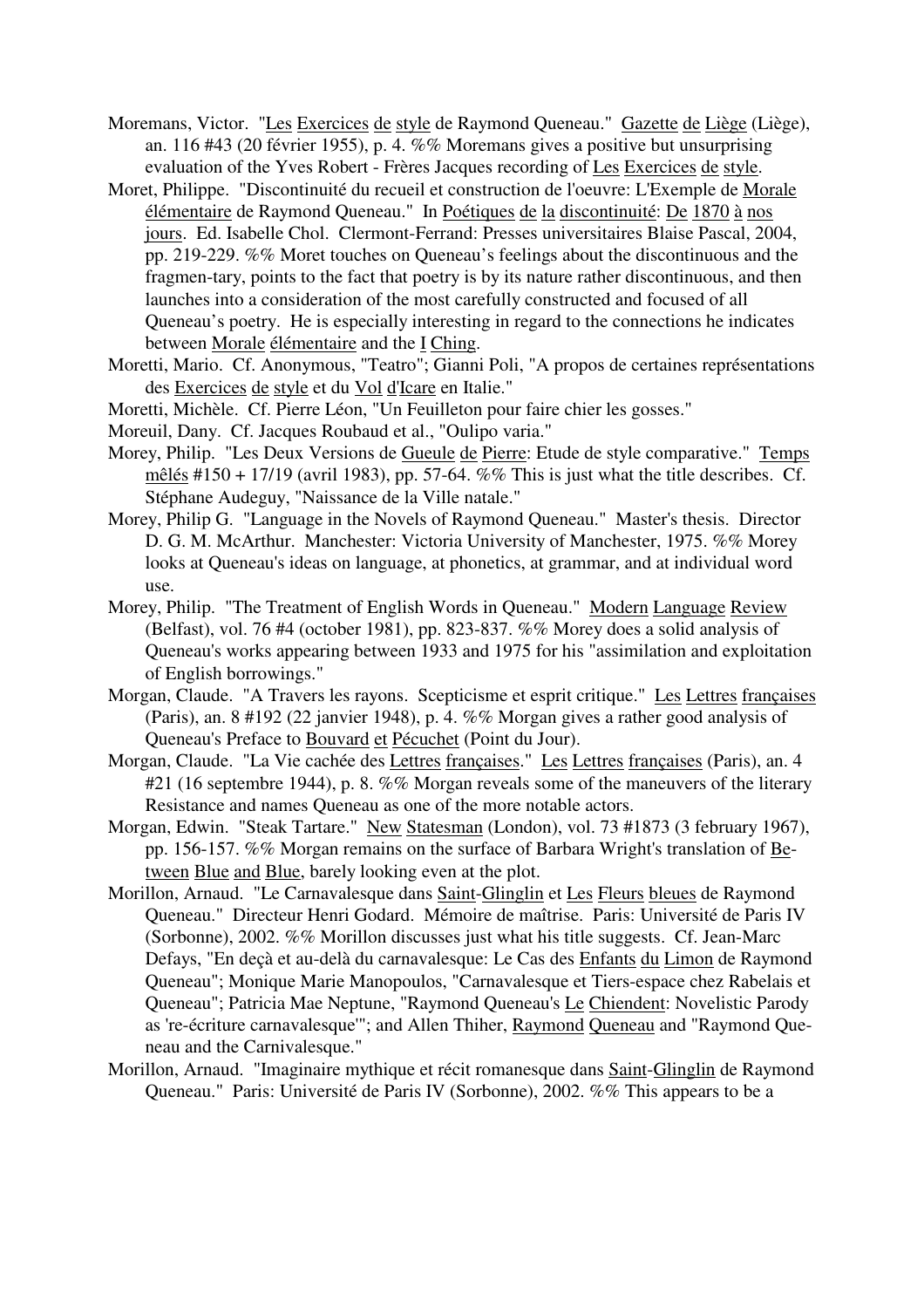paper written for the "Mythopoétique des genres" course of Pierre Brunel. Morillon's title describes the contents fairly accurately.

- Morin, Edgar. "Les Livres." Le Patriote résistant (Limoges), an. \* #63 (16 octobre 1948), p. 5. %% Morin's review of Saint-Glinglin is definitely better than most.
- Morin, Violette. "Le Vol d'Icare ou l'art de la fugue." In Raymond Queneau. Cahier de l'Herne #29. Ed. Andrée Bergens. Paris: Editions de l'Herne, 1975, pp. 125-138. %% Morin gives an interesting semantic/structural analysis. This article reappeared in the 1999 edition.
- Morise, Max. Cf. Alessandra Ferraro, Raymond Queneau: L'Autobiografia impossible; Queneau, "Dédé"; Queneau et al., "Le Dialogue en 1928" and "Recherches sur la sexualité."
- Morisset, Maurice. "Avant le Prix Goncourt." La Vigie (Dieppe), an. 126 #98 (1<sup>ier</sup> décembre 1939), p. 2. %% Morisset gives a very positive analysis of Un Rude hiver, with several citations.
- Moritz, Hervé-Louis. Répertoire des personnages des romans de Monsieuye Raymond Queneau. 2nd ed. Saintes, Charente maritime: Cahiers de l'Amicale du LIS, 1988. %% Following an introduction and several tables of statistics, Moritz presents each of the individuals present in or named in Queneau's novels, with various dinner menus inserted into these entries. LIS = Laboratoire d'inventions scientifique(s). Cf. Pierre David, Dictionnaire des personnages de Raymond Queneau.
- Moritz, Hervé-Louis. Répertoire des personnages des romans de Monsieuye Raymond Queneau. 3rd ed. Saintes, Charente maritime: Cahiers de l'Amicale du LIS, 1991.
- Morlaud, Jacques. "Une Fête populaire." Echo du Centre (Limoges), an. 41 #12224 (5 mars 1984), pp. 1 and 11. %% Morlaud concentrates on the Limoges book fair and has little to say about Queneau.
- Morlaud, Jacques. "Raymond Queneau à la loupe." L'Echo / La Marseillaise (Limoges), an. \* #17768 (22 juin 2002), p. 36. %% The author gives a relatively short presentation of Michel Lécureur's biography of Queneau but accents the time Queneau spent at Saint-Léonard-de-Noblat.
- Morley, Marguerite. Cf. Michel Marie and Marguerite Morley, "The Poacher's Aged Mother: On Speech in La Chienne by Jean Renoir."
- Morot-Sir, Edouard. CR of Vivian Mercier's The New Novel from Queneau to Pinget. Romanic Review (New York), vol. 63 #4 (december 1972), pp. 314-316. %% Morot-Sir gives Mercier's book high praise and speaks a good deal about Queneau in that context without really saying anything to attach Queneau to the "nouveau roman."
- Morot-Sir, Edouard. Cf. Germaine Brée and Edouard Morot-Sir, Du surréalisme à l'Empire de la critique; Charles Kenneth Keffer, Jr., "Queneau Polygraph: The Phonetic Dream in Zazie dans le métro."
- Morrissey, Robert. CR of Warren Motte's Oulipo. A Primer of Potential Literature. Esprit créateur (Lawrence, Kansas), vol. 30 #2 (summer 1990), pp. 113-114. %% Morrissey gives a solid but short and standard review of the Oulipo and its significance.
- Morrow, George. Cf. E. V. Lucas and George Morrow, "When Did You See Your First Dada?"
- Mortaigne, Véronique. "Les Noces prolifiques de la chanson populaire et du cinéma." Le Monde (Paris), an. 53 #16253 (29 avril 1997), p. 28. %% Mortaigne mentions that the composer of the music for "Laissez-moi rêver" was Georges Auric.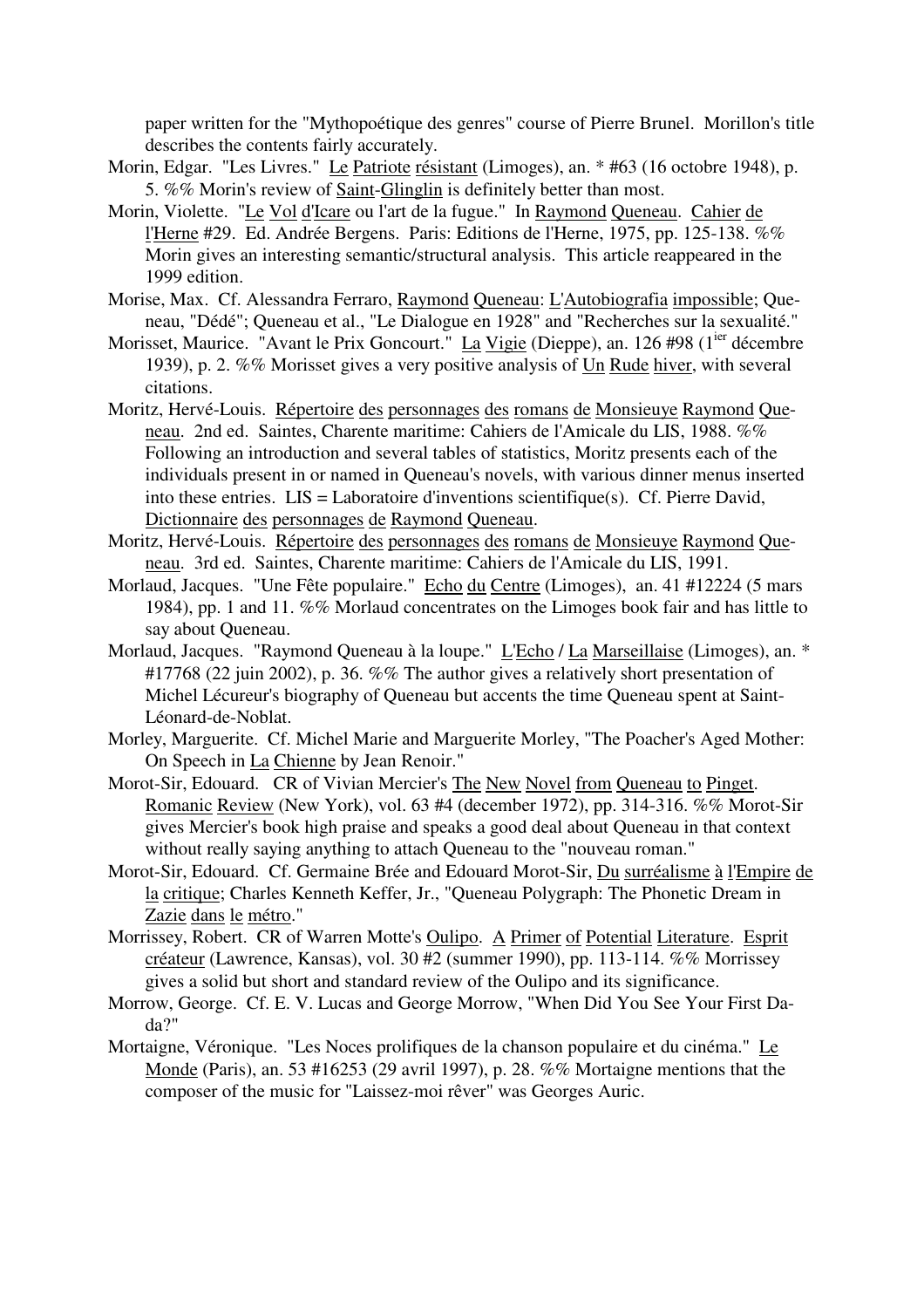- Mortelier, Christine. "Pour un tombeau de Prévert ou Frère Jacques --- Pré(toujours)vert?" AUMLA (Townsville, Australia), vol. \* #50 (november 1978), pp. 185-207. %% Mortelier merely cites (p. 189) Queneau's judgement on Prévert from Bâtons, chiffres et lettres.
- Mortier, Daniel. Cf. Christine Baron, "Calvino / Queneau: De la traduction à l'écriture de la transhistoricité."
- Mortimer, Raymond. "Puppets in a Dream." The Sunday Times (London), vol. \* #7496 (29 janvier 1967), p. 48. %% Mortimer refers to Barbara Wright's translation of Between Blue and Blue in a review of that novel. His reference to Sonia Orwell is incorrect: I believe that it should be to Sonia Pitt-Rivers.
- Mortureux, Marie-Françoise. La Lexicologie entre langue et discours. Paris: SEDES, 1997. %% Mortureux considers some words taken from Les Fleurs bleues and the ways in which Queneau created them (pp. 170-174).
- Morvan, Jean-Baptiste. CR of Le Voyage en Grèce. Points et contrepoints (Paris), vol. \* #109 (décembre 1973), p. 67. %% Morvan suspects that these relatively old writings of Queneau are of more interest and current value than Queneau is willing to admit.
- Mosca. "La Bourriche à deux." Les Annales (Paris), an. 60 #32 (juin 1953), pp. 23-24. %% The author refers to Queneau's winning of the Claire Belon prize some time previously. Cf. the note at the end of subject entry for "Prizes."
- Mosca. "Le Dixième Convive." Annales (Paris), an. 58 #6 (avril 1951), p. 18. %% Mosca recounts an anecdote concerning journalists and Queneau's election to the Académie Goncourt.
- Moser, Röne. "Der geflügelte Ikarus." Sans blague (Zürich), vol. \* #1 (januar 1988), pp. 36- 37. %% CR of Eugen Helmlé's translation of Der Flug des Ikarus, 1987 edition.
- Moser, Walter. "Fragment and Encyclopedia: From Borges to Novalis." New York Literary Forum (New York), vol. \* #8-9 (\* 1981), "Fragments: Incompletion and Discontinuity," ed. Lawrence D. Kritzman, pp. 111-128. %% This is on Jorge Luis Borges, Novalis, and encyclopedism; Queneau is only mentioned in notes 9 and 26.
- Mosk. CR of Monsieur Ripois. Variety (New York), vol. 194 #9 (5 may 1954), p. 21. %% "Mosk" summarizes the plot in some detail and lists who played what, but Queneau is not mentioned at all.
- Mot, André. Cf. Pascal Ibrahim Lefevre, "Les Romans de la rêverie poétique dans l'oeuvre de Raymond Queneau."
- Motelet, Roger. "Raymond Queneau." Club des 27 (Paris), an. 16 #2 (mars-avril 1951), p. 19. %% Motelet presents and praises Queneau upon his election to the Académie Goncourt.
- Moteyunayte, I. Cf. Ekaterina A. Valeeva, "Métaphore. Expériences poétiques de R. Queneau."
- Mothé, Daniel. "Lecture en usine: Pratique et subversion du tract politique." Esprit (Paris), vol. 44 #453 (janvier 1976), pp. 117-133. %% Mothé merely refers briefly to Queneau on p. 118: "L'écrit populaire est fabriqué par les intellectuels et les littéraires (voir Raymond Queneau, Zazie dans le métro)."
- Mothu, Alain. Cf. Michel Raimond, "Queneau et le jeu romanesque dans Pierrot mon ami."
- Motte, Warren F. "Belletto's Speculations." Esprit créateur (Lawrence, Kansas), vol. 26 #2 (summer 1986), pp. 71-81. %% Motte mentions Queneau's "Une Traduction en joycien" on p. 74.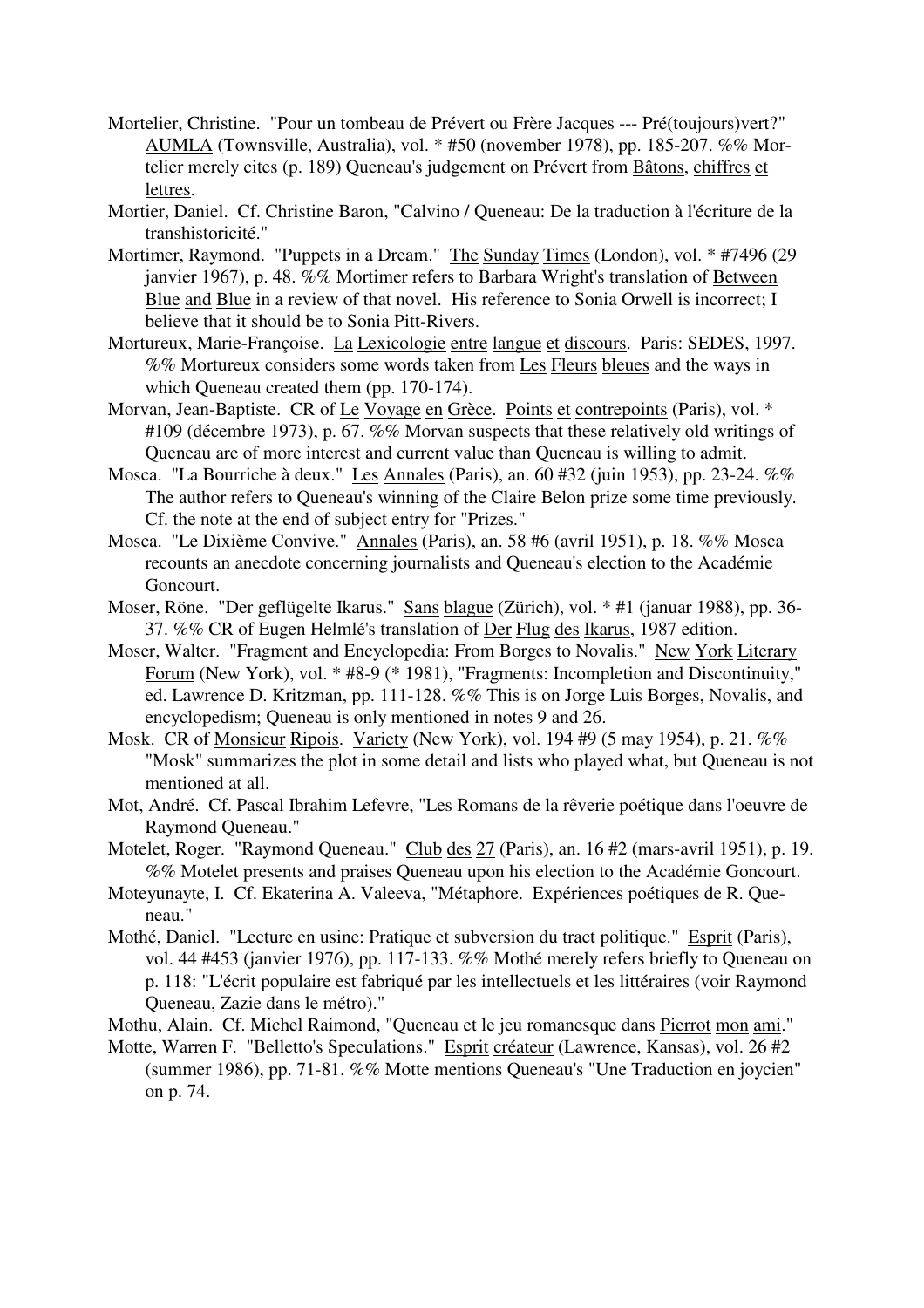- Motte, Warren F. "Calvino's Combinatorics." The Review of Contemporary Fiction (Elmwood Park, Illinois), vol. 6 #2 (summer 1986), pp. 81-87. %% Motte describes both Calvino's sharing in Oulipo concerns and some of his oulipian work.
- Motte, Warren F. "Clinamen Redux." Comparative Literature Studies (Champaign, Illinois), an. 23 #4 (winter 1986), pp. 263-281. %% This article is on the nature of the "clinamen," with only a brief mention of Queneau's Morale élémentaire on p. 274.
- Motte, Warren F. CR of André Blavier's Les Fous littéraires. French Review (Champaign, Illinois), vol. 57 #6 (may 1984), pp. 864-865. %% Motte gives a rather appreciative but analytical look at what Blavier tried to accomplish with this work.
- Motte, Warren. CR of Christian Oster's Loin d'Odile. French Review (Champaign, Illinois), vol. 37 #1 (october 1999), pp. 168-169. %% Motte describes Oster's hero's preoccupation with writing and the impossibility of achieving the text which he desires, a problem which Oster couches in terms of love affairs. Oster "gestures" towards other authors, as he does here in referring to two of Queneau's titles in the title of his own novel.
- Motte, Warren. CR of Harry Mathews and Alastair Brotchie's Oulipo Compendium. Review of Contemporary Fiction (Elmwood Park, Illinois), vol. 19 #1 (spring 1999), pp. 173-174. %% Motte's review is quite positive.
- Motte, Warren F. CR of Jacques Jouet's Raymond Queneau. French Review (Champaign, Illinois), vol.  $63 \text{ #1}$  (october 1989), pp. 171-172. %% Motte thinks a great deal of Jouet's work and describes it in some detail.
- Motte, Warren F. CR of Jacques Roubaud's La Bibliothèque oulipienne. Poetics Today (Tel Aviv), vol. 3 #3 (summer 1982), pp. 229-230. %% Motte reviews the one-volume 1981 Slatkine edition. He has several interesting details on the works involved.
- Motte, Warren F. "Eradications." Romance Notes (Chapel Hill, North Carolina), vol. 29 #1 (autumn 1988), pp. 29-37. %% Although the article is on Georges Perec and especially on his La Disparition, Motte mentions Queneau's Cent Mille Milliards de poèmes on p. 31.
- Motte, Warren. Fables of the Novel. Normal, Illinois: Dalkey Archive Press, 2003. %% In discussing the role of language in Lydie Salvayre's La Conférence de Cintagabelle, Motte comments on the "Tu causes" of Zazie dans le métro (p. 201). He also mentions Queneau on pp. 4, 44, and 201.
- Motte, Warren F. "Georges Perec." In Dictionary of Literary Biography. Vol. 83: French Novelists Since 1960. Ed. Catharine Savage Brosman. Detroit: Bruccoli Clark Layman, 1989, pp. 166-176. %% Motte just mentions Queneau, especially in relation to the Oulipo.
- Motte, Warren F. "Georges Perec on the Grid." French Review (Champaign, Illinois), vol. 57 #6 (may 1984), pp. 820-832. %% Motte describes and illustrates Georges Perec's anagrammatic and heterogrammatic verse.
- Motte, Warren F. "Introduction." In Oulipo: A Primer of Potential Literature. Ed. and trans. Warren F. Motte. Lincoln: University of Nebraska Press, 1986, pp. 1-22. %% Motte presents a fine essay on the origin, history, nature, aims, and practices of the Oulipo.
- Motte, Warren. "Italo Calvino and the Oulipo." Romance Notes (Chapel Hill, North Carolina), vol. 39 #2 (winter 1999), pp. 185-193. %% Motte describes in some detail how Calvino's own literary concerns coincided with those of the Oulipo and actually helped to form the group's principles. Very interesting.

Motte, Warren F. "Jacques Jouet and the Literature of Exhaustion." Sub-stance (Madison),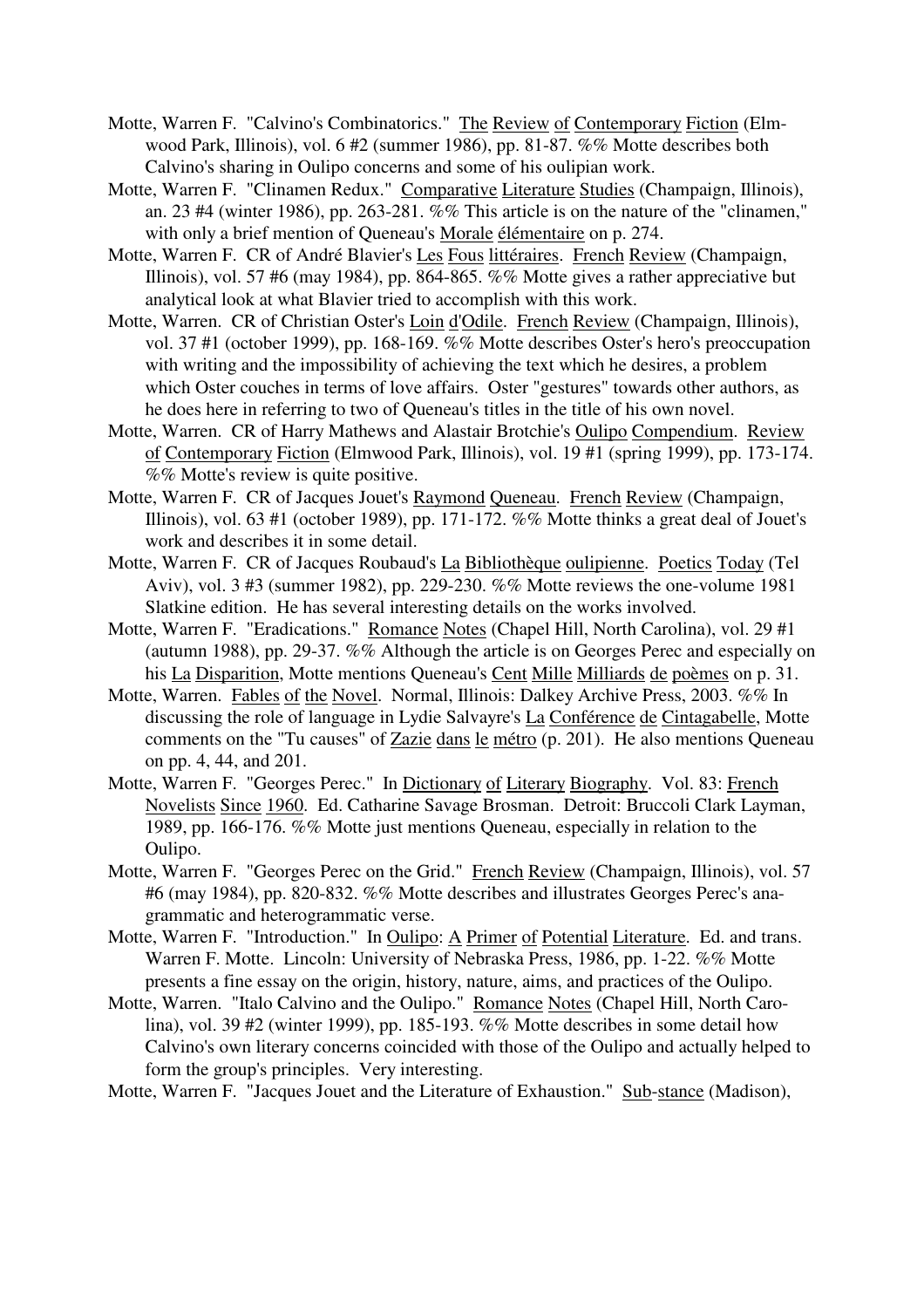vol. 30 #3 (= #96) (\* 2001), pp. 45-63. %% Motte dedicates a page or two of this article to considering the literary nature of Jouet's Raymond Queneau.

- Motte, Warren F. "Jeux mortels." Etudes littéraires (Québec), vol. 23 #1-2 (été-automne 1990), pp. 43-52. %% Motte gives an example of  $S + 7$  in an article on Georges Perec's La Disparition.
- Motte, Warren F. "Literal Jabès." Romanic Review (New York), vol. 77 #3 (may 1986), pp. 289-306. %% This includes just the mention of Queneau in a note on p. 304.
- Motte, Warren F. "Oulipians and Their Works." In Oulipo: A Primer of Potential Literature. Ed. and trans. Warren F. Motte. Lincoln: University of Nebraska Press, 1986, pp. 163- 182. %% Motte lists the Oulipians and their principal works fairly exhaustively.
- Motte, Warren F. "L'Oulipo: Pour une littérature non-jourdanienne." Romance Quarterly (Lexington, Kentucky), vol. 33 #2 (may 1986), pp. 169-180. %% Motte offers a relatively short but quite worthwhile presentation of the Oulipo's focus and functioning.
- Motte, Warren F. "Un Paseo en bicileta." Trans. Jesús Camerero. Anthropos (Barcelona), vol. \* #134-135 (julio-agosto 1992), pp. 94-96. %% Motte considers the central thought of Georges Perec's Quel petit vélo à guidon chromé au fond de la cour? with reference to the constantly changing name of one character as similar to Queneau's similar gesture in Le Dimanche de la vie.
- Motte, Warren F. The Poetics of Experiment: A Study of the Work of Georges Perec. Lexington, Kentucky: French Forum Monographs, 1984. %% Motte has many passing references to the Oulipo and its work and only a few to Queneau in a work which gives much solid insight into Perec's literary preoccupations.
- Motte, Warren F. "Pontius O'Dinn and the Limits of Criticism." In Alteratives. Ed. Warren Motte and Gerald Prince. Collection "French Forum Monographs," #82. Lexington, Kentucky: French Forum Publishers, 1993, pp. 165-180. %% Motte discusses the textual strategies of the fictional Pontius O'Dinn, with a reference to Queneau and the Oulipo on p. 172. It's a wonderful spoof...
- Motte, Warren F. "Le Puzzle de/dans La Vie mode d'emploi de Georges Perec." Romance Notes (Chapel Hill, North Carolina), vol. 24 #3 (spring 1984), pp. 207-213. %% Motte just mentions (p. 211) the Oulipo's interest in developing rigorous new structures.
- Motte, Warren F. "Raymond Queneau and the Aesthetic of Formal Constraint." Romanic Review (New York), vol. 82 #2 (march 1991), pp. 193-209. %% In a very perceptive article Motte considers Queneau's understanding of the role of formal constraint, especially in terms of Le Chiendent, Cent Mille Milliards de poèmes, Morale élémentaire, and articles from his Voyage en Grèce.
- Motte, Warren. "Raymond Queneau and the Early Oulipo." French Forum (Lexington, Kentucky), vol. 31 #1 (winter 2006), pp. 41-54. %% In a wonderful article, Motte considers whether and how Queneau was actually one of the co-founders of the Oulipo, his interest and role in the group in the early years, and the importance and meaning of potentiality in the group's work.
- Motte, Warren. "The Rhetoric of the Impossible." Sub-Stance (Madison), vol. 28 #2 (= #89) (\* 1999), pp. 4-21. %% Motte has created a very good summary of Marcel Bénabou's life, interests, and style. Without really mentioning Queneau and the connections between the two authors, Motte provides much that would be of general interest to queneauphiles.

Motte, Warren F., Jr. "Telling Games." In Calvino revisited. Collection "University of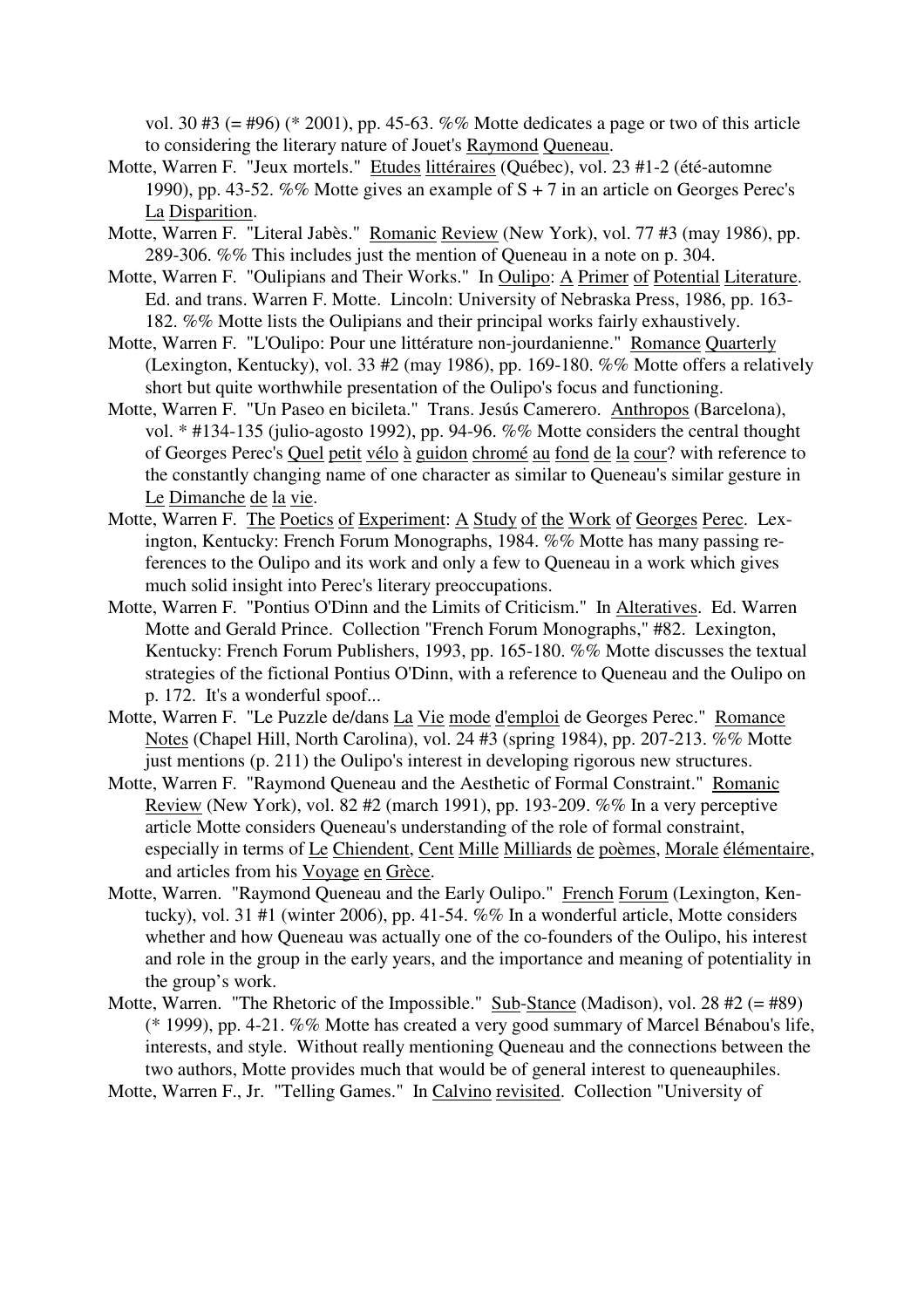Toron-

to Italian Studies," #2. Ed. Franco Ricci. Toronto: Dovehouse, 1989, pp. 117-131. %% In an article concentrating on Italo Calvino's Castle of Crossed Destinies, Motte mentions Queneau several times in regard to the Oulipo, structure, etc.

- Motte, Warren F. "Twenty Questions for Noël Arnaud." Studies in Twentieth Century Literature (Manhattan, Kentucky), vol. 10 #2 (spring 1986), pp. 289-306. %% This is a very good article on the Oulipo and its history, with only casual mentions of Queneau.
- Motte, Warren. "Why I Have Not Prefaced Any of Marcel Bénabou's Books." In Bénabou's Why I Have Not Written Any of My Books. Trans. David Kornacker. Lincoln, Nebraska: University of Nebraska Press, 1996, pp. vii-xvi. %% Motte cheerfully describes and analyzes what Bénabou claims to be about and seems to refuse to do as well as what he actually achieves. Motte might be said to find Bénabou 's work a reflection on the writer and the act of writing, and most especially that writer who is Marcel Bénabou. As Motte points out, Bénabou follows Raymond Roussel, as the title of his work suggests.
- Motte, Warren F., ed. Oulipo: A Primer of Potential Literature. Trans. Warren F. Motte. Lincoln: University of Nebraska Press, 1986. %% Individual articles are indexed under the names of the respective authors: Noël Arnaud, Marcel Bénabou, Jacques Bens, Claude Berge, Italo Calvino, Paul Fournel, François Le Lionnais, Jean Lescure, Harry Mathews, Georges Perec, Queneau ("Potential Literature," "The Relation X Takes Y for Z," "A Sto-ry as You Like It"), and Jacques Roubaud. Cf. Leigh Landy, "Oo, Li po"; Brian McHale, CR of Warren Motte's Oulipo: A Primer of Potential Literature; Thomas Morrissey, CR of Warren Motte's Oulipo: A Primer of Potential Literature; Jean-Jacques Thomas, CR of Warren Motte's Oulipo: A Primer of Potential Literature.
- Motte, Warren F. Cf. Susan Elizabeth Ireland, "Reflexivity in the Contemporary French Novel"; Queneau, "A Story as You Like It."
- Mouchard, Claude. "La Boue." Le Temps de la réflexion (Paris), vol. \* #8 (\* 1988), pp. 105- 126. %% This consists of a series of short reflections on Flaubert's Bouvard et Pécuchet. Mouchard mentions Queneau and the Les Enfants du Limon in regard to some of his thoughts on "bêtise."
- Mouchard, Claude. "La Littérature et l'ombre des sciences." Quinzaine Littéraire (Paris), vol. \* #294 (16 janvier 1979), pp. 21-22. %% This article is directly on the "fous littéraires" without much mention of Queneau.
- Mouchard, Claude. "Poussière et traces." Europe (Paris), an. 81 #888 (avril 2003), pp. 82-95. %% Mouchard names and discusses "poussière" and "graines" in Queneau's work (with glances at the works of a few others), accenting the small and individual that remains after analysis of his works.
- Mouchard, Claude. "Queneau: Puissance de l'indéterminable." Critique (Paris), vol. 33 #357 (février 1977), pp. 101-113. %% In this review of Morale élémentaire, Mouchard looks especially at the role of the reader.
- Mouchard, Claude. "Raymond Queneau: Les Consistances." Critique (Paris), vol. 30 #330 (novembre 1974), pp. 1022-1030. %% Mouchard considers in some depth just what constitutes a "fou littéraire" as he reviews Les Enfants du Limon.
- Mouchard, Claude. Cf. Hong Adèle Zhu, "Les Jeux du récit: Le Chiendent ou l'accès à l'univers romanesque de Raymond Queneau"; Catherine Lorente, "Citation et mémoire. Queneau, Perec, Bénabou."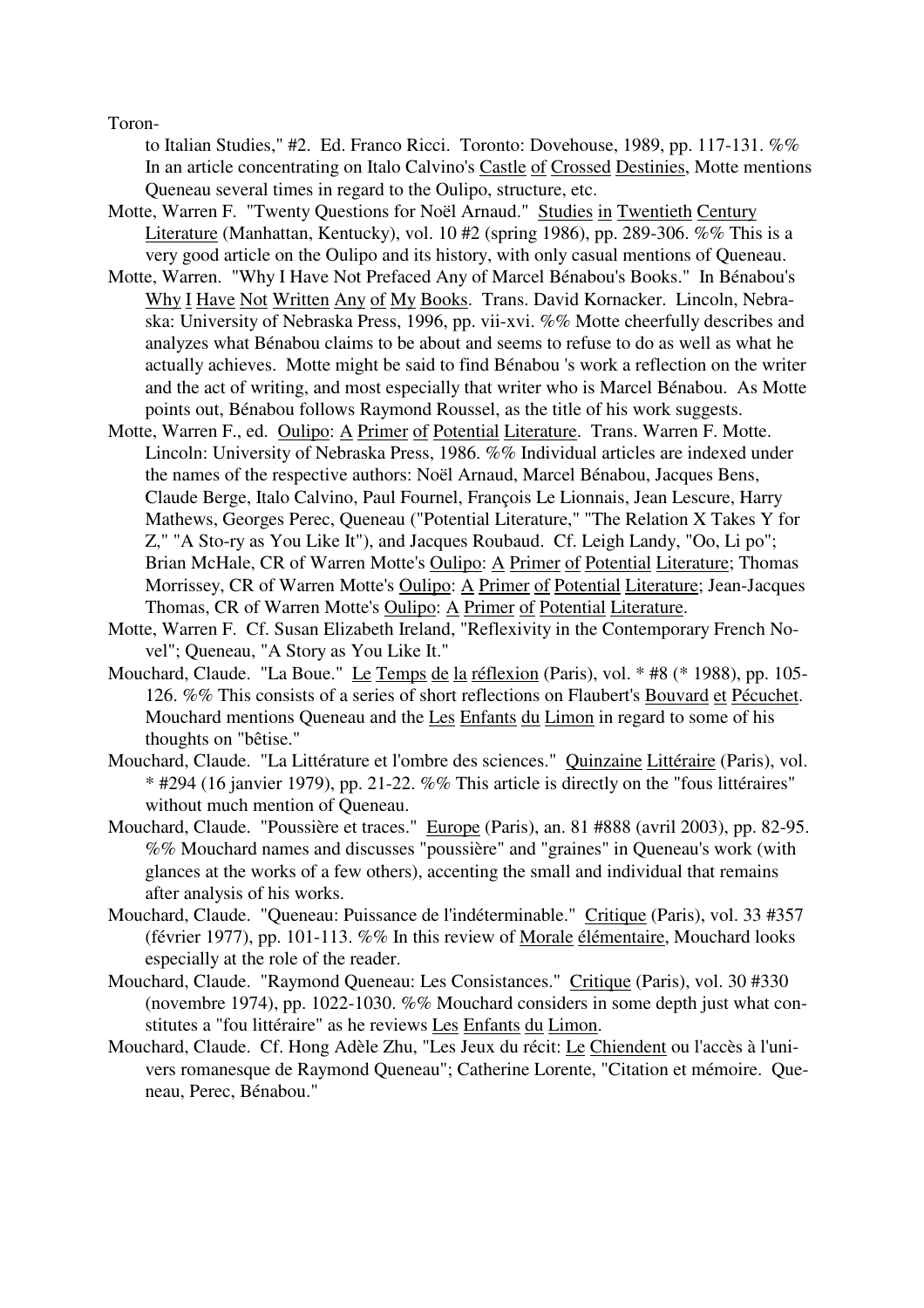- Mouchel, Gérard-Guy. "Du français au latin. Etude des Exercices de style de Raymond Queneau." L'Ecole des lettres (premier cycle?)(Paris), an. 74 #5 (15 novembre 1982), pp. 55- 58. %% Mouchel provides two of the "exercices de style" and comments on they might be transformed into Latin in a series of exercises.
- Mouchel, Gérard-Guy. "Jeux littéraires et acrobaties de la rime." L'Ecole des lettres (premier cycle)(Paris), an. 76 #15 (15 juin 1985), pp. 61-64. %% This only has a citation of Exercices de style: "Lipogrammes" on p. 62.
- Moudenc, P.-L. "La Biographie dans tous ses états." Rivarol (Paris), vol. \* #2580 (21 juin 2002), p. 11. %% Moudenc describes Michel Lécureur's biography of Queneau.
- Moufflet, André. "Parlons peu... Parlons bien..." La Dêpeche du Midi (Toulouse), an. 12 #3996 (18 juin 1959), p. 2. %% Moufflet reviews some of Queneau's phonetic spellings in Zazie dans le métro.
- du Moufflet, Aymard. "Cacouac s'en va-t-en guerre." Le Rouge et le noir (Paris), an. 9 #13 (23 mai 1950), p. 6. %% "Du Moufflet" gives a few sentences to the presentation of "Les Muses et lézards" at the "Théâtre de la Baraque St-Germain" but doesn't really say anything.

Mougenot, Michel. CR of Jacques Roubaud's "La Mathématique dans la méthode de Raymond

Queneau" and of André Targe's "Un Métro nommé bonheur." Le Français aujourd'hui (Paris), vol. \* #40 (décembre 1977), pp. 77-78. %% Mougenot underscores the anti-inspirational aspect of Queneau's writing in his review of the first article and is fundamentally just positive as he outlines Targe's insights into the meaning(s) of Zazie dans le métro. His reference in this latter section to Queneau's "A propos du Chiendent" is actually to "Conversation avec Georges Ribemont."

- Mougenot, Michel. Cf. Marie-France Azema, Claude Baleydior, Jean Gruber, and Michel Mougenot, "Jeux poétiques."
- Moulin, Gérard. "Mille Milliers de discours." In his Uburss. Ill. Georges Lemoine. Paris: Gallimard, 1980, pp. 143-153. %% This is a Soviet political discourse you can create yourself in the manner of Cent Mille Milliards de poèmes.
- Mouloudji. Le Coquelicot. Paris: L'Archipel, 1997. %% There is little on Queneau in these souvenirs of his adult working life.
- Mouloudji. La Fleur de l'âge. Paris: Granet, 1991. %% Mouloudji mentions a party at which Bost and Olga created a disturbance plus a few other minor things.
- Mouloudji. Cf. Jani Brun, "Le Démon des mots"; Olivier Merlin, "La Rentrée des noctambules."
- Mourad, François-Marie. "Les Fleurs bleues de Queneau. Etude des premières lignes du roman." L'Ecole des lettres (second cycle)(Paris), an. 91 #6 (15 novembre 1999), pp. 55- 58. %% Mourad gives a rather general and all-encompassing look at a few of the novel's early pages but without actually saying much about them.
- Mouralis, Bernard. Cf. Emmanuel Fraisse and Bernard Mouralis, Questions générales de littérature.
- Mourgeon, Jacques. "'Loin de Rueil'." Combat (Paris), an. \* #5413 (20 novembre 1961), p. 9. %% Mourgeon finds the theater version of <u>Loin de Rueil</u> was so well adapted to television, even though it was only a transmission of the play, that it seems that it was produced and directed only for the television itself.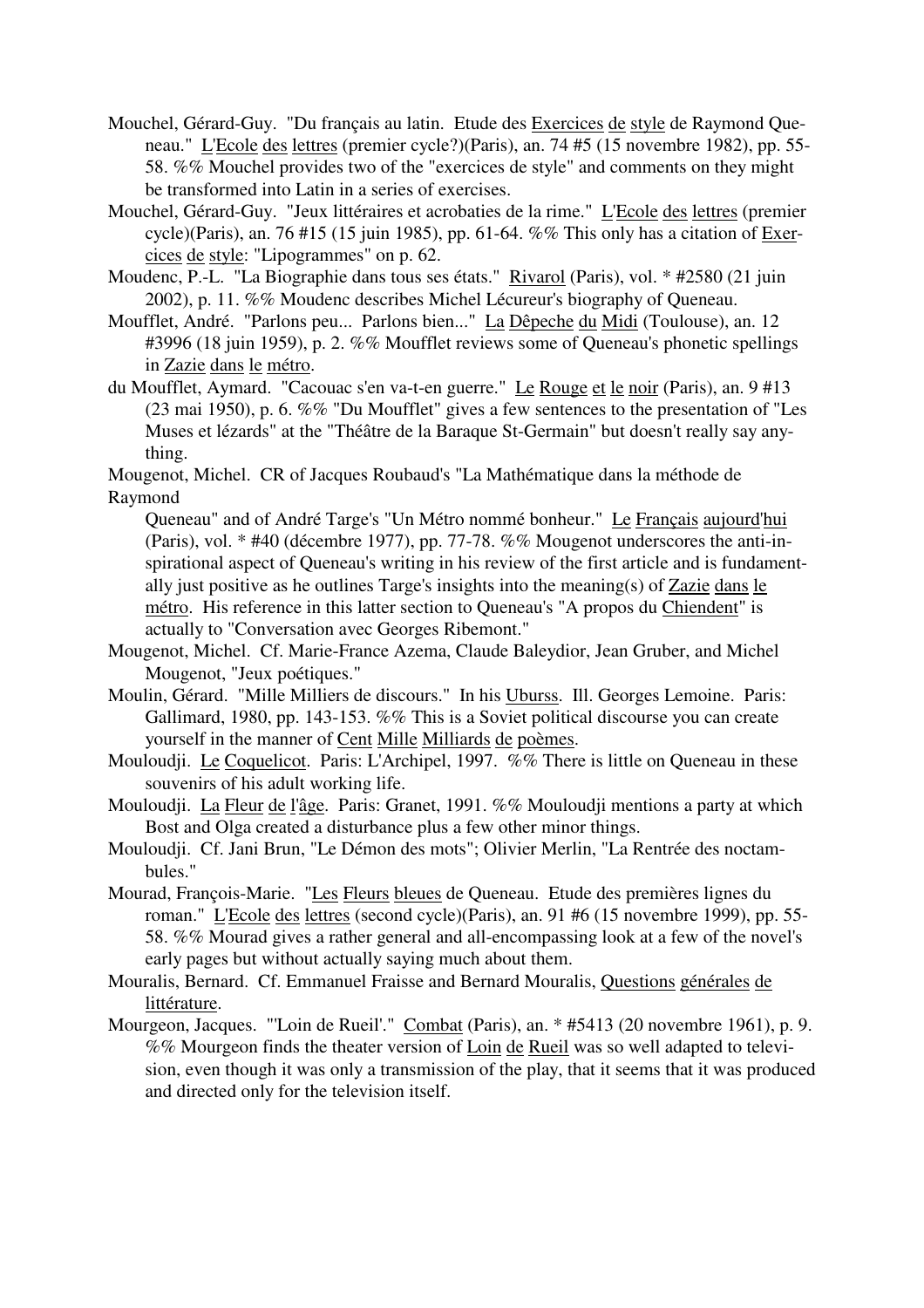Mourgeon, Jacques. "Le Petit Monde de Don Queneau." Combat (Paris), an. \* #5414 (21 novembre 1961), p. 9. %% This concerns the theater version of Loin de Rueil on television.

Mourier, Maurice. "Soupault et le cinéma." Europe (Paris), an. 71 #769 (mai 1993), pp. 125- 137. %% Mourier just refers (p. 136, note 34) to the dreaming which Jacques l'Aumône (Loin de Rueil) did at the movies.

Mourthé, Claude. CR of Jean-Marie Catonné's Queneau. Figaro magazine (Paris), vol. \* #644 (16 janvier 1993), p. 94. %% This short and average review is more positive than not.

Moussinac, Léon. "A Propos de la tradition: L'Assiette peinte." Les Lettres françaises (Paris), an. 11 #391 (6 décembre 1951), p. 8. %% Moussinac just mentions Queneau. There is material concerning the "Assiette peinte" exposition at CDRQ, Grande Pièce #397.

Moustiers, Yvonne. "Cocktail littéraire à la N.R.F." Climats (Paris), vol. \* #234 (8 juin 1950),

p. 8. %% Moustiers describes a typical gathering, including Queneau and Paulhan as "les Puissances et les Gloires maisons" and giving only the most superficial description of Queneau's activity at the party.

Mouttapa, Jean. Cf. Jérôme Duhamel and Jean Mouttapa, Dictionnaire inattendu de Dieu.

- Moxhet, Albert. "Ouverture du 2<sup>e</sup> colloque international «Raymond Queneau»." Le Courrier (Verviers), an. 80 #203 ( $1<sup>ier</sup>$  septembre 1984), p. 3. %% Moxhet gives a bit of general introduction and lists the principal participants.
- Moyal, G. Cf. Patrick Renard, "Une Lecture des Fleurs bleues de Raymond Queneau."

Moyens, H. "Que les Ecrivains se mettent à la tâche!" Les Lettres françaises (Paris), an. 4 #33 (9 décembre 1944), p. 8. %% Moyens thinks that radio programs could be much better, and he lists Queneau among the five people he thinks would best do what was needed.

Moylan, Frances. "Des Acrostiches chez Queneau (Epave manuscrite)." Temps mêlés #150 + 6/7 (janvier 1980), pp. 27-31. %% Moylan describes three or four acrostics in Fendre les flots. Cf. Alain Calame, "Esprit farouche," p. 5; Claude Debon's preface to the 1981 com-bined reprinting of Courir les rues, Battre la campagne, and Fendre les flots.

Mrozowicki, Michal. CR of Raymond Queneau and André Blavier's Lettres croisées. Kwartalnik neofilologiczny (Warszawa), vol. 36 #4 (\* 1989), pp. 391-395. %% Mrozowicki gives a most detailed, concrete, positive, and worthwhile review.

Mrozowicki, Michal. "D'un 'Récit de rêve' à 'Des Récits de rêve à foison' --- Les Ecrits brefs en

prose de Raymond Queneau." Collection "Prace Naukowe Uniwersytetu Slaskiego," #1071. Katowice, Poland: Uniwersytet Slaski, 1989, pp. 120-159. %% Mrozowicki points out that at the time of his writing (1981) almost nothing had been done about any of the shorter fictional prose works of Queneau, with the obvious exception of Les Exercices de style and looks at when and how often Queneau had produced such works, comparing them to his novels and his poetry. He announces his aim quite clearly: "nous nous proposons uniquement de les situer dans l'ensemble de son oeuvre, examiner leurs rapports avec d'autres textes de Queneau rédigés à la même époque ou ultérieurement, et présenter leur évolution éventuelle." He then considers most of them in some detail: "Destinée," "Rêve" (which he refers to as "Récit de rêve"), "La Petite Gloire," "Panique," "Un Jeune Français nommé Untel," "Dino," "Alice en France," "Une Trouille verte," "Le Café de la France," "Un Conte à votre façon," "Le Cheval troyen," and "Récits de rêve à foison." Although he lists certain other works on pp. 123-124, he does not consider them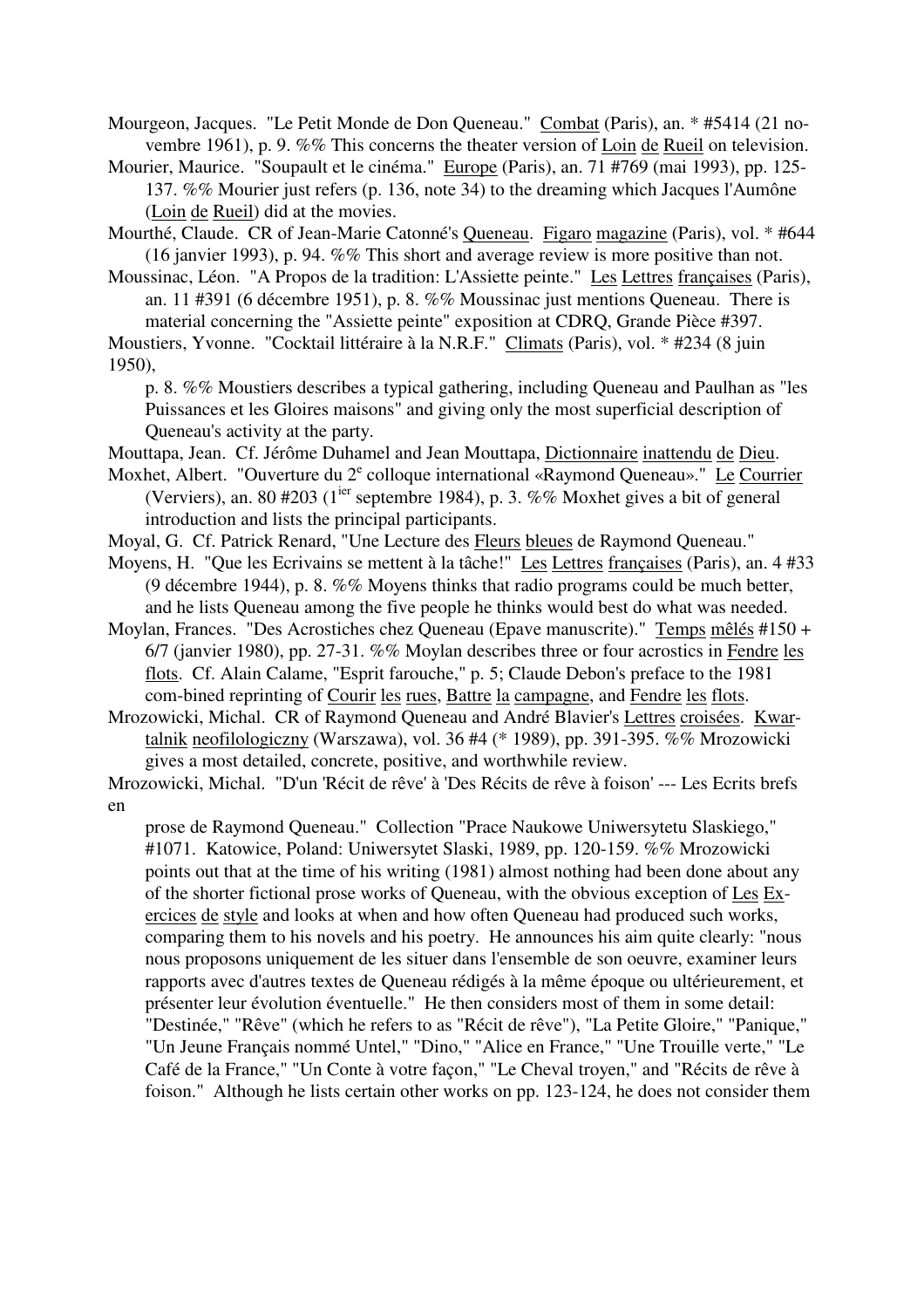at all: two "textes surréalistes," "A la limite de la forêt," Les Exercices de style, and "Du bon emploi des tranquillisants."

- Mrozowicki, Michal. "De l'écriture mythologique à la mythologie de l'écriture: A propos de Queneau." In Mythologies de l'écriture: Champs critiques. Ed. Jean Bessière. Paris: Presses universitaires de France, 1990, pp. 177-194. %% Mrozowicki does a fine job of relating and integrating what others have said about Queneau's mythology and points out some possible new directions of research. This volume is marked "Université de Picardie, Centre d'études du roman et du romanesque," but it is not clear what that relates to.
- Mrozowicki, Michal. "L'Image de la Révolution française dans Les Fleurs bleues de Raymond Queneau." Romanica wratislaviensia (Wroclaw), vol. 35 #1246 (\* 1992), pp. 223-234. %% Mrozowicki gives a rather interesting look at the elements of this novel concerning the French Revolution and what they have to say about the meaning of this novel.
- Mrozowicki, Michal. "L'Ouvroir de la littérature potentielle ou l'art d'inventer des contraintes." Kwartalnik neofilologiczny (Warszawa), vol. 36 #1 (\* 1989), pp. 133-157. %% This article has a brief history of the foundation of the Oulipo followed by an invaluable careful, analytical, and detailed consideration of its work.
- Mrozowicki, Michal. "Pas de deux et pas de trois dans le roman ou Raymond Queneau, maître de ballet." Acta litteraria Academiae scientiarum hungaricae (Budapest), vol. 32 #1-2 (\* 1990), pp. 193-201. %% Mrozowicki considers pairs and triads of characters in Le Chiendent and Saint-Glinglin especially but also in Les Fleurs bleues and other of Queneau's novels.
- Mrozowicki, Michal. "Quelques Aspects du Chiendent de Raymond Queneau." In Le Renouvellement des techniques romanesques dans la littérature française, 1920-1940. Ed. Aleksander Ablamowicz. Actes du Colloque de Katowice, 13-16 octobre 1981. Katowice: Uniwersytet Slaski, 1983, pp. 78-85. %% This is a fairly good introduction to Queneau's novel.

Mrozowicki, Michal. Raymond Queneau: Du surréalisme à la littérature potentielle. Collection

"Prace Naukowe Uniwersytetu Slaskiego w Katowicach," #1088. Katowice, Poland: Uniwersytet Slaski, 1990. %% Mrozowicki concentrates on surrealism and the Oulipo and on Queneau's passage from one to the other, with special reference to  $L_{e}$  Chiendent, to  $Ex$ ercices de style, and to his theoretical Oulipo works. Cf. Claude Debon, "Raymond Queneau et le surréalisme: Perspectives critiques."

Mrozowicki, Michal. "Le Thème du voyage dans l'oeuvre de Queneau." In Mélanges littéraires. Ed. Aleksander Ablamowicz. Collection "Prace Naukowe Uniwersytetu Slaskiego w Katowicach," #968. Katowice, Poland: Uniwersytet Slaski, 1988, pp. 86-112. %% Mrozowicki reviews this theme in just about all of Queneau's works, major and minor, even in some poetry, but he does not touch on Les Exercices de style.

Mucci, Renato. Cf. Queneau, "Quando lo spirito."

Muchnik, Nicole. Cf. Henri Krea, "Raymond Queneau: Propos d'un Normand."

Mueller, Fernand Lucien. "Grève du métro." Europe (Paris), an. 37 #363-364 (juillet-août 1959), pp. 257-259. %% Mueller gives the outline of the plot of Zazie dans le métro in the usual manner and questions whether the novel has any special value or hidden meaning.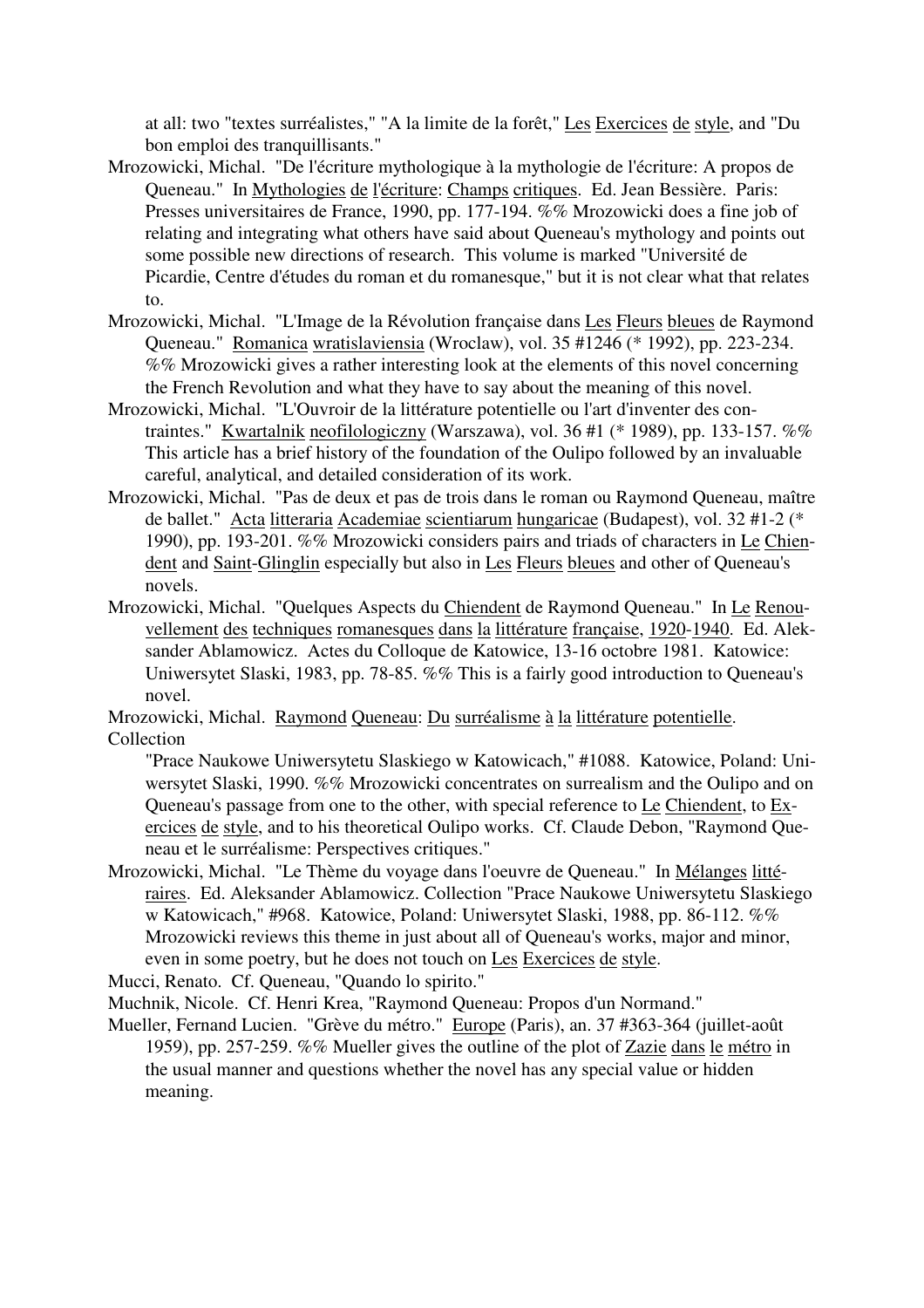- Mullen, Harryette. Cf. Carol O'Sullivan, "Around the Continent in 99 Exercises: Tracking the movements of the Exercices de style"; Lorenzo Thomas, CR of Harryette Mullen's Sleeping With the Dictionary.
- Muller, F. "Pour une bibliothèque idéale de Raymond Queneau." Le Courrier (Verviers), an. 52 #52 ( $1^{ier}$  mars 1956), p. 8. %% Muller gives a fairly ordinary look at this work.
- Muller, Françoise. "L'Intégration et la valorisation de fonds littéraires dans les services communs de la documentation: L'Exemple du fonds Raymond Queneau au SCDU de Bourgogne." Mémoire d'étude for the Diplôme de conservateur de bibliothèque. Directrice Marianne Pernoo-Bécache. Lyon: Ecole nationale supérieure des sciences de l'information et des bibliothèques, décembre 2004. %% As of 2004, the documents at the CIDRE in Limoges were transferred to the université de Bourgogne (Dijon). Muller describes how they might best be conserved and used, along with some of the legal problems (pp. 53-70). She cites some of the Queneau resources on the web (p. 86), and offers an inventory of the kinds of documents that the CIDRE provided (pp. 94-95). This work is available (as of april 2005) at www.enssib.fr/bibliotheque/documents > dcb > muller.  $SCDU = Service$  commun de documentation.  $ENSSIB = Ecc$ enationale supérieure des sciences de l'infor-mation et des bibliothèques.
- Muller, Henry. "Paul Reboux, pasticheur honoraire patronne Georges-Armand Masson pasticheur en activité." Carrefour (Paris), vol. \* #273 (6 décembre 1949), p. 11. %% This review of the Georges-Armand Masson book A la façon de... merely mentions that Queneau is one of the authors imitated.
- Muller, Henry. "Queneau poète." Dernières Nouvelles d'Alsace (Strasbourg), an. 81 #194 (20 août 1961), p. 19. %% Muller gives a rather average review of Cent Mille Milliards de poèmes.
- Muller, Henry. "Tour d'horizon." Almanach des lettres 1951. Ed. André Billy. Paris: Les Editions de Flore and La Gazette des lettres, 1950, pp. 17-22. %% Muller says (p. 18) that the Claire Belon prize went to Sally Mara (presumably for Le Journal intime de Sally Mara). Cf. the note at the end of subject entry for "Prizes."
- Muller, Henry. Cf. Maurice Tillier, "'Grisbi', pastilles et cognac pour Albert Simonin, lauréat des'Deux Magots'."
- Müller, Olaf. "Connaissez-vous l'Amphion? Literarischer Städtebau bei Queneau, Valéry und Apollinaire." In Les Mots de la Tribu. Für Gerhard Goebel. Ed. Thomas Amos, Helmut Bertram, and Maria Cristina Giaimo. Tübingen: Stauffenburg Verlag, 2000, pp. 339-351. %% Müller tries to show the importance of the "amphion" and the concept of the "antiopée" in Queneau's works from early on until the end of his life. "Connaissez-vous Paris?" takes on a certain importance in this light, grouping as it does a whole series of particular interest, especially the elements of a private theory of historical experience.
- Müller, Olaf. CR of Alessandra Ferraro's Raymond Queneau: L'Autobiografia impossible. Romanische Forschungen (Frankfurt), vol. 116 #1 (\* 2004), pp. 114-116.
- Müller, Olaf. CR of Jordan Stump's Naming & Unnaming: On Raymond Queneau. Romanische Forschungen (Frankfurt), vol. 113 #3 (\* 2001), pp. 429-430.
- Müller, Wolfgang G. "Namen als intertextuelle Elements." Poetica. Zeitschrift für Sprachund literaturwissenschaft (München), vol. 23 #1-2 (\* 1992), pp. 139-165. %% Müller just mentions (pp. 154-155) Helen's saying that she is "d'origine cruciverbiste" in Le Vol d'Icare.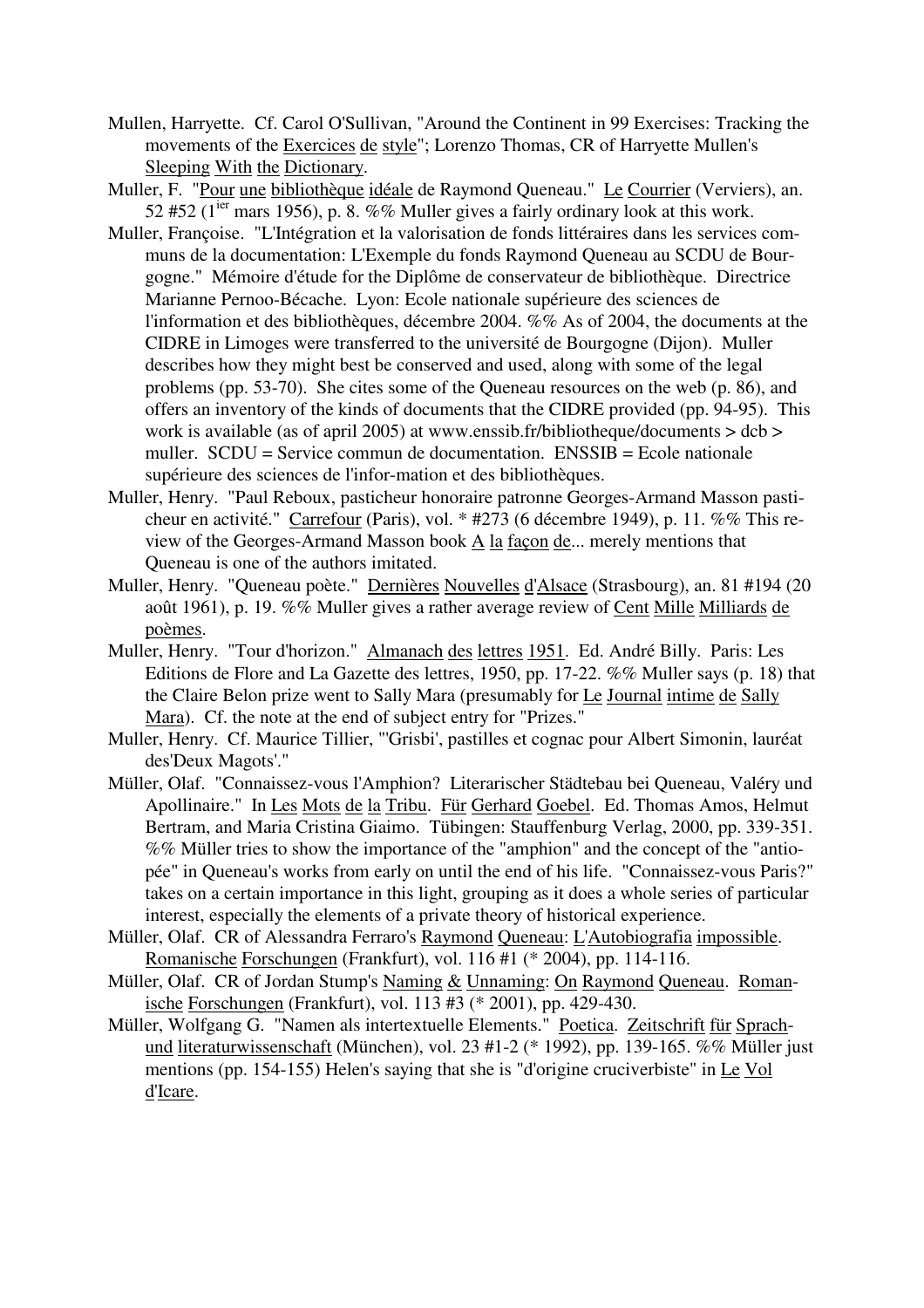Müller, Wulf. Cf. Walter Pabst, "Zur Persiflage und Schmährede in zeitgenössischer französischer Lyrik."

- Müller-Marein, Josef. "Phantasie an der Macht." Die Zeit (Hamburg), vol. 31 #46 (5 november 1976), p. 44. %% This seems to be a general review of Queneau's life and work soon after his death. This same article appeared in an international edition, vol. 31 #46 (12 november 1976), p. 16.
- Müller-Marein, Josef, and Catherine Krahmer. 25mal Frankreich. München: R. Piper & Co. Verlag, 1977. %% Queneau is mentioned and cited on a number of pages.
- Muller-Wakhevitch, Dominique. Désormais Venise. Paris: Seuil, 2005. %% Muller-Wakhevitch refers to Queneau and the second volume of his complete works on pp. 174, 175, and 178, apparently referring to Le Chiendent and citing "Les gens ne sont pas si cons qu'ils en ont l'air." The reference is, in fact, to that novel but in the preparatory drafts: Christopher Shorley was able to pin it down for me as appearing in Les Oeuvres complètes de Raymond Queneau, vol. II (Romans, vol. I), p. 1250.

von Münchow, Patricia. "Queneau ou le vertige du sens: Réflexion critique sur la traduction du

Chiendent en allemand et en anglais." Mémoire de maîtrise. Directrice Claude Debon. Paris: Université de Paris III (Sorbonne nouvelle), 1992. %% Von Münchow writes directly on Le Chiendent but uses Helmlé's and Wright's translations to demonstrate and explicitate what she has to say. [This work is available at the Centre de recherches "L'Esprit nouveau en poésie"; Institut de littérature française; université de Paris III; 13, rue de Santeuil, 75005. It will be necessary to contact Professeur Daniel Delbreil beforehand in order to receive authorization.]

- von Münchow, Patricia. "Queneau ou le vertige du sens: Réflexions critiques sur la traduction du Chiendent en allemand et en anglais." Amis de Valentin Brû #2-3 (mai 1995), pp. 71- 94. %% This is a solid article which concentrates on both the successes and the problems in the two translations, Der Hundszahn done by Eugen Helmlé and The Bark Tree by Barbara Wright. Cf. Henri Plard, "Sur les limites du traduisible: Zazie dans le métro en anglais et en allemand"; Dorothea Wiedling, "Queneau, Les Fleurs bleues und die italienische und deutsche Ubersetzung."
- von Münchow, Patricia. "Sally Mara, apprenante de français langue étrangère: Le Statut du personnage défini par un idiolecte." In Le Personnage dans l'oeuvre de Queneau. Ed. Daniel Delbreil. Paris: Presses de la Sorbonne nouvelle, 2000, pp. 189-204. %% Von Münchow does a thoroughly linguistic study of the Sally Mara found in Le Journal intime de Sally Mara, and her conclusion is that Sally's language faults are not those typical of someone learning a second language but have a sexual and very literary bias which renders her very much a literary character rather than a real person.
- Muni. "Promenade dans Paris." Musical intervals by Pierre Delaube. 33 rpm LP record. La Voix des nôtres MLP 103. %% She recites Queneau's "L'Amphion" among poems by Péguy, Renard, Jacob, Laforgue, and others.

Muno, Jean. "Ce Vice impuni, la lecture: Le Dimanche de la vie." Syndicats (Bruxelles), an. 8

#15 (12 avril 1952), p. 10. %% Muno concentrates on the language of the characters and the emptiness of the plot, which he recounts.

Murat, Michel. Cf. Claude Debon, "Automatisme et écriture surréaliste dans l'oeuvre de Ray-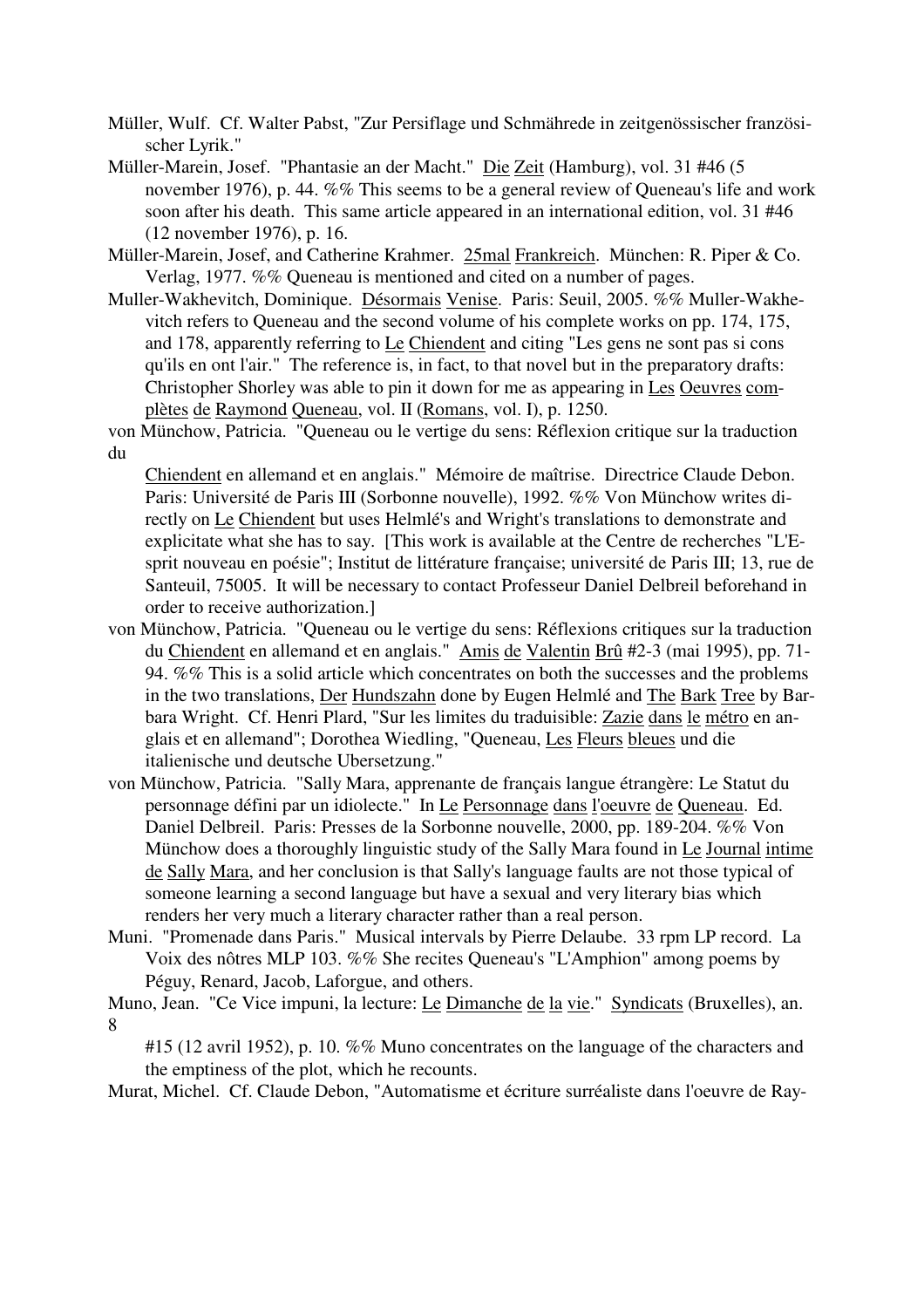mond Queneau."

- Murat, Pierre. "Le Cinochakeno." Télérama (Paris), vol. \* #1919 (22 octobre 1986), pp. 30- 31. %% Murat announces the Studio 43 film festival devoted to Queneau; he includes stills from a number of those films, including "Monsieur Ripois," "Landru," and "Gervaise." Cf. the entries listed in the periodical index under Journal du 43.
- Murphy, Carol J. CR of Sarane Alexandrian's Le Surréalisme et le rêve. French Review (Champaign, Illinois), vol. 49 #4 (march 1976), p. 623. %% While Murphy has some reservations about the work as a whole, she considers the section on Queneau to be "wellwritten and informative."
- Mury, Gilbert. "Zazie sans l'humour de Queneau." France-nouvelle (Paris), an. \* #739 (17 décembre 1959), p. 29. %% Mury dislikes just about everything about the Trois-Baudets production of Zazie dans le métro and carefully explains why.
- Musée municipal de Limoges. Les Miauletous et leurs amis: Suzanne Roger, André Beaudin, Elie Lascaux. Exposition 14 juin -- 11 septembre 1958. Limoges: Musée municipal, 1958. %% Queneau speaks of his relations with this artistic group. Cf. Philippe Dagen, "Une Leçon de fraternité et de morale sous l'Occupation"; Pierre Vilar, "Queneau et Leiris, sous x."
- Mussini, Massimo, ed. I Libri di Baj. Milano: Electra, 1990. %% Pages 60-64 contain a series of 13 letters between Baj and Queneau written between 16 november 1961 and 12 august 1968. All but one of them had already appeared in Maria Siniscalchi, ed., Raymond Queneau, Enrico Baj: Lettere inedite; that one was Queneau's letter of 22 janvier 1963, containing four poems for a book which was finally never published. Those poems are "L'Hi-ver qui court par les rues," "Fleur de coqtèle," "Poème assez sérieux avec des points de suspension," and "Autre poème avec des points de suspension." All four of them were printed in Le Chien à la mandoline as well as in Paroles peintes (cf. Queneau, "Poèmes"). There is an obvious parentage between the notes in the Siniscalchi edition and this one, but neither they nor the letters are absolutely identical.

Mustatea Adrian. Cf. Queneau, Exercitii de stil.

Myers, Eric. "Recital. François Le Roux. 'Les Feuilles mortes.' Chansons by Joseph Kosma."

Opera News (New York), vol. 65 #6 (december 2000), pp. 85-87. %% Myers describes the poem "Si tu t'imagines" as "a nasty little number with a Raymond Queneau lyric urging a young woman to surrender her charms before old age turns her ripe flesh into unsightly wrinkles and fat."

Myron, Rose. Cf. Queneau, "Poems."

- N., J. "Quelques Déjeuners pour Raymond Queneau ...prix d'humour noir." Le Figaro (Paris), an. 133 #4714 (2 novembre 1959), p. 15. %% This author announces that Queneau has won the "Xavier Forneret Prix de l'humour noir" for Zazie dans le métro and that the prize amounts to a lunch or a dinner at the home of each of the jury members.
- N., P. "«L'Affaire Goncourt» (suite)." France-soir (Paris), an. \* #\* (6 mars 1971), p. 9. %% The author gives a chronology of the Goncourt squabble from the 2nd through the 4th, ending with "Les choses en sont là. Il faudrait bien qu'elles se terminent avant de passer les limites du ridicule."
- N., P. "La 'Démission' des trois Goncourt: La Majorité n'en souhaite qu'une, celle d'Armand Salacrou." France-soir (Paris), an.  $*$  # $*$  (4 mars 1971), p. 7. %% The author gives some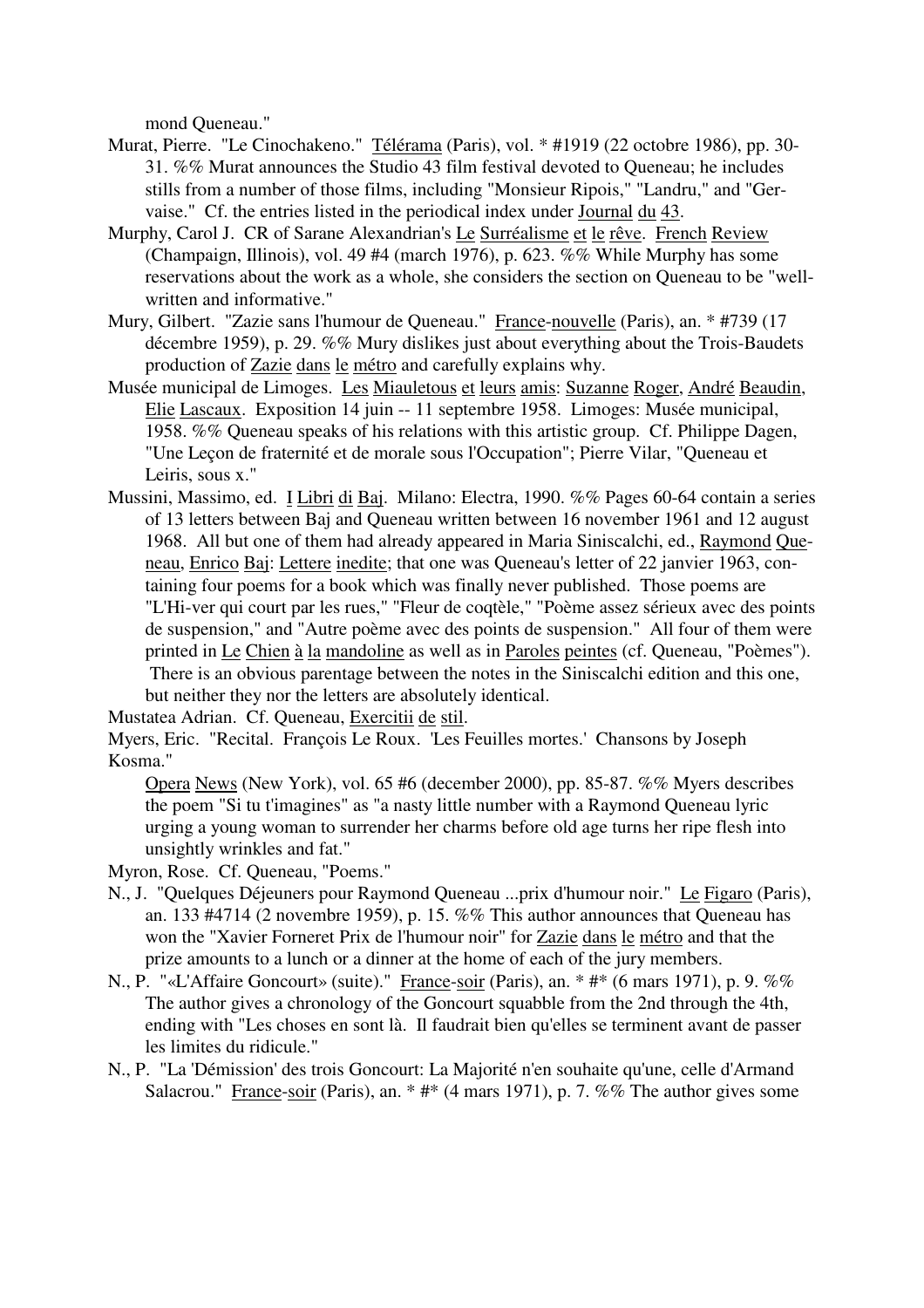idea of what occurred during this crisis.

- N., P. "Rien ne va plus chez les Goncourt." France-soir (Paris), an. \* #\* (3 mars 1971), p. 1. %% The author gives some idea of the crisis concerning this election.
- N., P. "Les 3 'Dissidents' restent à l'Académie Goncourt, par correspondance seulement." France-soir (Paris), an. \* #\* (5 octobre 1971), p. 6. %% The author gives some ideas of the internal struggles faced by those who still attended the dinners.
- Nabokov, Vladimir. Cf. Anonymous. "Zazie's Table Talk"; Alfred Appel, Jr., "Conversations with Nabokov" and "Preface"; Brian Boyd, Vladimir Nabokov: The American Years; Paul Braffort, "Nabokov oulipien" and "Les Quatre Petites Filles"; Maurice Couturier, "Intro-duction"; Maurice Girodias, Les Jardins d'éros; Jacques Guyaux, "Zazie et Lolita"; J. E. Kool-Smit, "Lolita vertaald in Zazie"; Carol O'Sullivan, "Picturing Characters: Zazies 'à gogo'"; Didier Sénécal, "Nabokov fusille à bout portant."
- Nadeau, Maurice. "A trente ans l'auteur du Chiendent marche déjà à contre-courant." Quinzaine littéraire (Paris), vol. \* #244 (16 novembre 1976), pp. 4-6. %% This is a fairly good general article written soon after Queneau's death.
- Nadeau, Maurice. "Une Biographie intellectuelle de Queneau." Quinzaine littéraire (Paris), vol. \* #592 (1<sup>ier</sup> janvier 1992), p. 7. %% Nadeau gives a rather positive review of Emmanuël Souchier's Raymond Queneau, including an outline of Souchier's principal divisions of the text and an extract from it.
- Nadeau, Maurice. CR of Le Dimanche de la vie. Mercure de France (Paris), an. 63 #314 (= #1064) ( $1^{ier}$  avril 1952), pp. 683-685. %% Nadeau lays out the plot of the novel and discusses its plot, characters, and language with a certain amount of disdain and distance. Cf. Nadeau's two other reviews of this novel, both entitled "Raymond Queneau ou les dimanches de la vie."
- Nadeau, Maurice. "Drôle de Queneau!" Quinzaine littéraire (Paris), vol. \* #706 (16 décembre 1996), pp. 4-5. %% Nadeau reiterates, with some commentary, most of the "story" and the points which Queneau himself emphasizes; some of the commentary is quite snide and condescendingly anti-religious.
- Nadeau, Maurice. "Ecrivains, sachez écrire!" Combat (Paris), an. 10 #2077 (8 mars 1951), p. 4. %% Nadeau discusses certain problems of style and grammar in current writers, then passes on to review the work of Criticus. Nadeau does not agree at all with his sort of superficial analysis.
- Nadeau, Maurice. The French Novel Since the War. Trans. A. M. Sheridan Smith. New York: Grove Press, 1969. %% This is a translation of Nadeau's Le Roman français depuis la guerre. It is not very worthwhile, even on those pages (54-57) which touch Queneau.
- Nadeau, Maurice. Geschichte des Surrealismus: Aragon, Artaud, Breton, Dali, Eluard, Ernst, Péret, Queneau, Reverdy, Soupault, Tzara. Trans. Karl Heinz Laier. Collection "Rowohlts deutsche Enzyklopädie," #240/241. Reinbeck bei Hamburg: Rowohlt, 1965. %% This is a translation of his Histoire du surréalisme.
- Nadeau, Maurice. Grâces leur soient rendues. Paris: Albin Michel, 1991. %% Nadeau's work is aset of memoirs in the form of chapters revolving around particular people. He has a chapter relating to Queneau (pp. 388-399) in which he writes of how he and Queneau resembled each other in different ways at different times (including a number of anecdotes), how they first met when Nadeau was researching his Histoire du surréalisme, Queneau's interest in Joyce, their participation in the jury for the "Prix du meilleur livre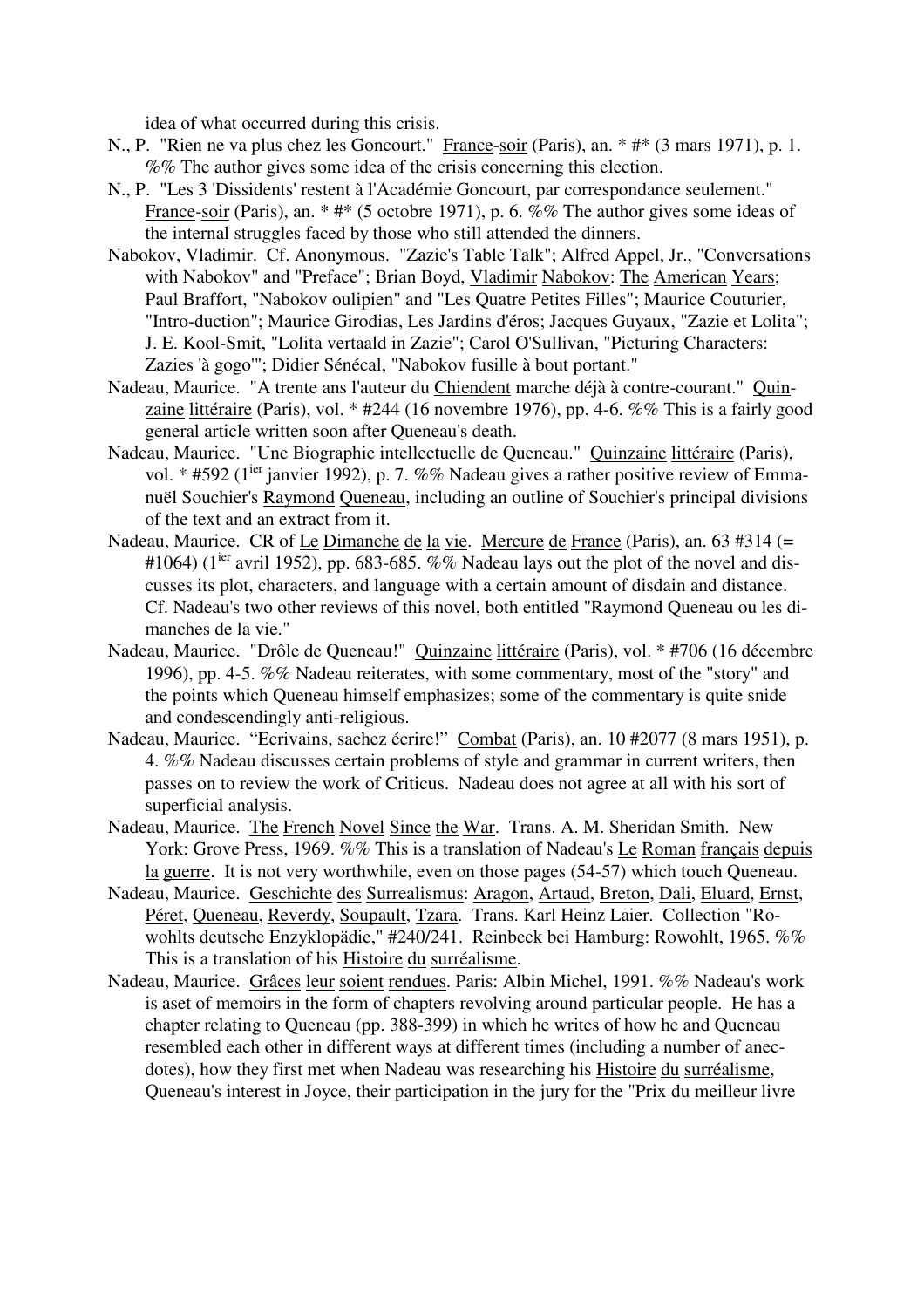étranger" (Cf. Michel Lécureur, Raymond Queneau, pp. 397-398) and how Queneau left the jury, and Nadeau's displeasure at the feelings Queneau revealed in the Journal 1939- 1940 (which he refers to as Carnets de guerre). Nadeau writes of his efforts to get Histoire published, with Queneau turning it down for Gallimard and with Breton complaining about what he thought Queneau had contributed to it and about Odile (pp. 40- 41). Nadeau also cites a letter to him in which Antonin Artaud mentions Queneau in regard to Artaud's struggle against the censors (p. 168), describes his unpleasant relations with Jean Paulhan and how Queneau was involved in them (pp. 254-257), and speaks of how Queneau was in support of his becoming a member of the Gallimard concern (pp. 459-463). Nadeau has included a copy of the anonymously-authored "A Messieurs les juges du tribunal correctionel de Nancy" (pp. 162-163) and also mentions Queneau on pp. 38, 67, 150, 187, 235, 249, and 425.

Nadeau, Maurice. Histoire du surréalisme. Paris: Editions du Seuil, 1945. %% There are some

simple mentions of Queneau, his work on "Permettez!" and the later Cadavre (cf. Queneau, "Dédé"), and some other short texts (such as "Des canons de neige...," "Rêve," and "Je suis à Londres...") on pp. 152, 189, 245, 263, and 332-333. Cf. Maurice Nadeau, "Queneau" and "Secret, apparemment distant, mais plein de gentillesse"; Queneau, "La Vie des livres": "Collections."

Nadeau, Maurice. Histoire du surréalisme. Paris: Editions du Seuil, 1964. %% Pages 246-250 reproduce the text of Queneau et al., "Permettez!"

Nadeau, Maurice. "Le 'Jeune Roman'." Les Lettres nouvelles (Paris), an. 7 #4 (25 mars 1959), pp. 1-2. %% Nadeau just mentions Queneau's name in an article on the current state of the novel in France.

Nadeau, Maurice. "Journal en public." Quinzaine littéraire (Paris), vol. \* #878 (1<sup>ier</sup> juin 2004),

p. 27. %% Nadeau mentions that he reads Queneau, among others, when he is on the train.

- Nadeau, Maurice. "Nouveaux Poèmes de Raymond Queneau." France observateur (Paris), vol. 9 #436 (11 septembre 1958), p. 16. %% Nadeau reviews the first edition of Le Chien à la mandoline, the one appearing in Verviers, and concentrates almost exclusively (but superficially) on Queneau's language.
- Nadeau, Maurice. "Une Nouvelle Littérature." Mercure de France (Paris), an. 61 #308 (= #1009) (mars 1950), pp. 499-503. %% Nadeau just barely mentions Le Chiendent as part of the new trend in literature.
- Nadeau, Maurice. "Pelons l'oignon." Quinzaine littéraire (Paris), vol. \* #62 (1<sup>ier</sup> décembre 1968), p. 7. %% Nadeau reviews Le Vol d'Icare in a depth unusual for him.
- Nadeau, Maurice. Préface. In Boris Souvarine et "La Critique sociale." Ed. Anne Roche. Pref. Maurice Nadeau. Paris: La Découverte, 1990, pp. 7-10. %% Nadeau considers the value of reconsidering this revue and its contributions.
- Nadeau, Maurice. Proteus: Der französischen Roman seit dem Kriege. Neuwied: Luchterhand, 1964. %% This is a translation of his Le Roman français depuis la guerre.
- Nadeau, Maurice. "Quatre Libraires de Nancy retournent devant les tribunaux." Combat (Paris), an. 10 #2107 (12 avril 1951), p. 4. %% Nadeau summarizes the 1947 campaign against Henry Miller in France and includes the name of Queneau among those who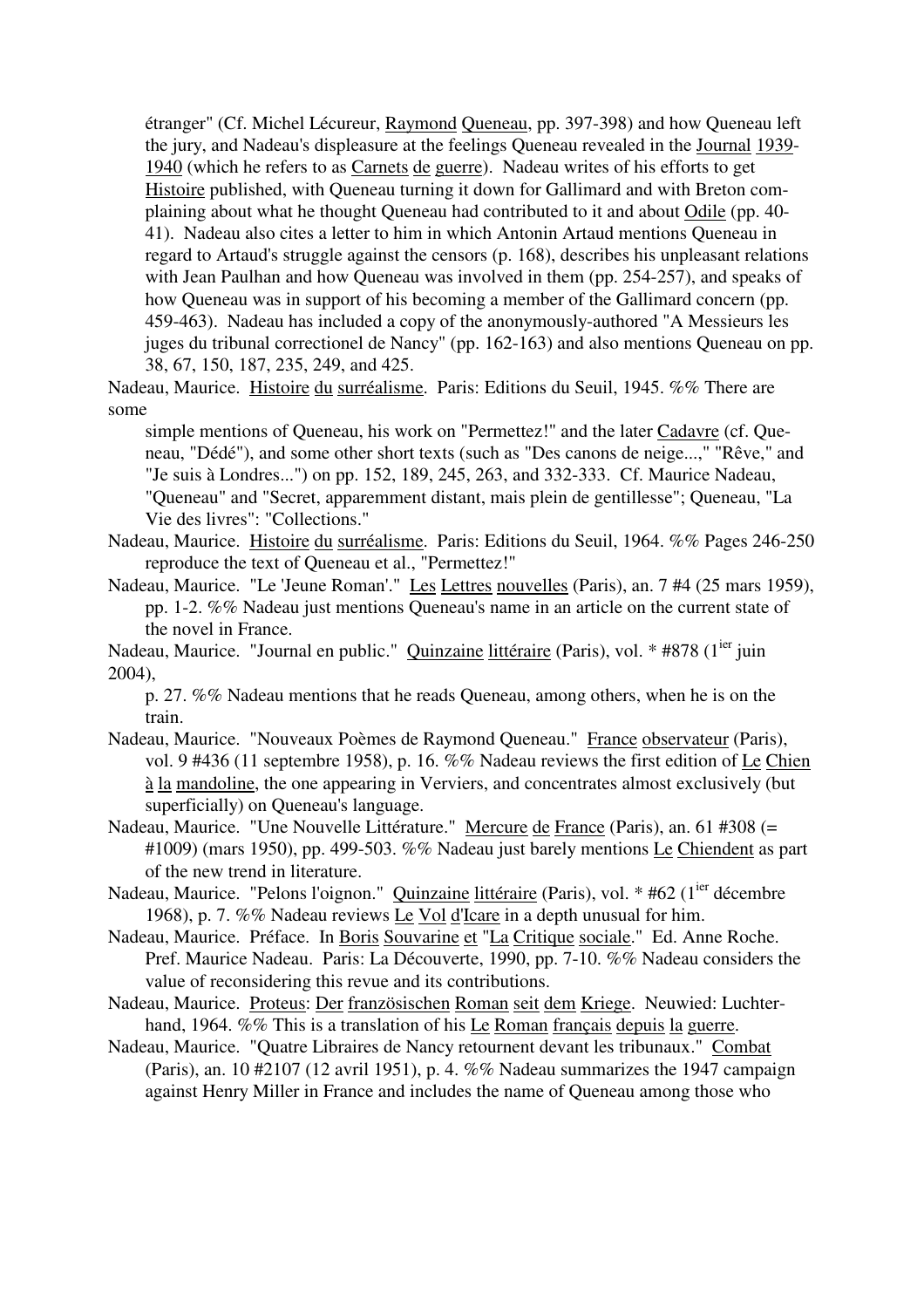formed the Miller "comité de défense" at the time, even if his name did not appear in the list published in Combat on 21 février 1947. Cf. Anonymous, "A Messieurs les juges du tribunal correctionel de Nancy" and "Pour quatre libraires de Nancy"; J. G., "Une Nouvelle Affaire Miller?"; Jean Guette, "Qui protégera l'écrivain?"; Edmond Humeau, "Justice pour Henry Miller"; Michel Lécureur, Raymond Queneau, pp. 294-295; Maurice Nadeau, Grâces leur soient rendues.

- Nadeau, Maurice. "Queneau." In his Graces leur soient rendues: Mémoires littéraires. Paris: Albin Michel, 1990, pp. 388-399. %% This article has a number of interesting anecdotes from and sidelights on Queneau's life. Cf. Chérubin, "Vous en êtes un autre"; Guy Verdot, Bouffes parisiens.
- Nadeau, Maurice. "Raymond Queneau, ou les dimanches de la littérature." Samedi-soir (Paris), vol. \* 350 (15 mars 1952), p. 2. %% Nadeau seems to like Queneau's Le Dimanche de la vie in some parts of this review, but he believes that it is "triste," as is the Si tu t'imagines to which he also gives a few paragraphs. This review of Le Dimanche de la vie is rather different from Nadeau's other article of the same name. Cf. also Nadeau, CR of Le Dimanche de la vie.
- Nadeau, Maurice. "Raymond Queneau ou les dimanches de la littérature." In Littérature présente. Paris: Corrêa, 1952, pp. 217-221. %% This review of Le Dimanche de la vie is rather different from and shorter than Nadeau's other article of the same name, although they are obviously related. Cf. also his review of this novel under Nadeau, CR of Le Dimanche de la vie.
- Nadeau, Maurice. "Raymond Queneau: Saint-Glinglin." Les Temps modernes (Paris), an. 4 #37 (octobre 1948), p. 757. %% Nadeau has only a few words to describe the form and style of the novel.
- Nadeau, Maurice. Le Roman français depuis la guerre. Paris: Gallimard, 1963. %% Pages 63- 67give a general view of Queneau, while Nadeau reprints Queneau's "Il pourrait sembler qu'en France..." (q.v.) on pp. 211-213. There have been two translations, The French Novel Since the War and Proteus: Der französischen Roman seit dem Kriege.
- Nadeau, Maurice. "Secret, apparemment distant, mais plein de gentillesse." Quinzaine littéraire (Paris), vol. \* #244 (16 novembre 1976), p. 6. %% This is a general tribute, written soon after Queneau's death.
- Nadeau, Maurice. Cf. Anonymous, "Profession éditeur"; Gabriel d'Aubarède, "Flaubert n'est plus au purgatoire"; Astrid Bouygues and Daniel Delbreil, "Claude Simonnet face à l'homme Raymond Queneau," pp. 24, 26, 28, 31, and 51; Chérubin, "Vous en êtes un autre!..."; Robert Kanters and Maurice Nadeau, Anthologie de la poésie française; Michel Lécureur, Raymond Queneau, index; Queneau and André Blavier, Lettres croisées 1949- 1976, pp. 40, 47, 221, and 346 (note 22); Queneau et al., "Permettez!"; Claude Rameil, "Lecteur de Queneau."
- Nadja. "Fransk litteratur levde farligt under kriget." Dagens Nyheter (Stockholm), an. \* #317 (21 november 1945), pp. 1 and 38. %% Nadja seems to say that Queneau visited Sweden. For details on the trip in question, cf. Michel Lécureur, Raymond Queneau, pp. 353-354. Cf. also Anonymous, "Kirjallisuutta Raymond Queneau"; Germain Despres, "Surtout, pas un mot..."; Nadja, "Lyrisk explosion i nya Frankrike 200 nyfödda poeter av god klass"; I. P., "Fransk lyrik exploderade under det tyska tvånget"; Palola, "Kirjailija Raymond Que-neau."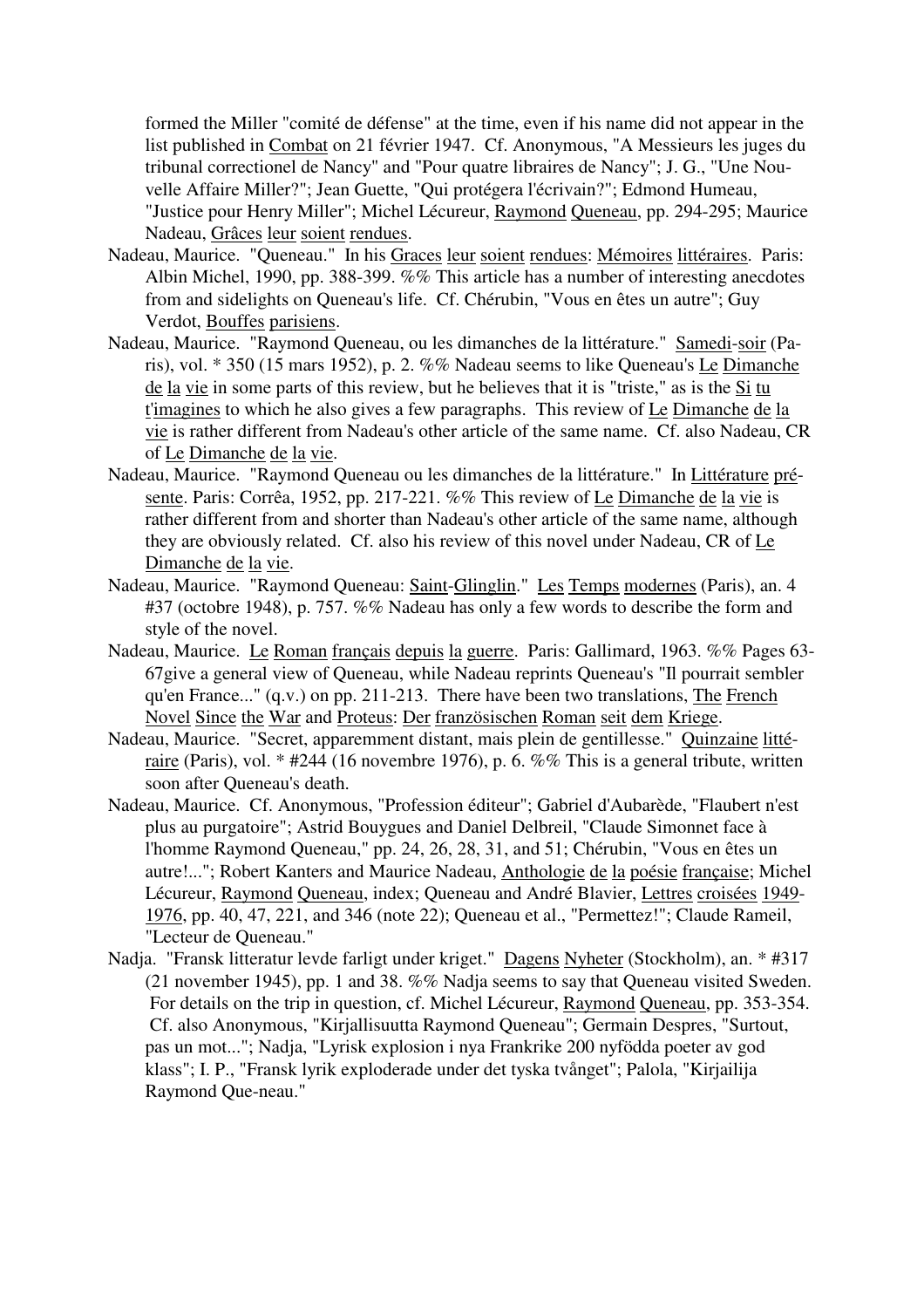- Nadja. "Lyrisk explosion i nya Frankrike 200 nyfödda poeter av god klass." Stockholms-Tidningen (Stockholm), an. \* #317 (21 november 1945), p. 11. %% Nadja seems to say that Queneau was visiting Stockholm. For details on the trip in question, cf. Michel Lécu-reur, Raymond Queneau, pp. 353-354. Cf. also Anonymous, "Kirjallisuutta Raymond Queneau"; Germain Despres, "Surtout, pas un mot..."; Nadja, "Fransk Litteratur levde far-ligt under kriget"; I. P., "Fransk lyrik exploderade under det tyska tvånget"; Palola, "Kir-jailija Raymond Queneau."
- Nadolny, Burkhard. "Irische Zille-Göre." Münchner Merkur (München), an. \* #22 (25 januar 1964), "Merkur am Sonntag," p. 4. %% Nadolny reviews Intimes Tagebuch der Sally Mara, Eugen Helmlé's German translation of Queneau's Le Journal intime de Sally Mara.
- Naipaul, V. S. CR of Barbara Wright's translation of Zazie. New Statesman (London), vol. 59 #1527 (18 june 1960), pp. 914-915. %% Naipaul has written a rather testy and negative review.
- Nakajima, Makiko. "La Notion d'histoire chez Raymond Queneau à travers ses romans des années1930." Directeur Jean-Pierre Martin. Mémoire de DEA. Université Lumière Lyon 2, 2001. %% Nakajima covers not only the novels but such things as the articles he wrote for Volontés and actually extends her treatment into the 1940s. While the various ele-ments which she introduces, such as the ideas of Georges Bataille and Raymond Aron, en-rich the horizontal coverage of her ideas they also prevent her from going into any single aspect in any real depth.
- Nakazato, Makiko. "Une Autre Chronique du XXième siècle: La Représentation du réel dans quatreromans de Raymond Queneau (Pierrot mon ami, Le Dimanche de la vie, Zazie dans le métro, Les Fleurs bleues)." Directeur Guy Larroux. Toulouse: Université de Toulouse, 2004. %% The first part of Nakazato's thesis concerns the "Recherche du non-sens: «Comment représenter le monde?»" ("La zone frontière du réel et de l'irréel" in Zazie dans le métro, Le Dimanche de la vie, Pierrot mon ami, and Les Fleurs bleues; "Le tableau de Paris et le portrait des Parisiens"; and "Exil intérieur"). Her second part looks at "La réprésentation du réel et le langage: «Comment parler du monde»" ("Alchimie structurale: Les Fleurs bleues" and "Le jeu du «voir» et du «dire»"). And the third part, "Roman phi-losophique: «Que penser du monde»," considers "Roman hégélien," "Roman existential-iste," and "Roman philosophique." Nakazato examines Queneau's creation of worlds based on such possibly "mis-leading" bases as language, "mystery" novels, and dreams and then discusses what sort of "reality" is implied by such novels and such an authorial view-point. This demands, of course, some study of just what Queneau thinks about History and the proper nature of the novel....
- Nakazato, Makiko. "Communication ironique dans Le Dimanche de la vie de Queneau." Etudes de langue et littérature françaises (Tokyo), vol. \* #85-86 (mars 2005), pp. 150- 162. %% Nakazato discusses, with some acuity, how the character of Valentin Brû evinces not only the ideas of Hegel on History but the particular understanding of those ideas that Kojève arrived at. Since Nakazato adds some reflections on how Queneau's own ideas on the subject changed as time passed, the resulting article is of real interest.
- Nakazato, Makiko. "L'Etude de Zazie dans le métro de Queneau --- C'est celui qui l'a fait qui le défait." Revue de langue et littérature françaises (Tokyo), vol. \* #23 (mai 2001), pp. 75-98. %% This article is in Japanese.

Nakazato, Makiko. "Logique du Dimanche: Sur Le Dimanche de la vie de Queneau." Mé-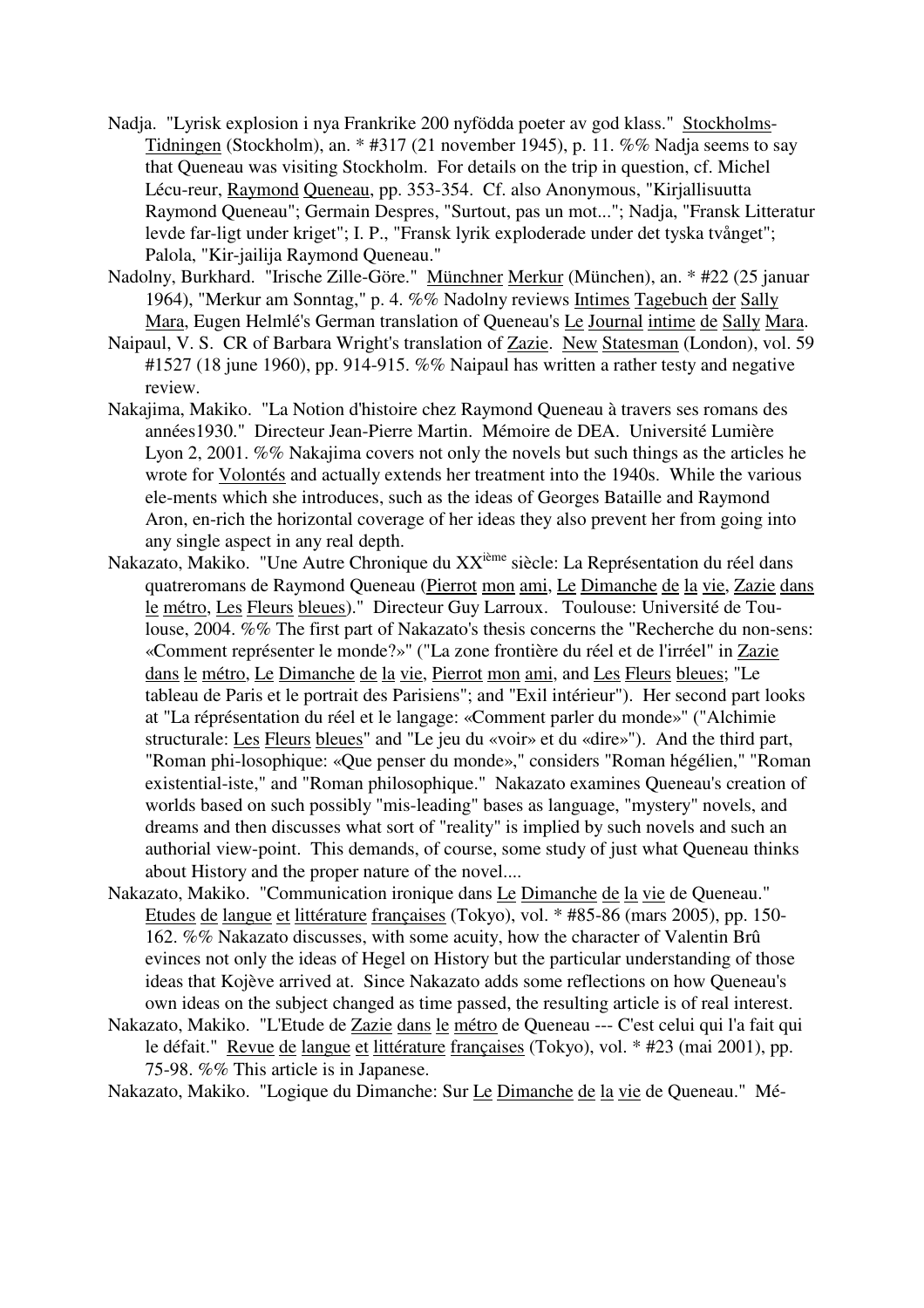moire de maîtrise. Director Masanori Tsukamoto. University of Tokyo. 1999? %% The author describes how Valentin escapes Time/History by his lack of desire and of work/ struggle. She shows how this impregnates all the aspects of the novel and makes it truly Hegelian.

- Nakazato, Makiko. "L'Ombre impénétrable de l'Histoire: Sur Les Fleurs bleues de Queneau." Revue de langue et littérature françaises (Tokyo), vol. \* #22 (octobre 2000), pp. 137-158. %% This article is in Japanese.
- Nakazato, Makiko. "Roman philosophique --- Le Dimanche de la vie de Queneau." Revue de langue et littérature françaises (Tokyo), vol. \* #27 (mai 2003), pp. 237-264. %% Nakazato has done a superb job of considering just exactly how Hegel influenced Queneau's novel and just what sort of a character Valentin Brû actually is. This will become a critical article in understanding this novel.
- Nakazato, Makiko. "La Zone frontière du réel et de l'irréel: Etude de Zazie dans le métro." Mémoire de maîtrise. Directeur Bernard Magné. Toulouse: Toulouse-le-Mirail, septembre 2001. %% Nakazato describes her primary concern as investigating the frontier between the real and the unreal in Zazie dans le métro, concentrating on the text's autodestruction and the obvious fictionality even of what seems to be the "real" world that the text describes.
- Nakazato, Makiko. Cf. Daniel Delbreil, "Moisson universitaire."
- Namia, Noëlle. "Les Elèves avaient choisi la dictée scandaleuse." Paris-Match (Paris), vol. \* #1328 (19 octobre 1974), p. 39. %% The text in question here is Exercices de style: "Injurieux." Cf. Pierre Weber, Question et réponse à l'Assemblée nationale for all the related articles.
- Nani, Paclo. Cf. Jeremy Kingston, "Men of Letters are Wordless."
- Napoléon, Fr.-J. "Vient de paraître." Le Tigre (Montpellier), an. \* #20 (20 mai 1945), p. 3. %% A short but positive review of Loin de Rueil.
- Nascimbeni, Giulio. "Dall'alambicco dello speziale uscì la Coca-Cola." Corriere della sera (Milano), an. 111 #192 (19 agosto 1986), p. 3. %% The author mentions the scene at the end of chapter 1 of Zazie dans le métro.
- Nascimbeni, Giulio. "Una Favola romantica fra passato e presente." Il Domenico del corriere (Milano), an. # (22 settembre 1967), p. %% This review of Les Fleurs bleues in Italo Calvino's translation (I Fiori blu) is about average.
- Nash, Suzanne. Cf. Pascale Gaitet, "Popular Language in the Literary Text: Zola, Céline, Queneau."
- Nathan, Jacques. Histoire de la littérature contemporaine. Paris: Fernand Nathan, 1960. %% Nathan just has a general paragraph on Queneau (pp. 284-285).

Naudin, François. "Au clair de la lune." Amis de Valentin Brû #6-7 (mars 1977), pp. 115- 116.

%% Naudin reviews, more or less, Queneau's Dormi pleuré.

Naudin, François. "Battre la campagne à son propre jeu." Amis de Valentin Brû #40-42 (décembre 2005), pp. 149-165. %% Naudin reviews all the places mentioned in Queneau that are not urban but not yet the countryside either --- mountain, forest, etc. --- and then, in that light, looks at what Queneau says about the country... except in Bucoliques and Bat- tre la campagne. His last paragraphs have some interesting reflections on Morale élémen- taire and "A la limite de la forêt." This is part of the "actes" of the "Solennel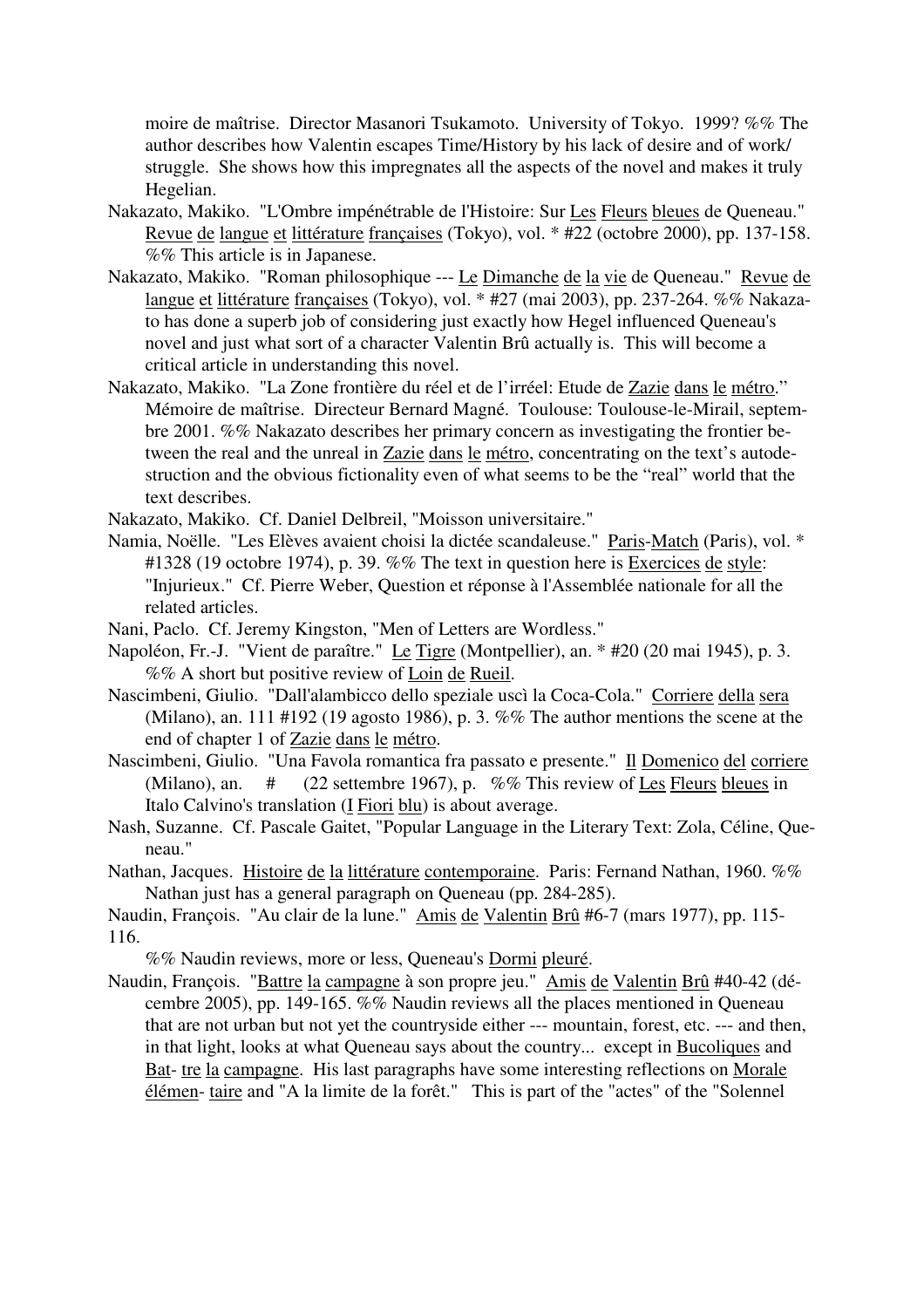Emmerde-ment de la ruralité" colloquium held at Saint-Epain (Indre-et-Loire, near Tours) on 13-15 septembre 2003.

- Naudin, François. "Cent Mille Milliards de menus?" Amis de Valentin Brû #36-37 (décembre 2004), p. 62. %% Naudin notes the existence of an advertising brochure for wine, a brochure done in the same manner as Cent Mille Milliards de poèmes but based on the combi-nation of menu items.
- Naudin, François. "Découvertes archéologiques sur le site de l'Uni-Park." Lectures de Raymond Queneau (Limoges), vol. \* #2 (juin 1989), pp. 51-67. %% Naudin covers a number of topics: illustration, citation, geography, chronology, etc.
- Naudin, François. "Et de deux, notamment." Amis de Valentin Brû #2-3 (mai 1995), pp. 101- 103. %% Naudin reviews Anne Clancier's Raymond Queneau et la psychanalyse and announces Bernard Baillaud's "Les Enfants du Limon, roman d'autorité."
- Naudin, François. "Figure tombée, sans doute, mais pas dans l'oreille d'un sourd." Amis de Valentin Brû #8 (septembre 1997), pp. 6-15. %% In the guise of a review of Hélion's Lettres d'Amérique, Naudin presents and discusses Hélion's life, ideas, and work.
- Naudin, François. "Fondements de la 'pataphysique de Petite Cosmogonie portative (I)." Temps mêlés #150 + 22/24 (avril 1984), pp. 7-22. %% Naudin reviews the Petite Cosmogonie portative in some detail, but with almost no reference to 'pataphysics. Cf. Chris Andrews, "L'Evolution des machines dans la Petite Cosmogonie portative de Raymond Queneau."
- Naudin, François. "Fondements de la 'pataphysique de Petite Cosmogonie portative (II)." Temps mêlés #150 + 25/28 (mai 1985), pp. 29-39. %% Naudin widens his discussion of the Petite Cosmogonie portative but still has nothing to say about 'pataphysics.
- Naudin, François. "La Forme poétique dans la trilogie de la Ville natale." Amis de Valentin Brû #9-10 (mars 1998), pp. 33-62. %% Naudin writes on "textes de la Trilogie qui ne sont pas justifiés typographiquement, mais où des alinéas inhabituellement fréquentes sont imposés par l'auteur." He tries to analyze their prosody and to give some ideas about their place in the work.
- Naudin, François. "(geste)." Amis de Valentin Brû #8 (septembre 1997), pp. 46-49. %% Naudinreviews a theater presentation based on Zazie dans le métro which does without Zazie and concentrates instead on the identities which the other characters find/build for themselves in/through the words which Queneau gave them.
- Naudin, François. "Ici et là de fleurs bleues..." Amis de Valentin Brû #24-25 (décembre 1983), p. 89. %% Naudin gives a fundamentally positive review of an amateur 1983 stage presentation of Les Fleurs bleues.
- Naudin, François. "Impertinent, Queneau?" Amis de Valentin Brû #38-39 (juin 2005), pp. 61-74. %% Naudin considers this question in many manners, turning it this way and that, under the headings of "Impertinence grammaticale et impertinence hagiographique," "Réfutation et réfutation de réfutation," "L'odeur de la chose," and "Référents et intersection."
- Naudin, François. "Lecture ferroviaire." Amis de Valentin Brû #1 (new series) (septembre 1994),p. 23. %% Naudin has written a poem on Claude Rameil in the "morale élémentaire" style.
- Naudin, François. "Le Meurtrier rituel." In Le Personnage dans l'oeuvre de Queneau. Ed. Daniel Delbreil. Paris: Presses de la Sorbonne nouvelle, 2000, pp. 247-254. %% Naudin reviews the various manslaughters related in Queneau's novels and how each of them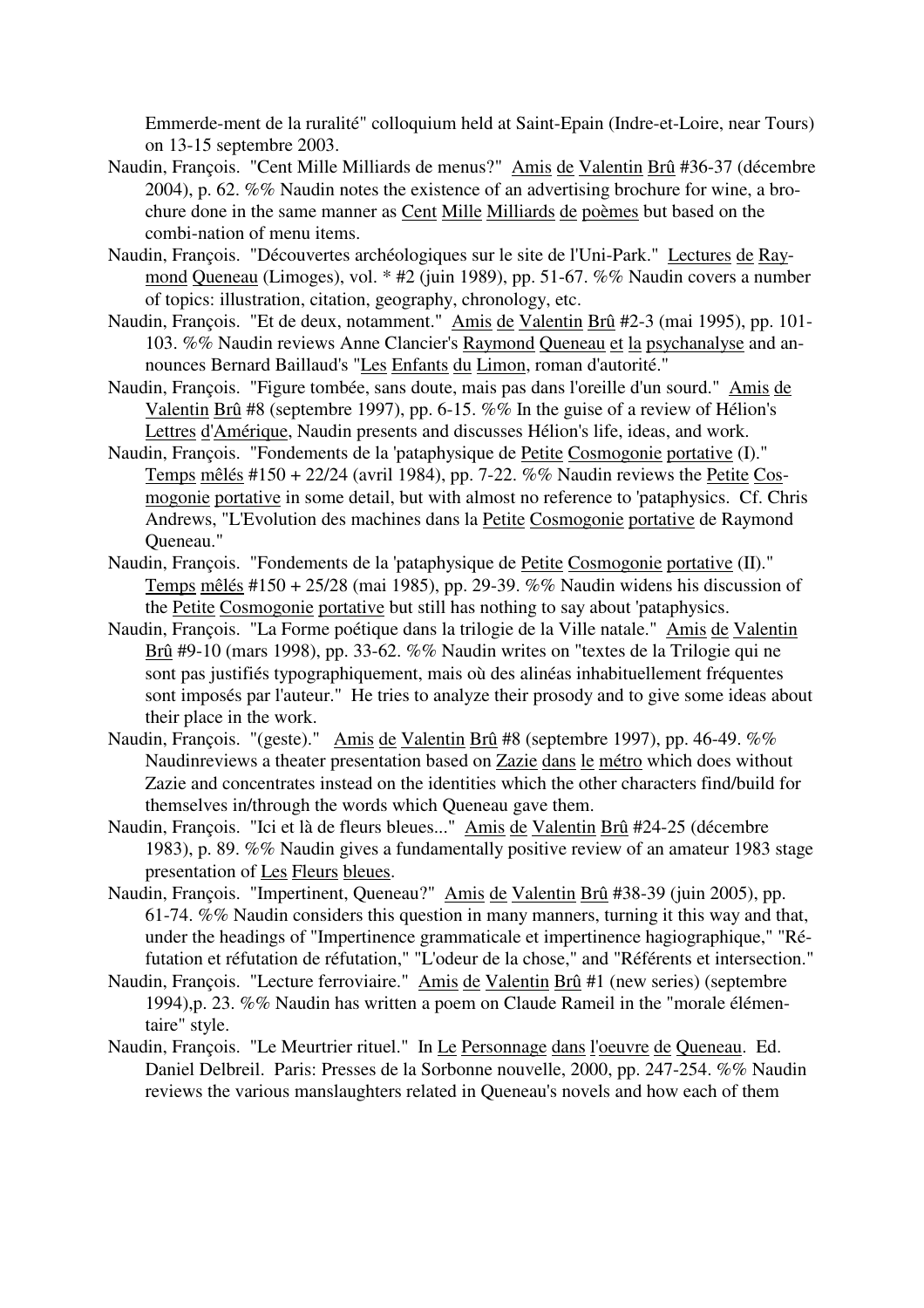functions in terms of that text.

- Naudin, François. "Petit Guide de la rigolade." Temps mêlés #150 + 65/68 (printemps 1996), pp. 105-111. %% Naudin considers the various meanings of "rigolo," "rigoler," and "rigolade" as they appear in various Queneau novels.
- Naudin, François. "Petit Guide Queneau de Paris révolu." Trousse-Livres (Paris), vol. \* #55 (décembre 1984), pp. 28-30. %% Naudin gives some diverse facts/reflections concerning Paris as present in Queneau's novels.

Naudin, François. "Pierrot mon ami illustré par François Naudin." Lectures de Raymond Que-

- neau (Limoges), vol. \* #2 (juin 1989), pp. 69-88. %% Naudin offers a series of sketches illustrating certain episodes or aspects of the novel.
- Naudin, François. "Poème (paternité avouée)." Amis de Valentin Brû #1 (new series) (septembre 1994), p. 89. %% Naudin offers a poem on Claude Rameil similar to Queneau's Morale élémentaire: "Les zinnias prospèrent..."
- Naudin, François. "Poèmes pour un colloque." Amis de Valentin Brû #21-22 (février 2001), pp. 108-110. %% Naudin has written three poems of the "quennet" form which Queneau created in the first section of his Morale élémentaire.
- Naudin, François. "Les Potins de l'atelier." Amis de Valentin Brû #36-37 (décembre 2004), pp. 59-61. %% Naudin reviews the Oulipo's latest work, Moments oulipiens. His comments are far from ordinary and are very much worth reading.
- Naudin, François. "Pour une retable de Saint-Glinglin." Amis de Valentin Brû #6-7 (mars 1977), pp. 47-79. %% Naudin presents a number of observations on Saint-Glinglin: the names of the principal characters, the zodiac, gods, sources, etc.
- Naudin, François. "Quelques Réflexions en style Emile-Loubet sur Un Rude Hiver." Temps mêlés #150 + 41/44 (hiver 1989 - printemps 1990), pp. 95-110. %% Naudin does give, in fact, a series of reflections rather than describing a particular position.
- Naudin, François. "Quelques Réflexions sur Morale élémentaire en général et sa première partie en particulier." Lectures de Raymond Queneau (Limoges), vol. \* #1 (décembre 1987), pp. 17-33. %% This is a rather interesting analysis of Queneau's work.
- Naudin, François. "Queneau surplus." Amis de Valentin Brû #34-35 (juillet 2004), pp. 127- 128. %% Naudin reviews "Zazie aux Puces," a stage presentation which adapts Zazie dans le métro, including citations from other Queneau texts. Cf. Amis de Valentin Brû #34-35 (juillet 2004), p. 67, for more details.
- Naudin, François. "Raymond Queneau et la page d'écriture / Raymond Raymond Learning his Letters." Australian Journal of French Studies (Clayton, Victoria), vol. 40 #1-2 (january 2003), pp. 137-139. %% Naudin has written two slightly different notes, one in French and one in English, both reflecting on how the young Queneau must have started writing in the usual way, making his "bâtons, chiffres et lettres" on a blank sheet of paper.
- Naudin, François. "Revue de presse." Amis de Valentin Brû #6-7 (mars 1977), pp. 117-118. %%Naudin considers Queneau's Journaux: 1914-1965.
- Naudin, François. "Un Théorème botanique." Europe (Paris), an. 61 #650-651 (juin-juillet 1983),pp. 103-109. %% Naudin considers Les Fleurs bleues and echoes of it in other works, especially Boris Vian's L'Herbe rouge. Cf. Alistair Rolls, "Into or Out of the Metro? Defining a Carrollinian Space in Raymond Queneau and Louis Malle's Zazie dans le métro."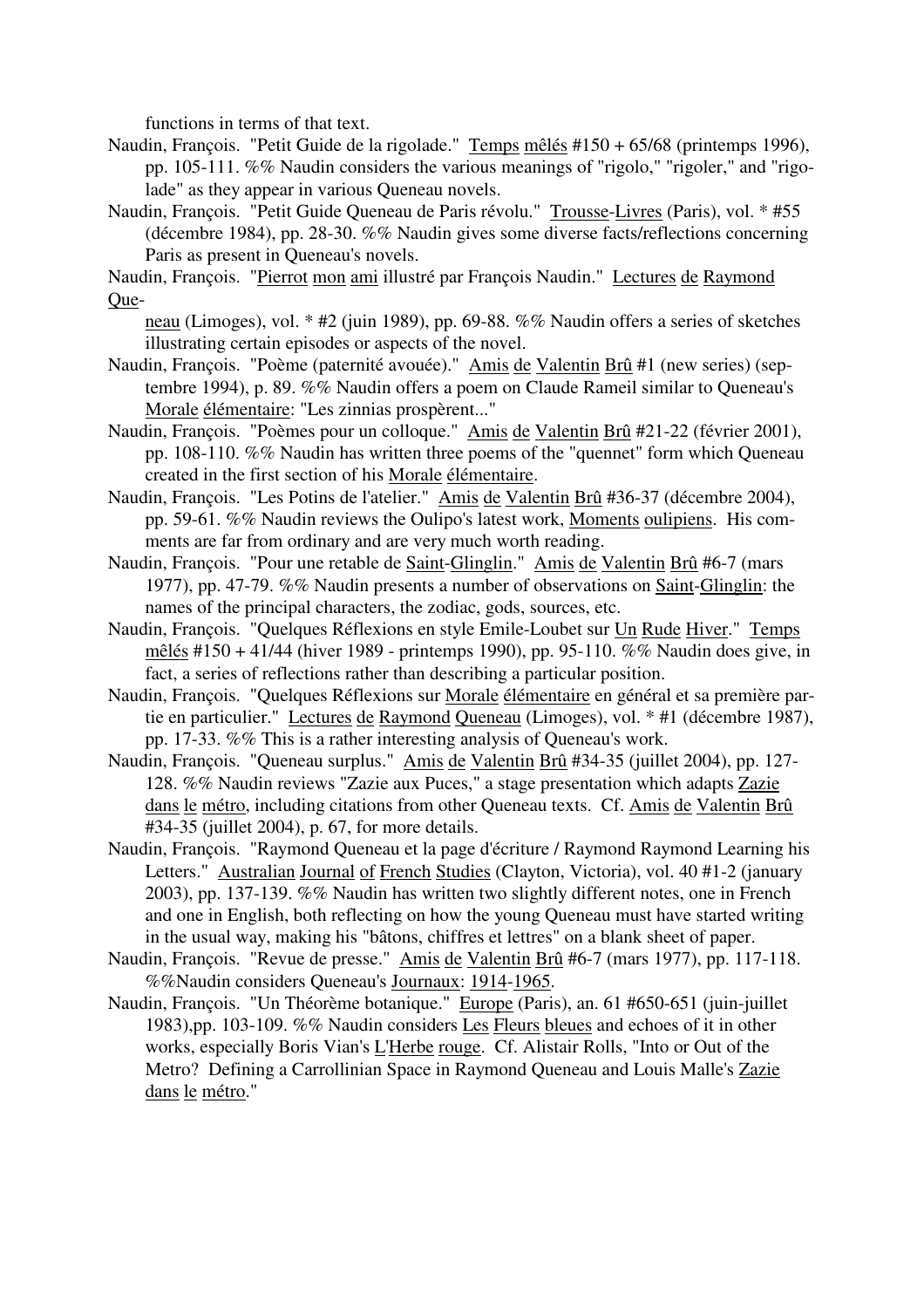- Naudin, François. "Transports en commun." Amis de Valentin Brû #2-3 (mai 1995), pp. 97- 98. %% This is a sort of poem about the departure of a train.
- Naudin, François. "Underground Connection." Amis de Valentin Brû #19 (juin 1982), pp. 23- 32. %% This concerns the relations not only between Queneau and Lewis Carroll but especially those between Zazie and Alice.
- Naudin, François. "La Vie littéraire." Le Monde (Paris), an. 35 #10411 (21 juillet 1978), p. 12. %% Naudin announces that Blavier has altered the nature of the Temps mêlés magazine and comments on his printing of Queneau's "Une Traduction en joycien" in the most recent issue (Temps mêlés #150 + 1 [printemps 1978]).
- Naudin, François. Cf. Noël Arnaud, "Queneau à Dublin avec Marcel Duchamp"; Fräswa Nôdë,

"Kolok a Luksäbwr."

- Naumann, Hans. Cf. Queneau, Mathematik von morgen.
- Naumann, Dr. Manfred. Cf. Dr. Hans-Jürgen Hartmann, "Literaturpreise."
- Navarri, Roger. "La Liberté par l'irrespect." L'Humanité (Paris), vol. \* #10009 (26 octobre 1976), p. 8. %% This is just a tribute on the occasion of Queneau's death.
- Naville, Pierre. Le Temps du surréel. Tome 1, L'Espérance mathématique. Paris: Galilée, 1977. %% Naville includes a 1929 letter from the surrealists to him which bears Queneau's signature (p. 346). Naville also comments briefly on the surrealists' interest in psycho-analysis and their writing of novels (p. 386). Cf. Maurice Nadeau, "Queneau"; Queneau et al., "Recherches sur la sexualité."
- Naville, Pierre. Cf. Astrid Bouygues and Daniel Delbreil, "Claude Simonnet face à l'homme Raymond Queneau," p. 24.
- Neefs, Héloïse and Jacques. "Contraintes et combinatoires." Quinzaine littéraire (Paris), vol. \*

#506 ( $1^{ier}$  avril 1988), p. 15. %% The Neefs review the 2-volume 1987 Ramsay edition of the Bibliothèque oulipienne by Jacques Roubaud by looking first at the nature of the Ouli-po's work and then at a number of the works included in these two volumes. "Neefs" is the correct name of the authors, in spite of what is printed with the article.

- Neefs, Jacques. "Donner un cadre... Queneau et Flaubert." Europe (Paris), an. 81 #888 (avril 2003), pp. 152-162. %% Neefs describes how Queneau arranged to put the unpublishable Encyclopédie des sciences inexactes before the public via Les Enfants du Limon and then compares this with how Flaubert worked the same trick with his Dictionnaire des idées reçues and Bouvard et Pécuchet. The reflections Neefs makes and the parallels he draws are quite revelatory.
- Neefs, Jacques. "La Profondeur spéculaire." Littérature (Paris), vol. \* #125 (mars 2002), pp. 111-126. %% Neefs cites the nearly infinite possible readings of Cent Mille Milliards de poèmes (p. 112).
- Neefs, Jacques. "Queneau, Perec, Calvino: Création narrative et explorations logiques." Beiträge zur romanischen Philologie (Berlin), vol. 25 hefte 2 (\* 1986), pp. 205-209. %% Neefs sets forth oulipian aspects of these men's texts: "Les bords extrêmes du récit," "exposer l'espace du récit," "ars combinatoria," and "la place pour le lecteur."
- Neefs, Jacques. "Silhouettes et arrière-fonds." Etudes françaises (Montréal), vol. 41 #1 (\* 2005), pp. 55-64. %% Neefs introduces this article on different ways to present a character with 2-3 pages concerning the opening of Le Chiendent.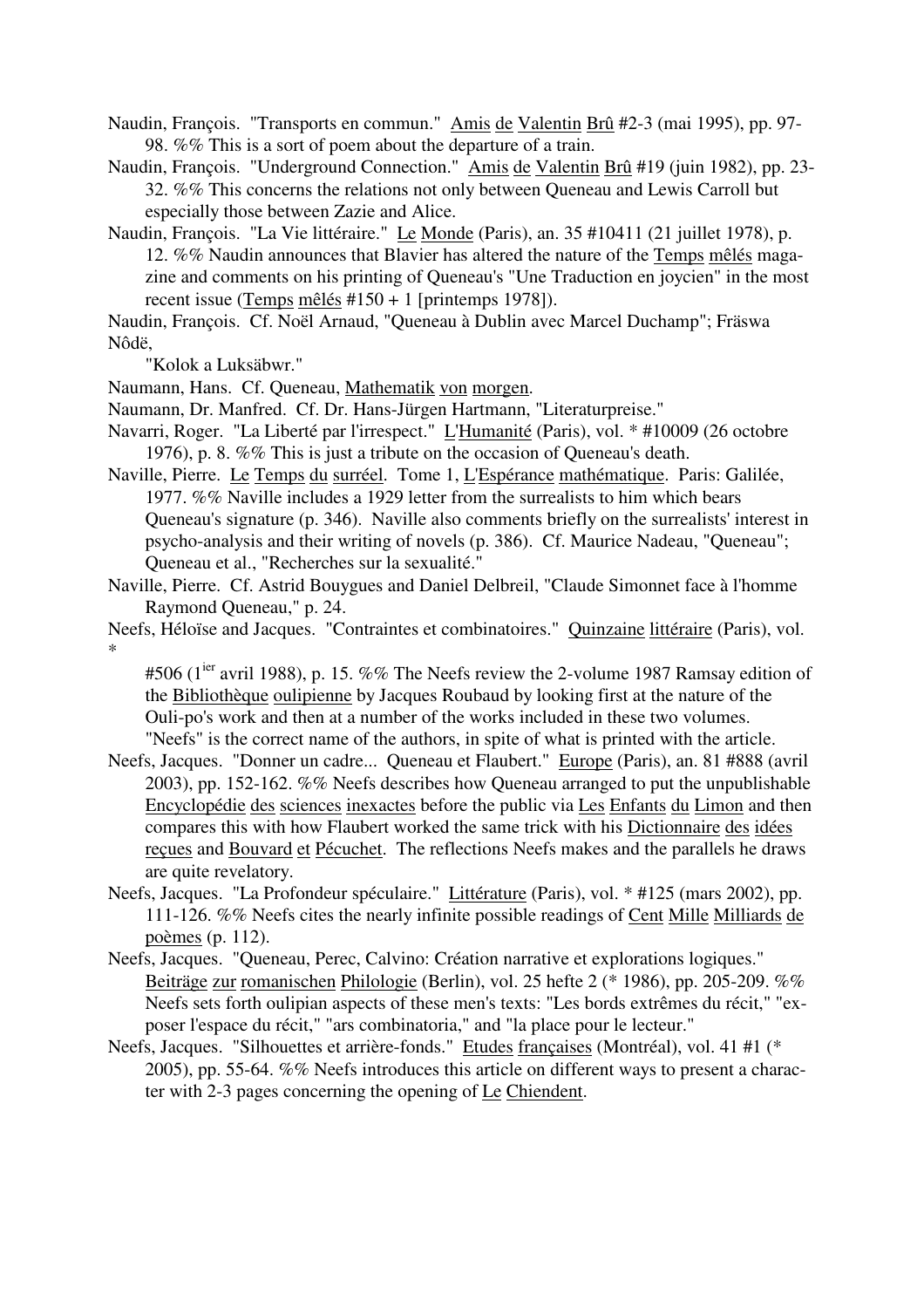Neefs, Jacques. Cf. David Bellos, CR of Béatrice Didier and Jacques Neefs' Penser, classer, écrire: De Pascal à Perec; Jean Crespi, "Raymond Queneau: Romans à entendre et à voir"; Claude Debon, "Raymond Queneau: Naissance de Morale élémentaire"; Yvan Leclerc, La Spirale et le monument; Hong Adèle Zhu, "Le Chiendent ou le mécanisme de la fiction romanesque."

Neilson, Kevin. Cf. Jacques Guicharnaud and Kevin Neilson, "Those Years: Existentialism 1943-1945."

- Nelson, Ray. (no title). Le Marché aux puces fantastique (Vesoul, Haute-Saône), an. \* #1 (1959), p.  $\cdot$  %% The typed copy of this in the CDRQ coupures (1959:295bis) says: "J'ai lu l'autre jour, dans Satellite 18, une petite histoire qui s'appelle 'A la limite de la forêt' par Raymond Queneau de l'Académie Goncourt. (Qu'est-ce que cela veut dire... l'Acadé-mie Goncourt?) Pour moi, Queneau est un des meilleurs écrivains du monde. Ses Bâtons, chiffres et lettres et Les Exercices de style sont formidables, mais... mais tout de même, malgré cela et le fait qu'il est 'dans les rangs des écrivains sérieux,' 'A la limite de la forêt' n'est point de science-fiction. Il n'y a aucune trace de science dans toute l'oeuvre. C'est amusant, peut-être, comme ses Exercices de style, mais un chien qui parle, sans aucune raison ou explication et qui se rend invisible... Allons donc! C'est trop fort!" Cf. Que-neau's response, "Lettre (à Ray Nelson)."
- Nelson, Roy Jay. Cf. Adelaide M. Russo, "Oulipo's Mechanical Measure: The Consequences of 'littérature potentielle' for Potential Criticism."
- Nematollahy, Ali. CR of Peter Schulman's The Sunday of Fiction: The Modern French Eccentric.
- Nematollahy, Ali. CR of Queneau's Aux Confins des ténèbres: Les Fous littéraires français du XIX<sup>e</sup> siècle. World Literature Today (Norman, Oklahoma), vol. 77 #2 (july-september 2003), p. 123. %% Nematollahy begins by giving a relatively common description of the origin and nature of this work, but then he provides some rather interesting insights.
- Neptune, Patricia Mae. "Raymond Queneau's Le Chiendent: Novelistic Parody as 're-écriture carnavalesque'." PhD at the University of California at Berkeley, 1985. Director Ann Smock. Dissertation Abstracts International, vol. 46 #9 (march 1986), p. 2709-A. %% Neptune says that she concentrates on the interplay between poetry and the novel form using Barthes's concepts of "scriptible" and "lisible" as a critical grid. She also uses Mikhaïl Bahktin's concepts to explain the novel.
- Nerson, Jacques. "Louables Exercices de style." Le Quotidien de Paris (Paris), an. \* #1109 (20 juin 1983), p. 34. %% Nerson reviews the Jean-Jacques Bellot production of Le Journal intime de Sally Mara at the Théâtre Essaion in which the star was Elisabeth Rambert.
- Néry, Jean. "6 Personnages en quête de Gérard Philipe." Ciné-Révélation (Paris), an. \* #56 (28 avril 1955), pp. 12-13. %% This is the sixth in a series of articles on Philipe, and almost all of it is an interview concerning his part in "Monsieur Ripois." Interesting and unique.
- Nestor. "Raymond Queneau Marcel Proust: Ou Les Harmonies peu évidentes." Société de provocation et d'études des phénomènes poétiques. %% This is just a joke perpetrated by Pierre Bourgeade ("Queneaulogie," p. 28).

Neugroschel, Joachim. Cf. Hugo Friedrich, The Structure of Modern Poetry.

Neumüller, Uta Elizabeth. "Das Bild der Metropole Paris in E. Zolas L'Assommoir und R.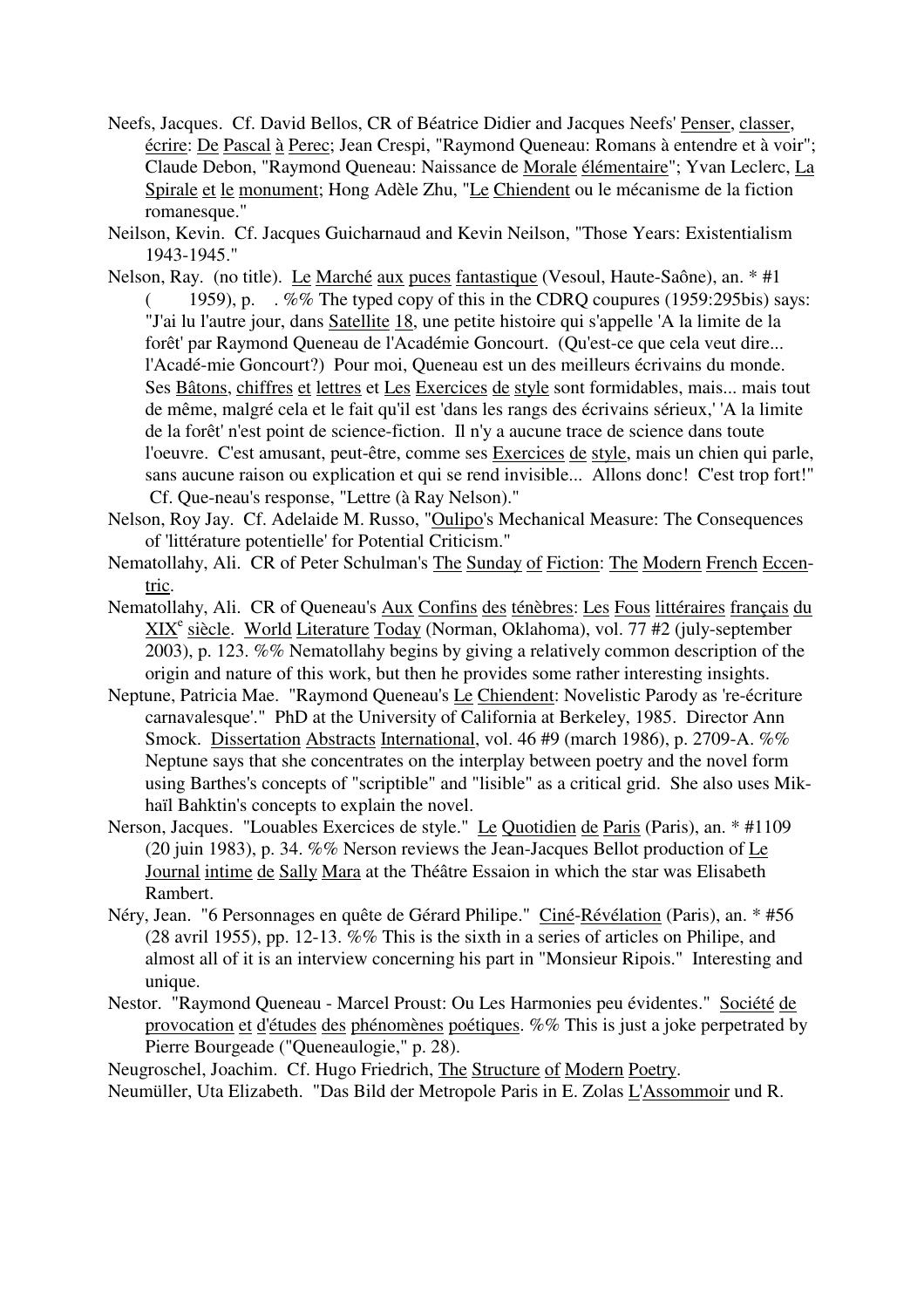Queneaus Zazie dans le métro." Director Uwe Dethloff. Wissenschaftliche Arbeit zur Ersten Staatsprüfung für das Lehramt an Gymnasien und Gesamtschulen. Universität des Saarlandes, 2002. %% Neumüller appears to compare the image of Paris as presented in these two novels.

- Neville, Jill. "The Upside-down World of Monsieur Queneau." Sunday Times (London), vol. \* #7991 (8 august 1976), p. 31. %% Neville is most pleased with Le Dimanche de la vie (in Barbara Wright's translation, The Sunday of Life); she also reviews Pascal Lainé's Web of Lace, which she compares to Queneau's work and doesn't care for at all.
- Newby, P. H. "New Novels." New Statesman (London), vol. 36 #906 (17 july 1948), p. 57. %% Newby sees Un Rude Hiver (in Betty Askwith's translation of A Hard Winter) to be an engrossing novel of "manner" and not much more.
- Newby, P. H. Cf. Queneau, Exercises in Style. Radio Version by Barbara Wright.
- Niall, Sean. "Paris Letter." Partisan Review (New York), vol. 6 #3 (spring 1939), pp. 100- 105. %% Niall reviews (pp. 101-102) Queneau's Enfants du Limon in the original French.
- Niang, Sada. "Dimensions orales de l'écrit dans Zazie dans le métro." In Trois fous du langage: Vian, Queneau, Prévert. Ed. Marc Lapprand. Nancy: Presses universitaires, 1993, pp. 109-123. %% In an interesting article, Niang discusses the use Queneau made of oral language in the text of Zazie dans le métro and how it is more than just comedy or a revolutionary form of spelling.
- Nichols, James H. "Translator's Note." In Introduction to the Reading of Hegel by Alexandre Kojève. New York: Basic Books, 1969, pp. xiii-xiv. %% Nichols gives a number of details concerning the original work and this translation.

Nichols, Luther. "Zazie is a French Lolita Who Jeers at Convention." San Francisco Examiner

(San Francisco), vol. \* #\* (23 october 1960), "Highlight" section, p. 6. %% Nichols describes Zazie dans le métro in Barbara Wright's translation (Zazie) in some detail, then says that it is really not very good at all.

Nickels, Carine. "L'Auteur et son personnage: Etude d'une problématique en classe de français. A propos du roman de R. Queneau Le Vol d'Icare." Mémoire de licence. Directeur Pierre Yerles. Louvain-la-neuve: Université catholique de Louvain, 1991. %% Nickels offers a basic interpretation of Le Vol d'Icare, but the second half of this thesis is aimed at the teaching of the novel.

Nicolas, Andrée. Cf. Queneau, "Comment ils passent leur dimanche."

Niderst, Alain. "La Princesse de Clèves dans l'Angleterre victorienne, Meredith." Oeuvres et critiques (Tübingen/Paris), vol. 14 #2 (\* 1989), pp. 107-115. %% There is merely a reference in note 7 to a few words from the Histoire des littératures.

Nies, Fritz. Cf. Martin Ebel, "Ubersetzt un vergriffen. Die kurzatmige Vermittlung der Gegen-

wartsliteratur"; Mona Wodsak, "'Un Délire tapé à la machine par un romancier idiot?' Zum Problem der Ubersetzung von Raymond Queneaus Zazie dans le métro."

Nietzsche, Friedrich Wilhelm. Cf. Claude Debon, "Lire Queneau: Entrer dans le labyrinthe?" van Nieuwenhuyze, Henri. "Queneau à Anvers." Flandre libérale (Gand), an. 78 #40 (9 février

1952), p. 3. %% Van Nieuwenhuyze offers a charming account of Queneau and his son's visit to Anvers on a cold winter afternoon. Cf. Guermantes, "Les Tribulations d'un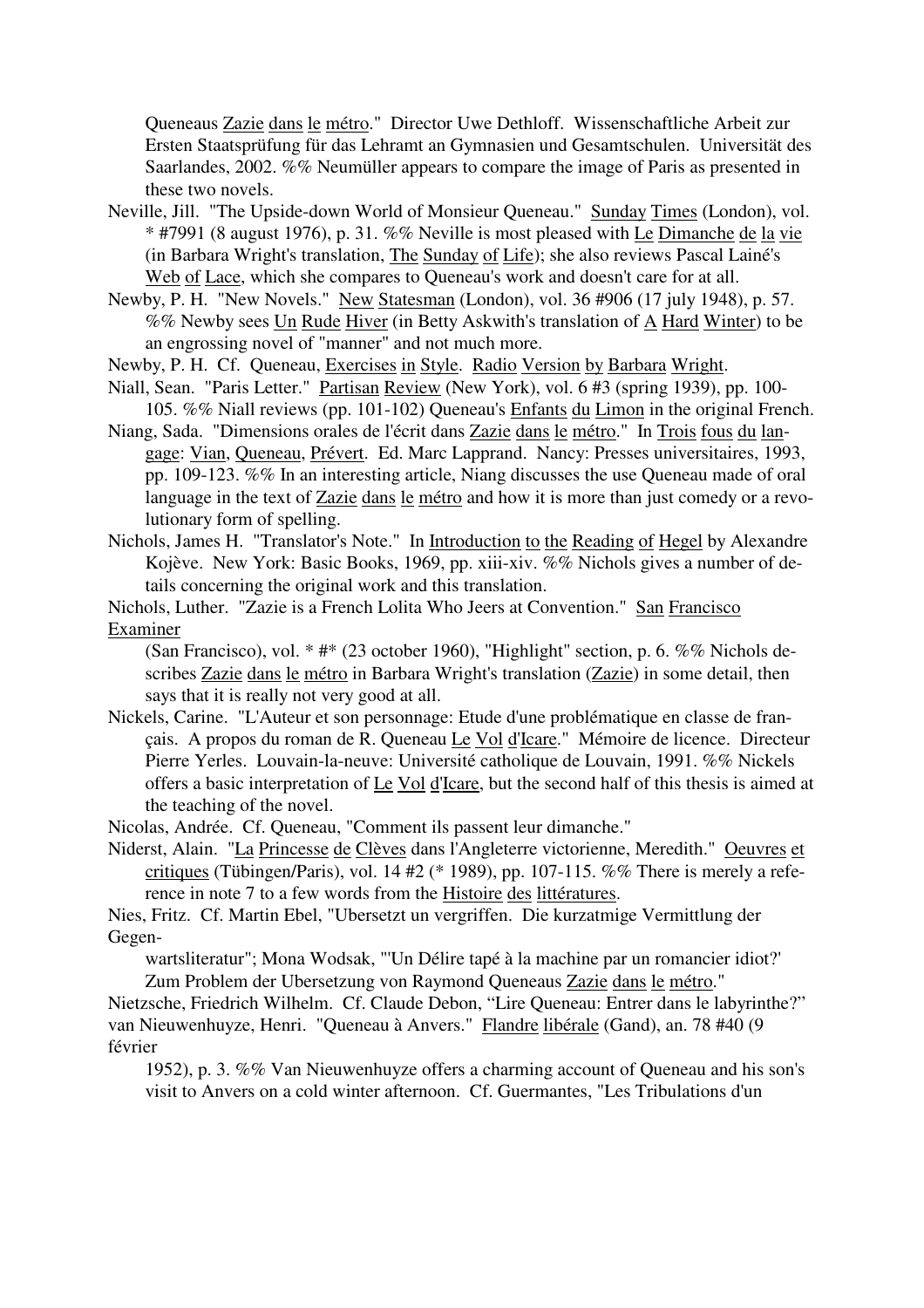tableau."

Nijs, Benny. "Quelques Problèmes pratiques de la traduction." Anvers: Universitaire Facultei-

ten Sint-Ignatius - Antwerp, 1980.

- Nimier, Roger. "Un Spectacle sans histoire." Le Nouveau Candide (Paris), vol. \* #29 (16 novembre 1961), p. 12. %% Nimier praises the theater presentation of Loin de Rueil even though the plot seems to be almost invisible to him.
- Nimier, Roger. "Visages de la poésie en 1949." Cahiers Roger Nimier (Paris), vol. \* #5 (\* 1987), pp. 84-87. %% Nimier makes a brief and general reference to Queneau. This was originally printed in the periodical Liberté de l'esprit in mars 1949.
- Nimier, Roger. Cf. Astrid Bouygues and Daniel Delbreil, "Claude Simonnet face à l'homme Raymond Queneau," p. 29; Marc Dambre, Roger Nimier; Queneau and André Blavier, Lettres croisées 1949-1976, p. 31.
- Nitsch, Wolfram. "Engagierte Spiele. Formen des nachexistentialistischen Romans in Frankreich." In Die literarische Moderne in Europa. Vol. 3: Aspekte der Moderne in der Literatur bis zur Gegenwart. Ed. Hans Joachim Piechotta, Ralph Rainer Wuthenow, and Sabine Rothermann. Opladen: Westdeutscher Verlag, 1994, pp. 38-61. %% Nitsch has one page (p. 53) on the work of the Oulipo and a longer passage (pp. 54-56) on Queneau, "Proteische Rollenspiele im Zeichen der Ambivalenz."
- Nitschke, Horst. "Queneaus Quecke." Zeitwende (Gütersloh), vol. 44 #4 (juli 1973), pp. 283- 284. %% CR of Eugen Helmlé's German translation of Der Hundszahn
- Nizan, Paul. Cf. Maurice Arpin, "Paul Nizan, oubli et 'resurgence': Le Parcours d'un lectorat"; Queneau, "Paul Nizan: Aden Arabie" and "Paul Nizan: Les Chiens de garde."
- Noacco, Cristina. CR of Alessandra Ferraro's Raymond Queneau: L'Autobiografia impossible.

Littératures (Toulouse), vol. \* #47 (automne 2002), pp. 213-215. %% Noacco seems to concentrate on merely summarizing the contents of Ferraro's work, but actually she brings it into a crisp focus, revealing some of the work's real strengths.

- Nôdë, Fräswa. "Kolok a Luksäbwr." Amis de Valentin Brû #34-35 (juillet 2004), p. 100. %% The actual author of this piece is of course François Naudin, who offers a poem in phonetic notation about the 2003 colloquium in Luxembourg.
- Nodier, Charles. Cf. André Blavier, "Introduction" (Les Fous littéraires, 1982), p. 62, and Les Fous littéraires; Eric Dussert, "Qu'est-ce qu'un fou littéraire?"; Stéphane Fleury's A Propos des fous littéraires; Pierre Popovic, "Hommages collatéraux. Archéologie d'une catégorie indiscrète: Le Fou littéraire, l'excentrique (Nodier, Champfleury, Queneau, Blavier)"; Queneau, Aux Confins des ténèbres: Les Fous littéraires français du XIX<sup>e</sup> siècle and Com- prendre la folie; Shuichiro Shiotsuka, "Autodidactes tragi-comiques. Les Recherches de Raymond Queneau sur les 'fous littéraires'" and CR of Charles Nodier's Bibliographie des fous: De quelques livres excentriques.
- Nogacki. Cf. Valérie Valembois, "Raymond Queneau et les arts éphémères."
- Noguez, Dominique. "Saut à l'élastique dans le temps." Le Monde (Paris), an. 57 #17575 (28 juillet 2001).%% This is a small science fiction book of 16 pages included with this issue of the newspaper. The author mentions Queneau's Bâtons, chiffres et lettres on p. 12.
- Nohain, Jean. "Le Paris des parisiens." Marie-Claire (Paris), an. \* #30 (avril 1957), pp. 4-11. %% Queneau, faced with some memorabilia of the Marquis de La Fayette, says that he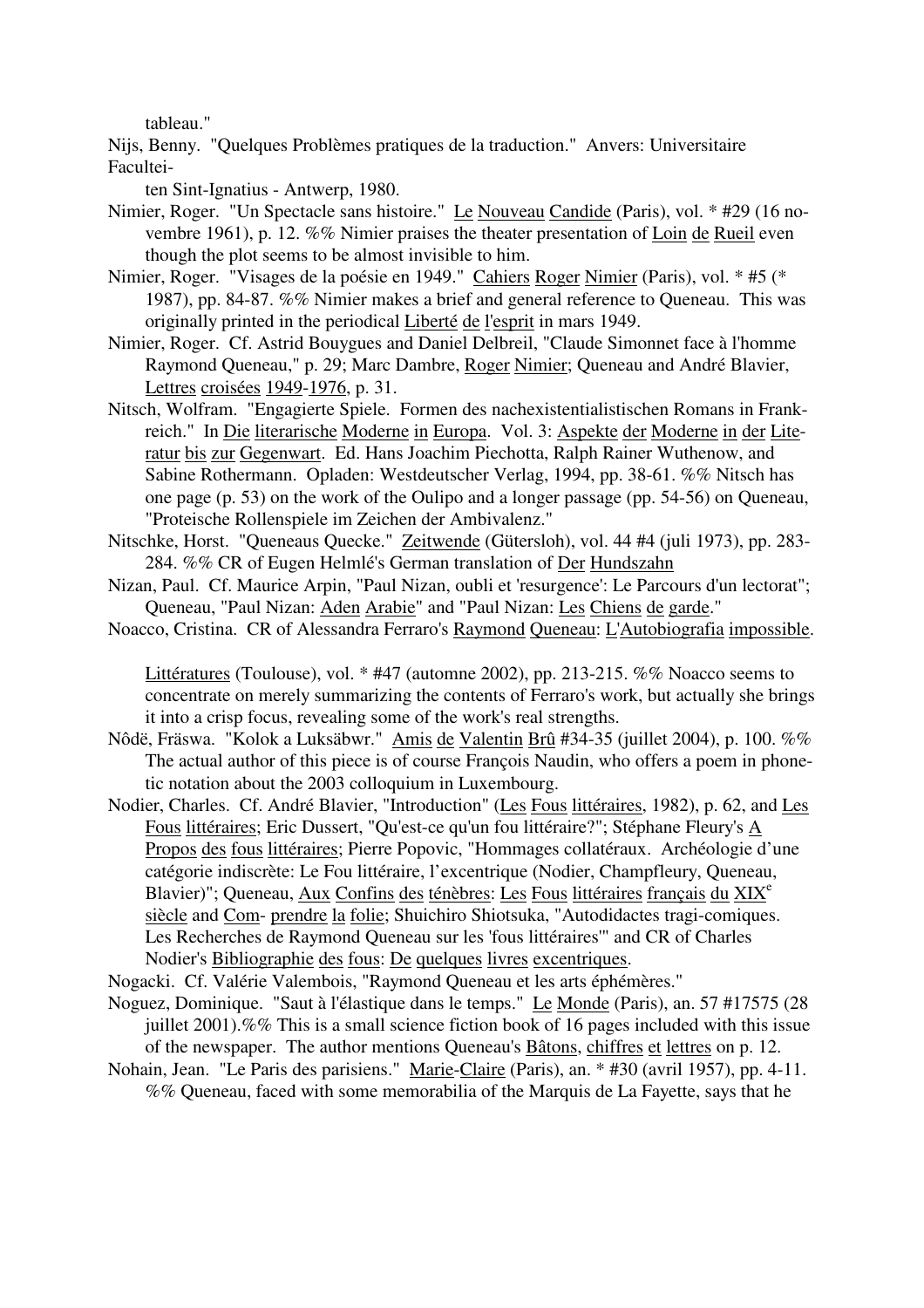would rather have the Galeries (p. 9).

Nohr, René. "Les Eléments policiers dans les romans de Raymond Queneau." Mémoire de maîtrise. Directeur René Andrianne. Mainz: Johannes-Gutenberg-Universität, 1990. %% Nohr concentrates on Le Chiendent, Les Fleurs bleues, Pierrot mon ami, and Le Vol d'Icare.

Noireaut, Henri. Cf. Henri Goutier, "On ne peut contenter..."

- Noiret, Philippe. "Queneau dit par Philippe Noiret." Collection "Poètes actuels." 33 rpm LP record. Adès 10049. %% Noiret recites "Je naquis au Havre," "Ce soir," "Un enfant a dit," "Si tu t'imagines," "Les Chiens d'Asnières," "Trains dans la banlieue ouest," "Saint-Ouen's blues," "L'Explication des métaphores," "Marine," "Cygnes," "Je crains pas ça tellment," and "Tout est cru." The first side of this record has Roger Blin and Jacques Prévert reciting Prévert's poetry.
- Noiret, Philippe. "Raymond Queneau." Music from Eric Satie's piano works. Collection "Poètes d'aujourd'hui." 33 rpm record, but in 45 rpm format. Disques Adès 4039. %% This includes "Tout est cru," "Je naquis au Havre," "Un enfant a dit," "Cygnes," "Trains dans la banlieue ouest," "Si tu t'imagines," "Ce soir," "Marine," "Je crains pas ça tellment," "Les Chiens d'Asnières," "L'Explication des métaphores," and "Saint-Ouen's blues." This is a boxed set and contains a copy of Jean Queval's Essai sur Raymond Queneau, the 1960 edition but printed in 1964.
- Noiret, Philippe. Cf. Anonymous, ed., Raymond Queneau et le cinéma; Henry Chapier, Louis Malle; Dominique Maillet, "Zazie dans le métro"; Edgar Schneider, "Quand Queneau fait son cinéma."
- Noiville, Florence. "Le Complexe d'Oulipe." Le Monde (Paris), an. 45 #13638 (2 décembre 1988), "Le Monde des livres," p. 18. %% This is a review of Jacques Jouet's Raymond Queneau, qui êtes-vous? and Des Ans et des ânes. Cf. Florence Delay, "Autobiographie sans contrainte."
- Noiville, Florence. "Lewis Carroll en son jardin." Le Monde (Paris), an. 54 #16663 (23 août 1998), "Télévision - Radio - Multimédia," p. 29. %% Noiville announces the rebroadcast of a seven-hour radio program on Lewis Carroll. She adds "Quant à Raymond Queneau, il affirme situer 'plutôt du côté du marquis de Sade' cet ouvrage, qu'il relisait presque tous les ans."

Noll, Marcel. Cf. Queneau et al., "Le Dialogue en 1928" and "Recherches sur la sexualité."

- Nondier, Guy. "Images littéraires de la Normandie à la 'Belle Epoque.' Tradition ou renaissance?" Annales de Normandie (Caen), vol. 29 #3 (octobre 1979), pp. 331-350. %% This article barely mentions Un Rude Hiver in a note on p. 333.
- Noone, Joseph. "Métaphoricité et intertextualité chez Raymond Queneau." Mémoire de DEA. Directeur Jean-Jacques Roubine. Paris: Université de Paris VII (Jussieu). %% [This work is available at the Centre de recherches "L'Esprit nouveau en poésie"; Institut de littérature française; université de Paris III; 13, rue de Santeuil, 75005. It will be necessary to con-tact Professeur Daniel Delbreil beforehand in order to receive authorization.]
- de Nooy, Juliana. Cf. Chris Andrews, "Hide and Seek: Autobiographical Secrets in the Work of Queneau and Perec."
- Nordholt, Annelies Schulte. Cf. Leigh Landy, "Oo, Li po"; Evert van der Starre, "Raymond Queneau et le mélange des genres."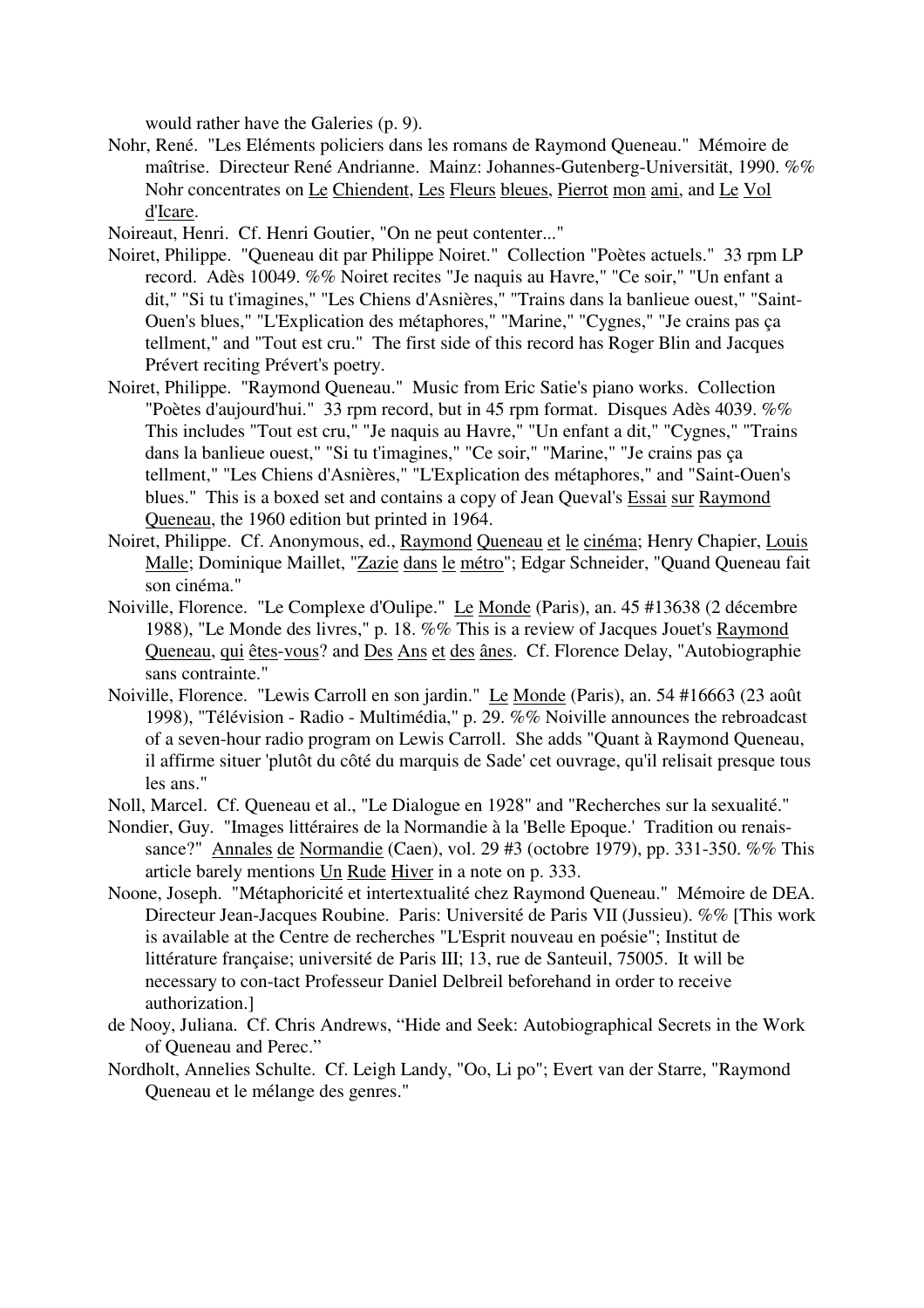- Noreiko, Stephen. CR of Christopher Shorley's Queneau's Fiction. Quinquereme: New Studies in Modern Languages (Bath, England), vol. 9 #2 (july 1986), pp. 219-220. %% Noreiko praises Shorley's work but does not hesitate to indicate some of its drawbacks.
- Noreiko, Stephen F. "The Language of the Majority Again: The Academic Study of Popular French." Modern Languages (London), vol. 62 #3 (septembre 1981), pp. 138-43. %% Noreiko outlines the need for foreigners to teach not only good and accurate French but also French the way people actually speak it. He cites Queneau in a general way several times among the authors he refers to.
- Noreiko, Stephen F. "A Note on 8 or ∝: Infinite Recurrence in Perec." Quinquereme: New Studies in Modern Languages (Bath, England), vol. 6 #1 (january 1983), pp. 102-105. %% This is on Georges Perec's La Vie mode d'emploi.
- Noreiko, Stephen. "Pierrot mon ami. Themes and an Enigma." In Mélanges de littérature française moderne offerts à Garnet Rees par ses collègues et amis. Ed. Cedric Edward Pickford. Collection "La Thèsothèque," #7. Paris: Minard, 1980, pp. 241-250. %% Noreiko looks at the groupings of characters' names by their initials (cf. Claude Debon, "Pierrot mon ami, roman des initiales?"), parallels, rhymes of events and expressions, etc. He is quite explicit and concrete. Cf. Jordan Stump, "Naming and Forgetting in Queneau's Pierrot mon ami."

Noreiko, Stephen F. "Sur les sextines potentielles." Amis de Valentin Brû #22 (mai 1983), pp.

- Noreiko, Stephen. "La Vie mode d'emploi: Mode d'emploi." Orbis Litterarum (Kobnhaven), vol. 39 #2 (\* 1984), pp. 148-159. %% Noreiko considers the structure of Georges Perec's novel, which owes a great deal to Queneau.
- Noreiko, Stephen F. "Zazie, le temps, et les temps morts." Amis de Valentin Brû #5 (juillet 1996), pp. 37-55. %% Noreiko considers the dissonance of tenses in certain passages in Zazie dans le métro before going on to consider other conflicts; he points at a certain sense for the novel that arises from these problems. Very interesting.
- Norge. "Tontaine et tonton." In Bibliothèque municipale du Havre, Raymond Queneau. Le Havre: La Petite Presse, 1973, p. 15. %% This is a brief poem.
- Norge. Cf. Anne-Isabelle Queneau, ed., Album Raymond Queneau, p. 233; Queneau and André Blavier, Lettres croisées 1949-1976, pp. 31, 44, 94, 123, 132, and 345 (note 12); Mark Temmer, "The Poetry of Geo Norge."
- Norman, Buford. Cf. Stanley Fertig, "Pour une narratologie quenienne."
- Normand, Jean. "L'Humour des poètes." Thalia: Studies in Literary Humor (Ottawa), vol. 4 #1 (spring - summer 1981), pp. 62-70. %% This is a weak article which only cites a line from Chêne et chien on p. 67.
- Normand, Philippe. "Le Colloque de Luxembourg ou Les Queniens en journées du grand duc." Amis de Valentin Brû #34-35 (juillet 2004), pp. 96-99. %% Normand names and very briefly summarizes the papers read at the Luxembourg conference of 2003 as well as indicating some of the collateral activities.
- Normand, Philippe. "En urbinatalien dans le texte." Amis de Valentin Brû #26-27 (octobre 2002), pp. 88-89. %% Normand reports on an exposition dedicated to Jean Dubuffet and held in the Bibliothèque Armand Salacrou of Le Havre between 9 mai and 31 juillet

<sup>6-9. %%</sup> Noreiko compares various possible sextine forms; Dominique Billy, "La Sextine," disagrees with him.